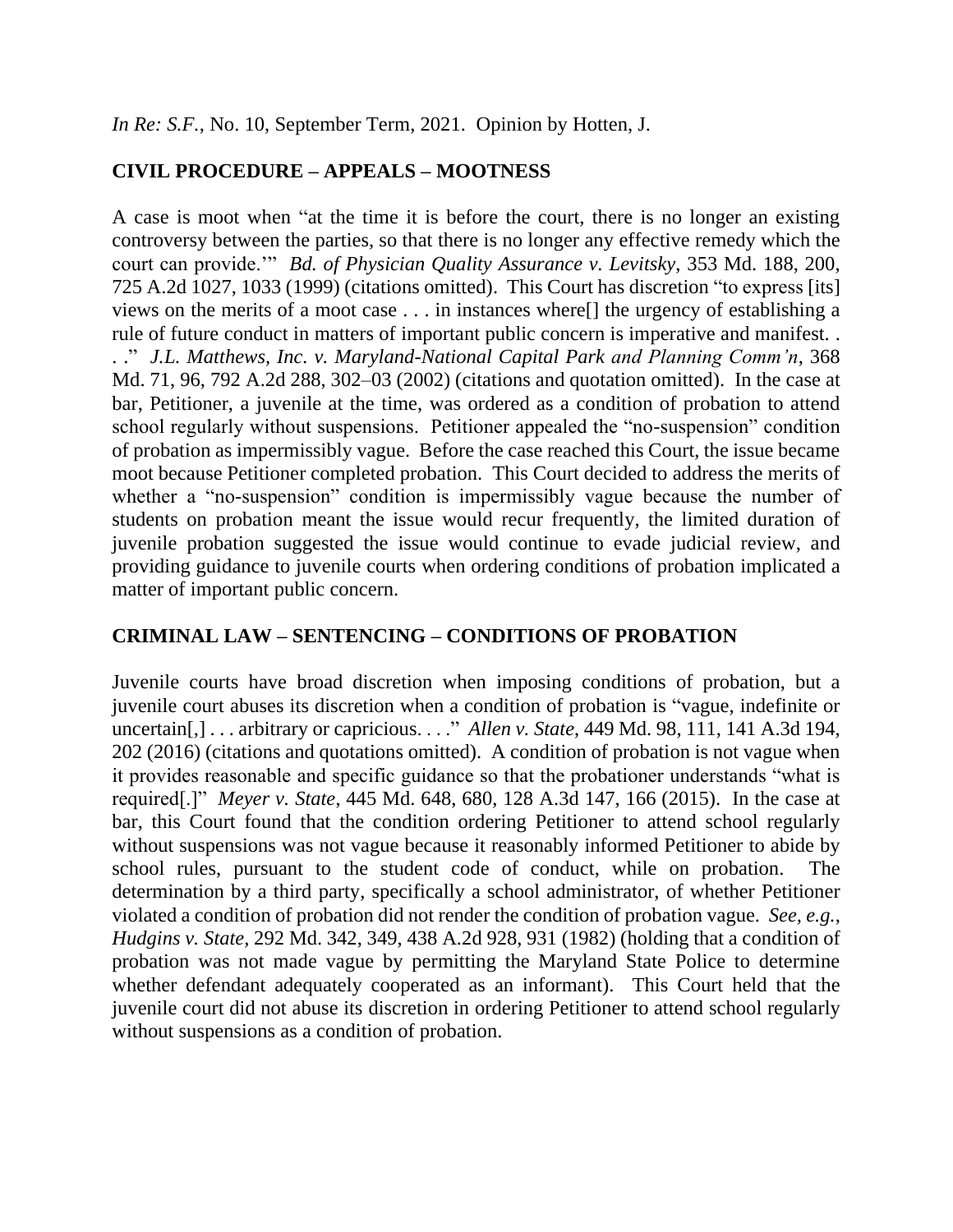Circuit Court for Frederick County Case Nos. C-10-JV-18-000271 & C-10-JV-19-000094 Argued: October 7, 2021

# IN THE COURT OF APPEALS

### OF MARYLAND

No. 10

September Term, 2021

IN RE: S.F.

\_\_\_\_\_\_\_\_\_\_\_\_\_\_\_\_\_\_\_\_\_\_\_\_\_\_\_\_\_\_\_\_\_\_

\_\_\_\_\_\_\_\_\_\_\_\_\_\_\_\_\_\_\_\_\_\_\_\_\_\_\_\_\_\_\_\_\_\_

Getty, C.J., McDonald, Watts, Hotten, Booth, Biran, Gould,

JJ. \_\_\_\_\_\_\_\_\_\_\_\_\_\_\_\_\_\_\_\_\_\_\_\_\_\_\_\_\_\_\_\_\_\_

> Opinion by Hotten, J. Watts, J., dissents.

\_\_\_\_\_\_\_\_\_\_\_\_\_\_\_\_\_\_\_\_\_\_\_\_\_\_\_\_\_\_\_\_\_\_

Filed: February 3, 2022

Pursuant to Maryland Uniform Electronic Legal Materials Act (§§ 10-1601 et seq. of the State Government Article) this document is authentic.

2022-02-03 14:30-05:00

Suzanne C. Johnson, Clerk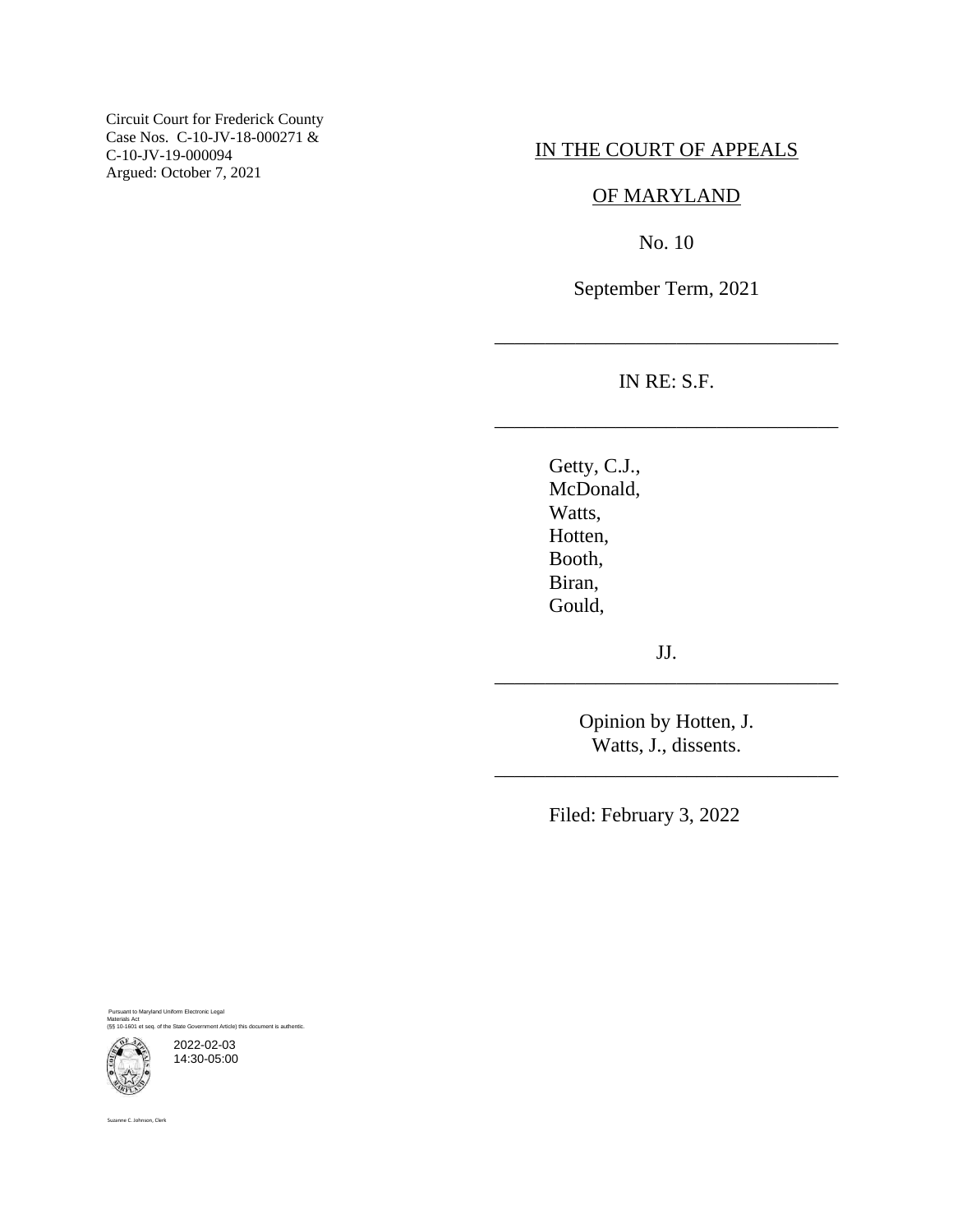$S.F.<sup>1</sup>$  was charged with second-degree assault and misdemeanor theft in the Circuit Court for Frederick County, sitting as a juvenile court ("the juvenile court"). S.F. was twelve years old at the time. Each charge was alleged in a separate Delinquency Petition,<sup>2</sup> filed approximately five months apart, and the cases proceeded separately. S.F. entered an Alford plea<sup>3</sup> for each charge. The juvenile magistrate in each case recommended probation. An identical condition of probation for each case was for S.F. to attend school regularly without suspensions.

Counsel for S.F. excepted to the no-suspension condition of probation as impermissibly vague in both cases. A hearing for both exceptions occurred on June 5, 2019. The juvenile court denied the exceptions and ordered S.F. to "[a]ttend school regularly without any . . . suspensions. . . ." S.F. noted a timely appeal to the Court of Special Appeals, which affirmed.

<sup>&</sup>lt;sup>1</sup> "Out of respect for the privacy interests of the parties, we shall refer to them by their initials throughout this opinion." *In re: R.S.*, 470 Md. 380, 386 n.1, 235 A.3d 914, 918 n.1 (2020).

<sup>&</sup>lt;sup>2</sup> Delinquency proceedings are initiated when someone under the age of 18 commits an act that would be a crime if the person were an adult. Md. Code Ann., Courts and Judicial Proceedings ("Cts. & Jud. Proc.") § 3-8A-01. The State's Attorney files a Delinquency Petition with the juvenile court alleging the child is delinquent. Md. Rule 11- 103.

<sup>&</sup>lt;sup>3</sup> "An individual accused of crime may voluntarily, knowingly, and understandingly consent to the imposition of a prison sentence even if he [or she] is unwilling or unable to admit his [or her] participation in the acts constituting the crime." *North Carolina v. Alford*, 400 U.S. 25, 37, 91 S. Ct. 160, 167 (1970). "Maryland permits acceptance of an [*Alford*] plea." *Banegura v. Taylor*, 312 Md. 609, 613 n.1, 541 A.2d 969, 971 n.1 (1988) (citations omitted).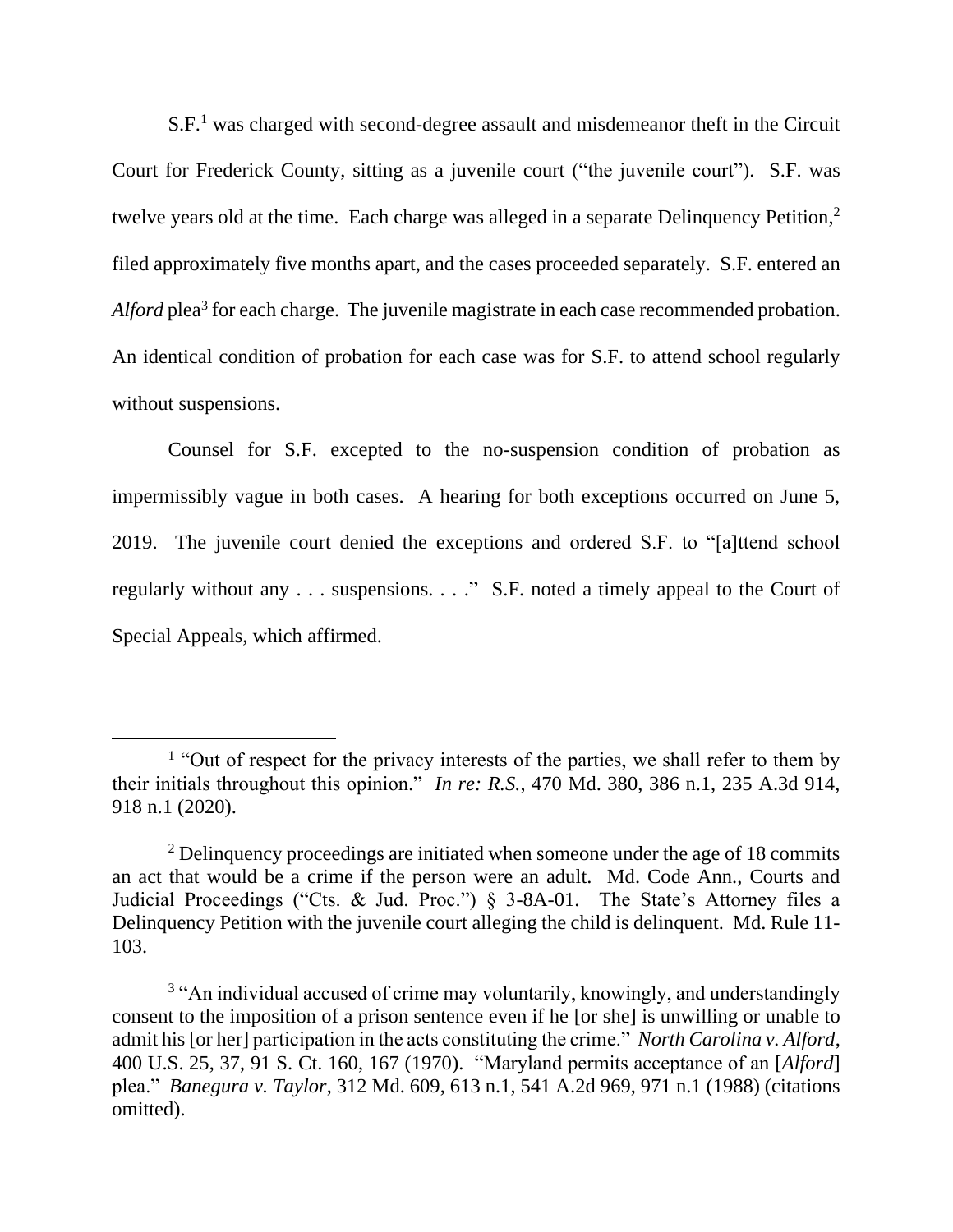S.F. filed a petition for writ of *certiorari* on March 17, 2021. By this point, S.F. had successfully completed probation and the juvenile court closed the cases. S.F. acknowledged that the appeal was "moot as to him[, b]ut the issue [was] not moot to the many children who may be subject to no-suspension conditions of probation as a result of the Court of Special Appeals' reported opinion."

We granted *certiorari* on May 11, 2021 to address the following question: "Is it improper for a juvenile court to make a school's discretionary decision to suspend a child a violation of the child's probation?"

We answer the question in the negative and shall affirm the judgment of the Court of Special Appeals.

#### **FACTS AND PROCEDURAL BACKGROUND**<sup>4</sup>

#### *The Underlying Incidents*

On or about October 8, 2018 during regular school hours, S.F.,followed by another student enrolled at Monocacy Middle School in Frederick, Maryland, ran into a classroom and began to punch another student, J.C., who fell into a metal desk, striking his head. S.F. claimed that he was retaliating for an earlier provocation from J.C. Thereafter, S.F. had to be pulled from J.C. during a second physical altercation that occurred in the hallway. On

<sup>&</sup>lt;sup>4</sup> The facts underlying the appeal are derived from the State's recital of the proof that would have been presented at trial and other documents submitted during the juvenile court proceedings.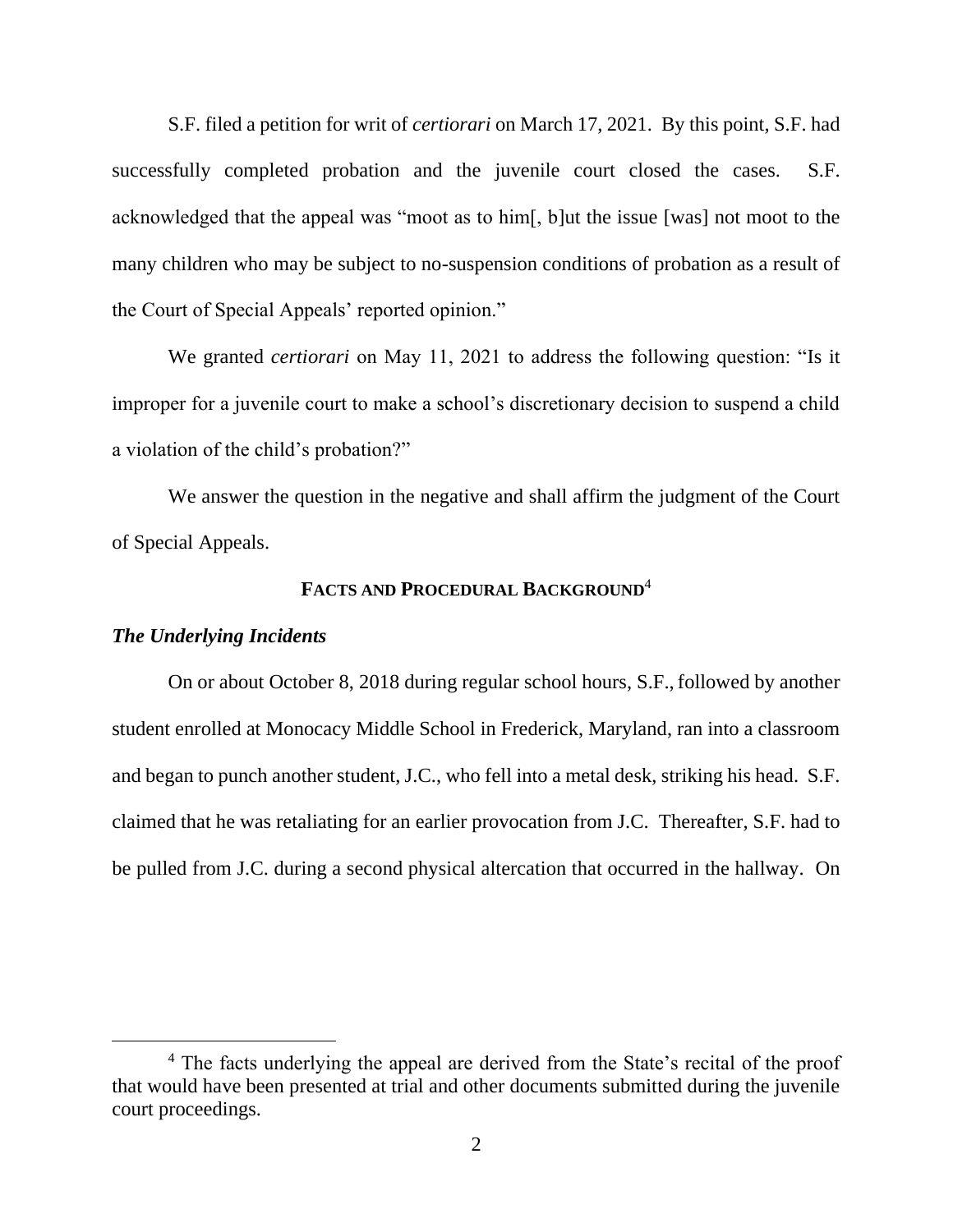November 19, 2018, the State filed a Delinquency Petition charging S.F. with seconddegree assault in violation of Md. Code Ann., Criminal Law ("Crim. Law") § 3-203.<sup>5</sup>

On December 9, 2018, Officer Steven Brown with the Frederick City Police Department responded to a burglary at 150 Stonegate Drive in Frederick City, Maryland. The sliding door of a home was found open and several items, including a pair of Nike Air Jordan's with blue soles and a red Tommy Hilfiger jacket with blue lining were missing. On January 8, 2019, Officer Brown returned to 150 Stonegate Drive, where the homeowner advised Officer Brown that S.F. was seen wearing a pair of Nike Air Jordan's with blue soles and a red Tommy Hilfiger jacket at a nearby McDonald's restaurant. These items belonged to the homeowner's son, who was "able to provide pictures from Snapchat showing [S.F.] was wearing the jacket." The State explained that "if called to testify, the witnesses would identify [S.F.] as the party responsible<sup>[]"</sup> for the theft of the personal property. On April 3, 2019, the State filed a Delinquency Petition that charged S.F. with theft of at least \$100 but less than \$1,500 pursuant to Crim. Law  $§ 7-104.$ <sup>6</sup>

(continued . . .)

<sup>&</sup>lt;sup>5</sup> Crim. Law § 3-203 provides that a "person may not commit an assault[,]" which pursuant to Crim. Law § 3-201 includes the crime of battery. *See Elias v. State*, 339 Md. 169, 183, 661 A.2d 702, 709 (1995) ("In Maryland, battery is a common law misdemeanor which is generally defined as the 'unlawful application of force to the person of another.'") (citations omitted).

 $6$  Crim. Law  $\S$  7-104 provides in pertinent part:

<sup>(</sup>a) A person may not willfully or knowingly obtain or exert unauthorized control over property, if the person:

<sup>(1)</sup> intends to deprive the owner of the property;

<sup>(2)</sup> willfully or knowingly uses, conceals, or abandons the property in a manner that deprives the owner of the property;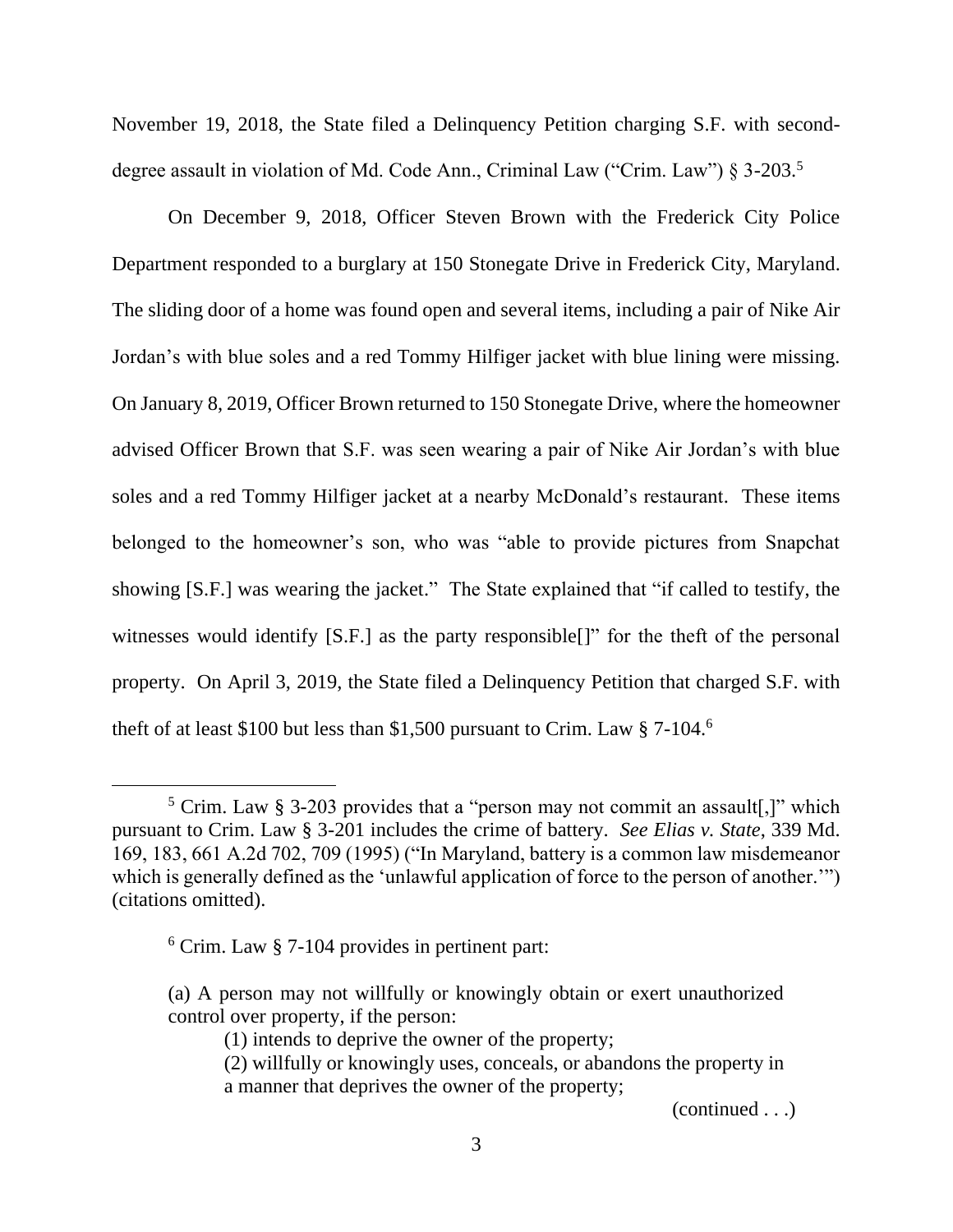### *Circuit Court Proceedings*

S.F. entered an *Alford* plea to the count of second-degree assault on February 12, 2019 before the juvenile court. The juvenile magistrate delayed the date of disposition so the Maryland Department of Juvenile Services ("DJS")<sup>7</sup> could complete a pre-disposition investigation. S.F. was also placed on pre-disposition supervision by DJS.

Amy S. Gass, the assigned Case Management Specialist for DJS, submitted a Social History Investigation & Recommendation to the juvenile court on March 29, 2019. The report documented S.F.'s medical health, behavioral history, school disciplinary record, and criminal offenses. Ms. Gass noted that S.F. "has a long history of behavioral incidents in school." While enrolled at Monocacy Middle School from September 2018 to November 2018, S.F. was cited for twenty-two distinct disciplinary infractions ranging from disruption and disrespect to fighting and assault, the latter of which resulted in a short-

 $(g)(2)$  Except as provided in paragraph (3) of this subsection, a person convicted of theft of property or services with a value of at least \$100 but less than \$1,500, is guilty of a misdemeanor. . . .

\*\*\*

<sup>7</sup> DJS "is an executive agency whose primary task is to appropriately manage, supervise and treat youth who are involved in the juvenile justice system in Maryland. [DJS] is involved in nearly every stage of the juvenile justice process from the moment a youth is brought into a juvenile intake center . . . to the time when a youth returns to the community after completing treatment." *About Us*, Maryland Department of Juvenile Services,<https://djs.maryland.gov/Pages/about-us/About.aspx> (last visited Nov. 29, 2021), archived at [https://perma.cc/E9JN-E776.](https://perma.cc/E9JN-E776)

<sup>(. . .</sup> continued)

<sup>(3)</sup> or uses, conceals, or abandons the property knowing the use, concealment or abandonment probably will deprive the owner of the property.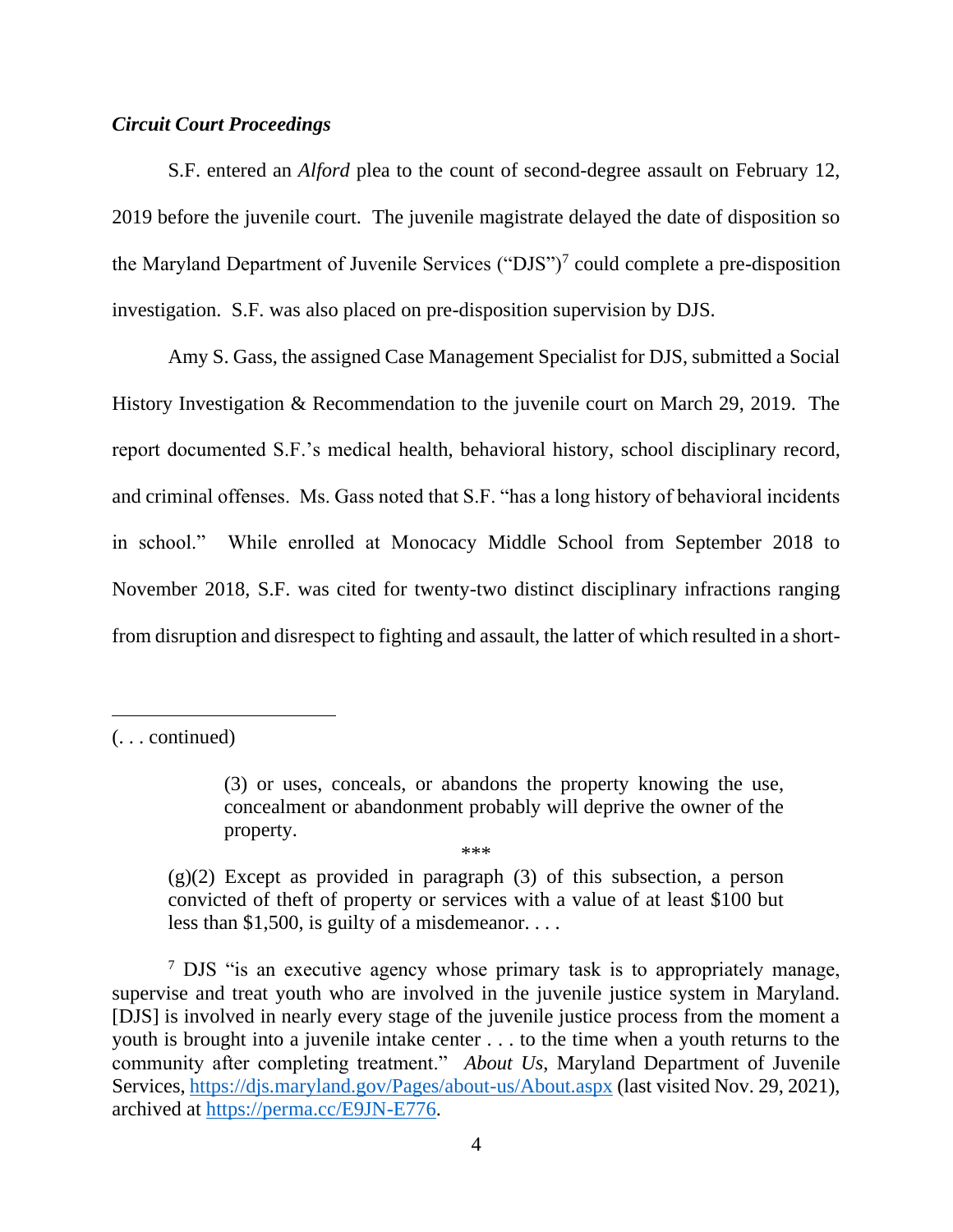term suspension. S.F. transferred to Heather Ridge Middle School in Frederick for the Spring 2019 semester and was cited for sixteen distinct disciplinary infractions between January and February 2019. In the summary and recommendations section of the report, Ms. Gass concluded that S.F. "has a history of problematic behavior in school and in the home.... Given the rapid accumulation of charges, [DJS] does recommend a period of supervised probation[.] . . ." (Emphasis removed).

On April 2, 2019, during the disposition hearing, a juvenile magistrate recommended that S.F. be placed on probation subject to several conditions. In addition to the standard conditions of supervision, S.F. was required to "report to [his] probation officer as directed, appear in court when notified, permit [his] probation officer to come to [his] home, or if [he was] arrested, *attend school regularly without any* unexcused absences, *suspensions* or tardies . . . remain drug and alcohol free . . . and [s]ubmit to a drug and alcohol assessment. . . ." (Emphasis added). During the hearing, counsel for S.F. objected to the inclusion of the no-suspension condition of probation. The juvenile magistrate rejected the argument that the condition was vague:

[*S*]*uspensions go to behavior related issues like not fighting in school, not showing up high at school. And these are all affirmative*[] *behaviors on the part of the respondent.* And if the respondent violates his probation as a result of a suspension, [] it [would] be at the time of the [violation of probation] hearing that [the suspension] is litigated[.] . . .

(Emphasis added).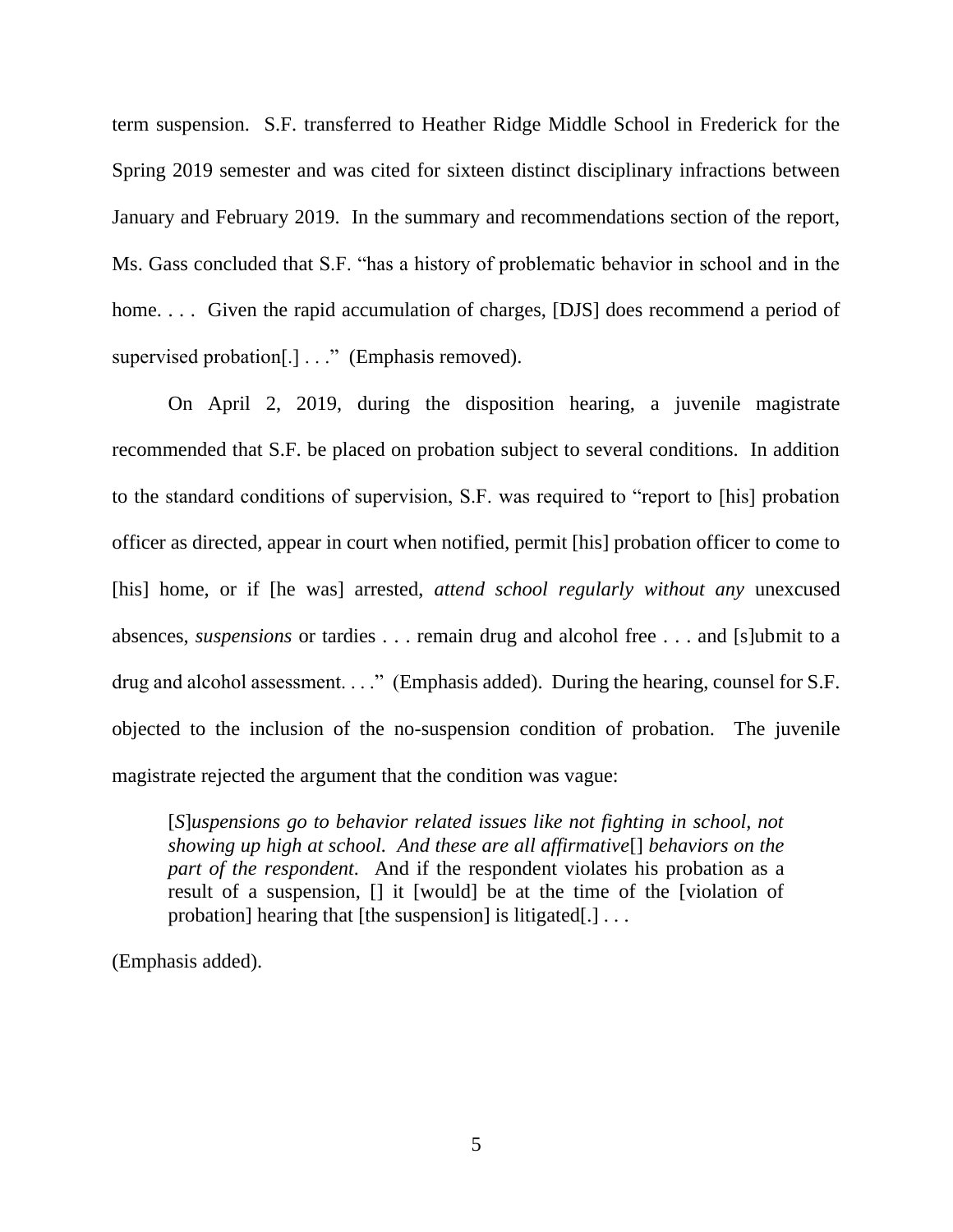Following the hearing, counsel for S.F. filed an exception, pursuant to Maryland Rule  $11-111(c)$  (2021),<sup>8</sup> to the condition of "'[a]ttend school regularly without any unexcused absences, suspensions or tardiness', specifically the part regarding suspensions." (Emphasis omitted). Counsel for S.F. excepted to the condition because it could be violated without any willful behavior by S.F. According to counsel, "[S.F.] seeks to remove only the possibility of being found in violation in a way in which he has no control, [*i.e.*], being suspended from school." The State filed a response requesting the juvenile court to deny the exception because "whether or not a suspension was due to the Respondent's willful behavior is a factual determination to be made by the trial court. and it is not cause to strike a valid probation condition."

In a separate proceeding, on May 16, 2019, S.F. entered an *Alford* plea to the charge of theft in violation of Crim. Law § 7-104. S.F. agreed to waive the five-day waiting period before disposition, and the juvenile magistrate recommended S.F. be placed on concurrent probation for the counts of assault and theft, supervised by DJS. Over objection from counsel for S.F., one of the conditions for probation again required that S.F. attend school regularly without suspensions. S.F. filed another exception to the no-suspension condition

<sup>8</sup> Maryland Rule 11-111(c), as codified at the time, provided in pertinent part:

**Review by Court if Exceptions Filed.** Any party may file exceptions to the magistrate's proposed findings, conclusions, recommendations or proposed orders. Exceptions shall be in writing, filed with the clerk within five days after the magistrate's report is served upon the party, and shall specify those items to which the party excepts, and whether the hearing is to be de novo or on the record.

The relevant rule is now codified at Md. Rule 11-103(e) and took effect on January 1, 2022.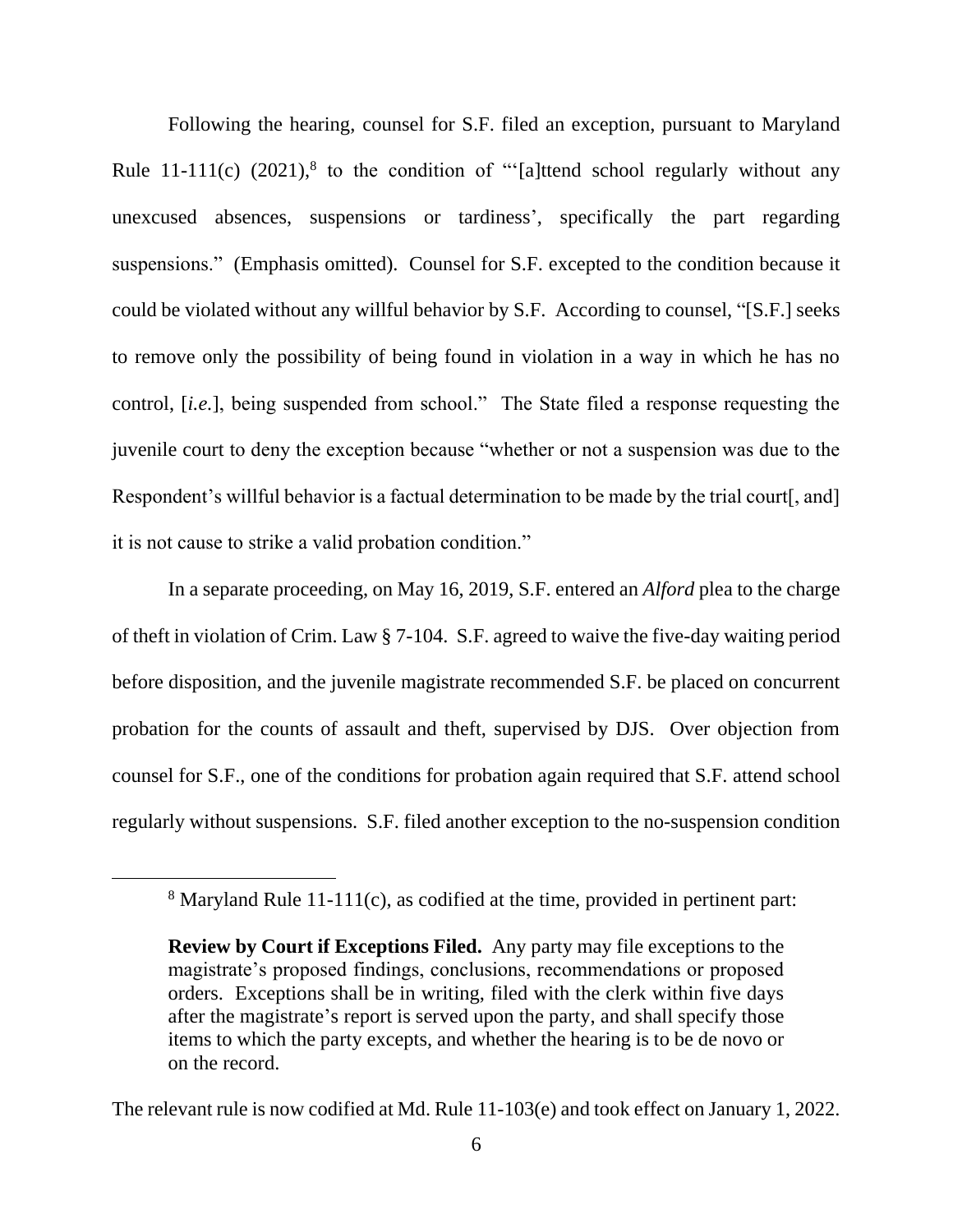of probation pursuant to Md. Rule 11-111(c). S.F. requested "in the interest[] of judicial economy[]" that the exceptions hearing concurrently address the identical no-suspension condition of probation for both cases.

On June 5, 2019, the juvenile court considered argument on the exception to the condition of probation for both cases. The juvenile court denied the exception, explaining that:

[H]onestly, I don't think that saying no suspensions -- I just can't go along with the argument that it's vague or indefinite or uncertain. I do think that -- I can see your argument by saying ["]live a correct life,["] what does that mean? I mean, that's vague. But I don't think that this term of probation or condition of probation is vague in any way. So I'm going to deny the exceptions and affirm the Magistrate's decision in putting that in there.

The juvenile court disagreed with the argument that the no-suspension condition of

probation would subject S.F. to arbitrary punishment:

I would hope that most schools, if not all schools would actually give an explanation as to the suspension and give the child an opportunity to contest the suspension. But even assuming that . . . there's no explanation, if a child comes before me for a violation of probation hearing, I would want to know the basis for the suspension. So I don't think that you'd have to fear that.

Prior to the June 5, 2019 hearing, S.F. and his mother moved to Dauphin County,

Pennsylvania. The relocation to another jurisdiction did not affect the disposition of the

juvenile court, and courtesy supervision was provided by Pennsylvania juvenile authorities

through interstate compact.<sup>9</sup> On October 17, 2019, S.F.'s mother requested closure of his

<sup>&</sup>lt;sup>9</sup> "The Interstate Compact on Juveniles (ICJ) is a multi-state agreement that provides the procedural means to regulate the movement across State lines of juveniles who are under court supervision." Christopher Holloway, *Interstate Compact on Juveniles*, United States Department of Justice, Office of Justice Programs Fact Sheet (Sept. 2000),

<sup>(</sup>continued . . .)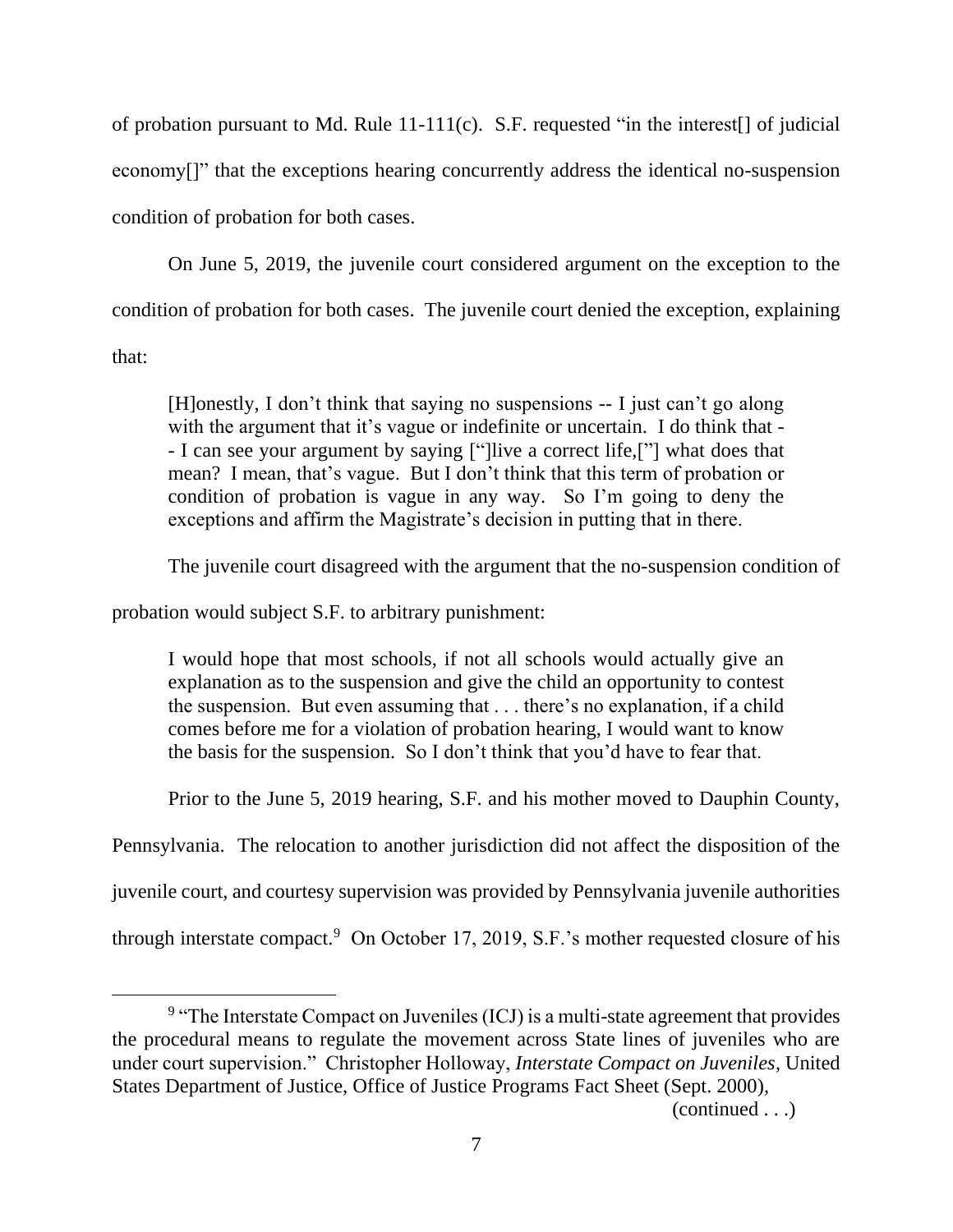cases. Pennsylvania juvenile authorities agreed and recommended discharge from supervision on April 9, 2020. Following several assessments, Ms. Gass filed a report requesting closure of S.F.'s cases on May 20, 2020. The juvenile court closed S.F.'s cases on May 22, 2020.

### *Opinion of the Court of Special Appeals*

Before the closure of S.F.'s cases, S.F. timely noted an appeal to the Court of Special Appeals on June 7, 2019. The Court affirmed the juvenile court and held that the condition of probation was not unduly vague and did not lack procedural safeguards. *In re S.F.*, 249 Md. App. 50, 60, 61, 245 A.3d 30, 36, 37 (2021).

According to the Court, the condition of probation was "clear, definite and capable of being properly comprehended and understood not only by the individual upon whom they are imposed but by those responsible for their enforcement." *Id.* at 55, 245 A.3d at 33 (quoting *Watson v. State*, 17 Md. App. 263, 274, 301 A.2d 26, 31–32 (1973)). The Court found "no confusion about what it means to be suspended from school. . . ." *Id.* at 57, 245 A.3d at 34. The code of student conduct informed S.F., like all students enrolled in Fredrick County Public Schools ("FCPS"), of behavior punishable by suspension. *Id.*, 245 A.3d at 34.FCPS posted the student code of conduct online, and the student code of conduct appeared in the FCPS Calendar Handbook distributed at the beginning of the school year. *Id.*, 245 A.3d at 34.The student code of conduct explained what sort of

<sup>(. . .</sup> continued)

[https://www.ojp.gov/pdffiles1/ojjdp/fs200012.pdf,](https://www.ojp.gov/pdffiles1/ojjdp/fs200012.pdf) archived at [https://perma.cc/M7RV-](https://perma.cc/M7RV-QS7U)[QS7U.](https://perma.cc/M7RV-QS7U)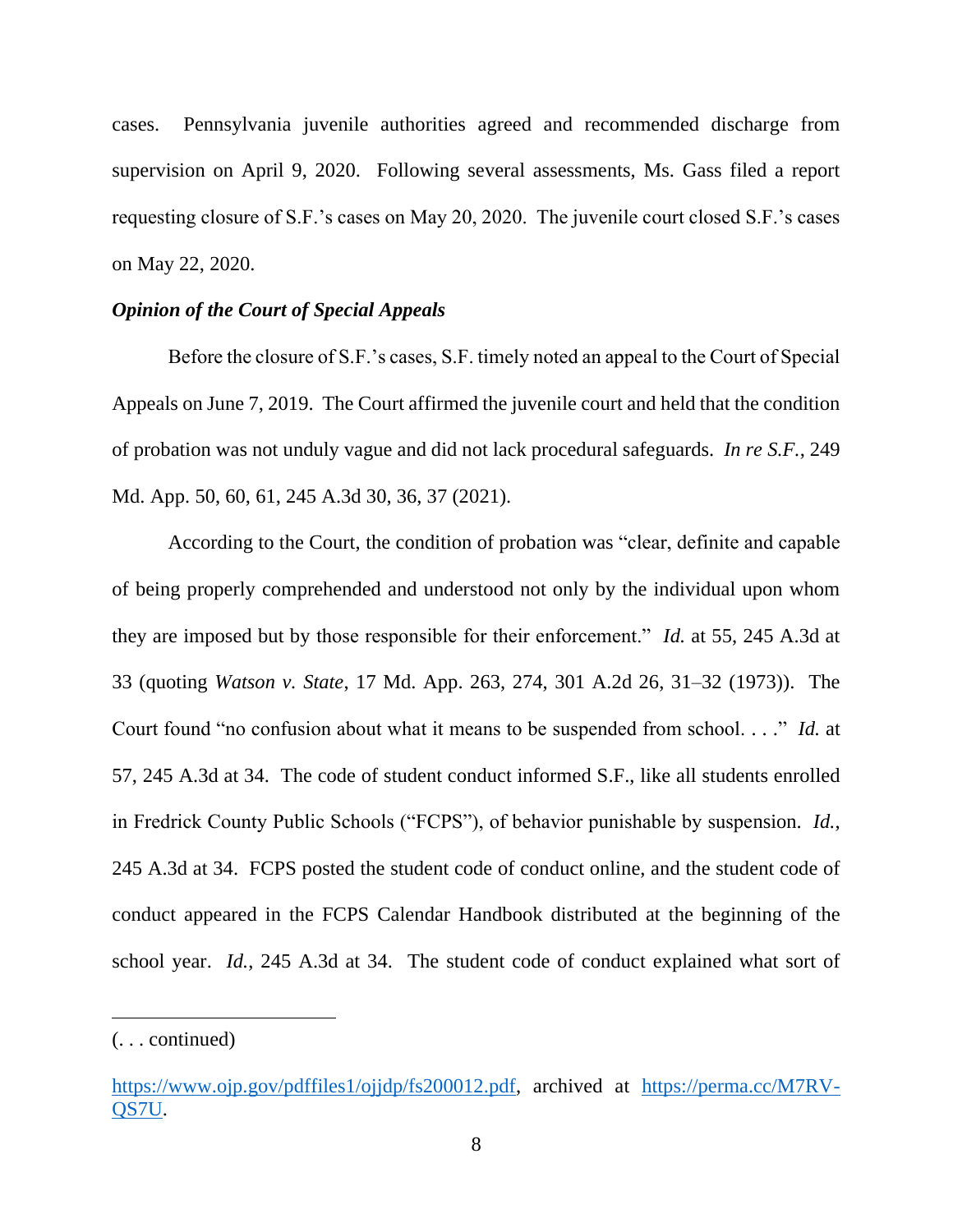misconduct warranted a suspension. *Id.*, 245 A.3d at 34. For example, assault may lead to "'suspension pending parent conference,' 'short term out of school suspension,' 'long term out of school suspension,' or 'extended out of school suspension.'" *Id.*, 245 A.3d at 34 (citation omitted).

The Court rejected S.F.'s claim that the no-suspension condition was impermissibly vague because it vested the determination of its violation in a third party. *Id.* at 58, 245 A.3d at 35. The Court noted that conditions of probation often involved discretionary determinations by third parties, such as probation officers who must decide whether a party's conduct constitutes a parole violation. *Id.*, 245 A.3d at 35 (citing *Hudgins v. State*, 292 Md. 342, 344, 438 A.2d 928, 929 (1982); *Russell v. State*, 221 Md. App. 518, 523–24, 109 A.3d 1249 (2015); *Wiseman v. State*, 72 Md. App. 605, 608, 531 A.2d 1311, 1313 (1987)). A school administrator's power to suspend, while discretionary, according to the Court, was constrained by the student code of conduct. *Id.* at 59, 245 A.3d at 35.

The Court was also unpersuaded that evidence of Black students being disproportionately suspended rendered the no-suspension condition impermissibly vague. Id., 245 A.3d at 36. The Court assumed the truth of S.F.'s argument that suspensions occur too frequently and disproportionately against Black students. *Id.*, 245 A.3d at 36. Like the juvenile court, the Court reasoned that if S.F. experienced discrimination or arbitrary treatment, then the probation officer, followed by the juvenile court, would have an opportunity to assess the validity of the suspension. *Id.*, 245 A.3d at 35. Based on the "policies and procedures defined by [FCPS'] code of conduct," the Court concluded that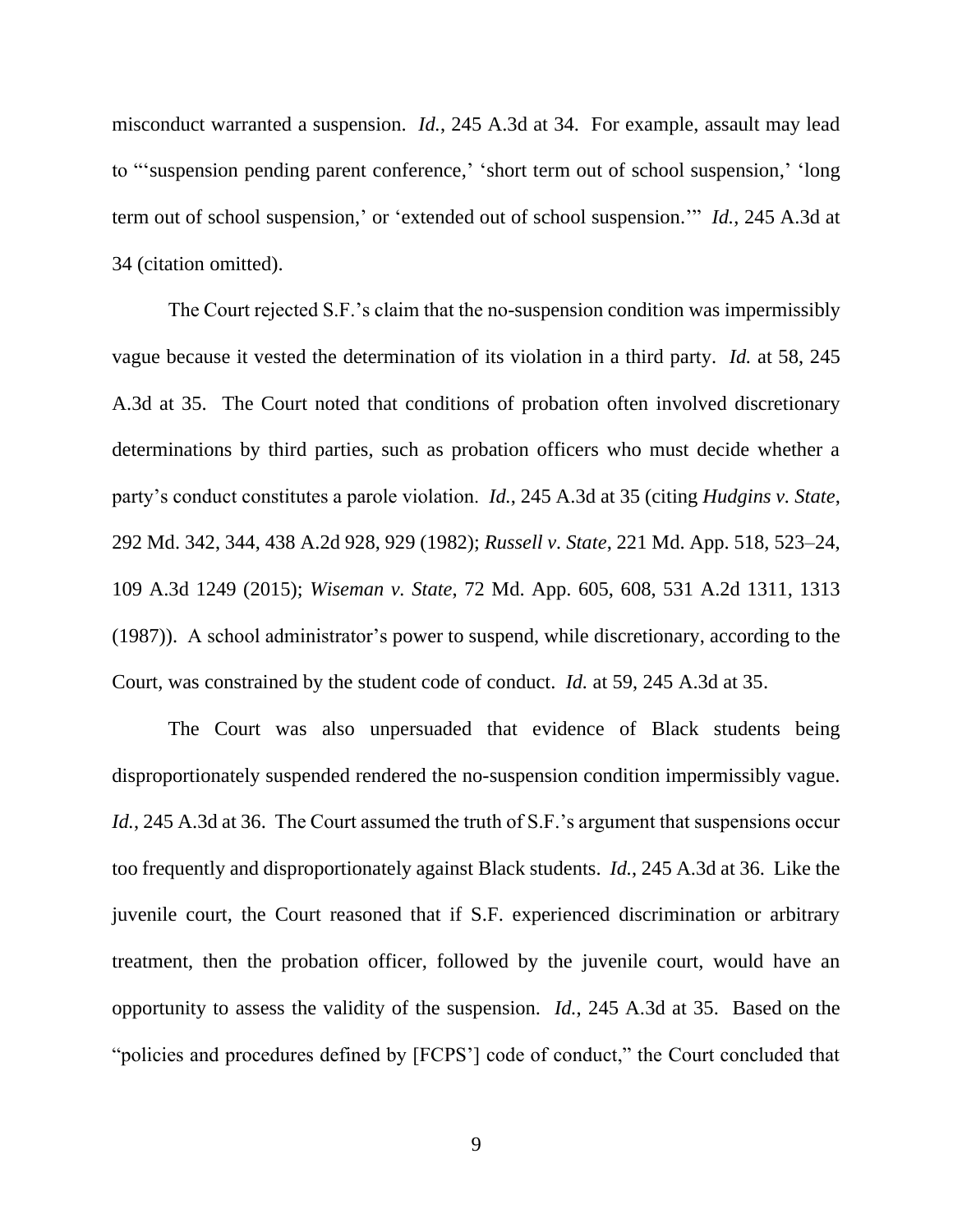the no-suspension condition of probation was sufficiently definite and certain. *Id.* at 60, 245 A.3d at 36.

The Court also found that FCPS' student code of conduct provided sufficient "procedural safeguards" when imposing a suspension. *Id.*, 245 A.3d at 36. The Court noted that the FCPS student code of conduct required prior notice and description of charges against any student facing suspension, which was also documented in the student information system. *Id.*, 245 A.3d at 36. FCPS policy also directed school personnel to use positive behavioral interventions before suspension, and that only a school administrator may impose a suspension. *Id.*, 245 A.3d at 36. The Court also explained that a student suspension does not automatically violate the no-suspension condition of probation because the State must prove before a juvenile court that the student violated the terms of probation. *Id.* at 61, 245 A.3d at 36–37.

The Court affirmed the juvenile court's imposition of the no-suspension condition of probation. Thereafter, S.F. filed a petition for writ of *certiorari*, which we granted. *In re: S.F.*, 474 Md. 632, 255 A.3d 169 (2021).

#### **DISCUSSION**

#### **Standard of Review**

A juvenile court possesses "broad authority" to impose conditions of probation. *Bailey v. State*, 355 Md. 287, 294, 734 A.2d 684, 687 (1999); Cts. & Jud. Proc. § 3-8A- $19(d)(1)$  ("In making a disposition on a petition under this subtitle, the court may: ... [p] [p] [ace the child on probation  $\dots$  upon terms the court deems appropriate [.]  $\dots$ "). Similar to the discretion of a circuit court in imposing conditions of probation in a criminal matter,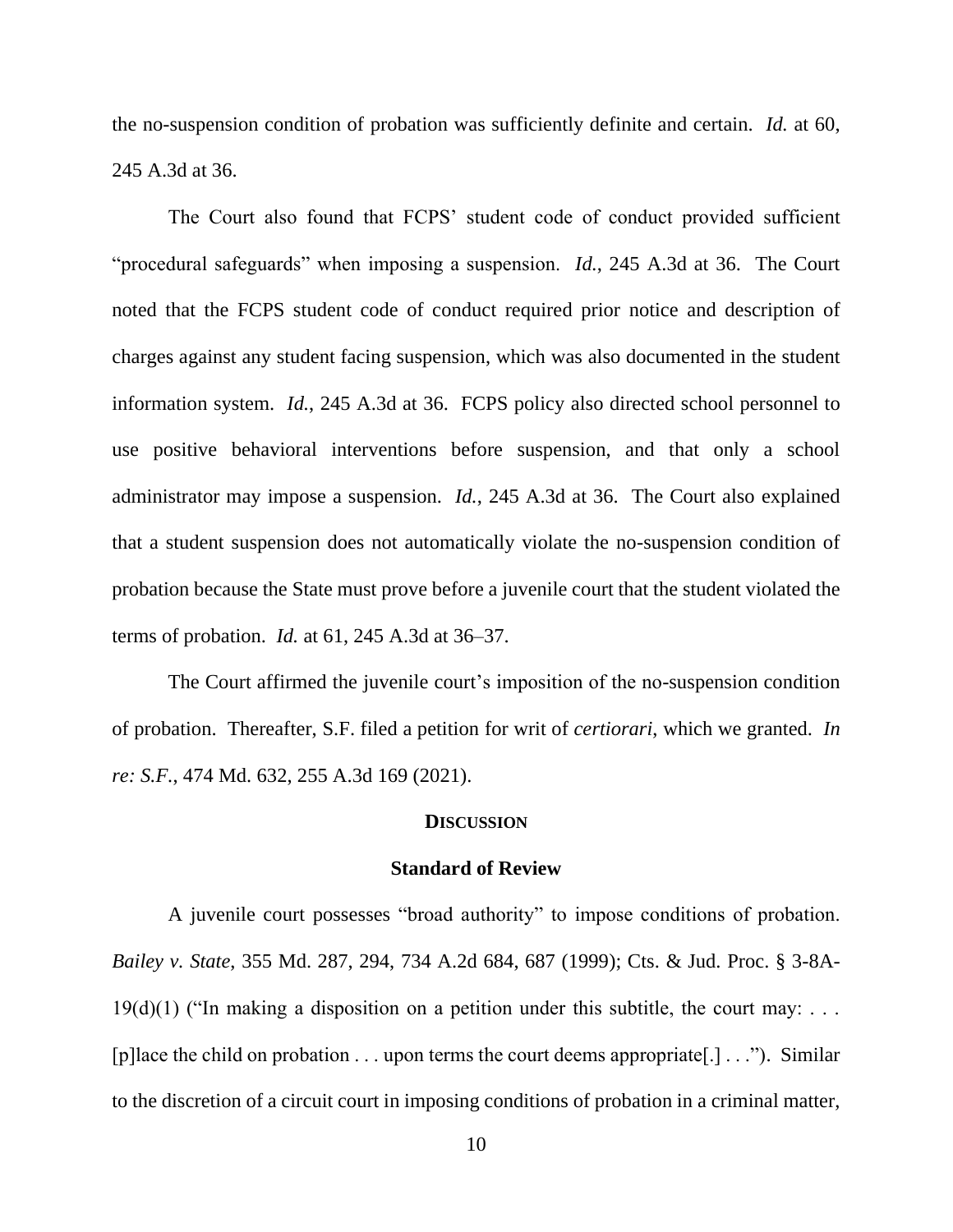the discretion afforded to a juvenile court is "broad but it is not boundless." *Cooley v. State*, 385 Md. 165, 175, 867 A.2d 1065, 1071 (2005) (quoting *Nelson v. State*, 315 Md. 62, 70, 553 A.2d 667, 671 (1989)); *In re Roger S.*, 338 Md. 385, 393, 658 A.2d 696, 700 (1995) (noting "that the Juvenile Causes Act is to be construed liberally to achieve its purposes," but "[e]ven a remedial statute should not be construed so broadly as to create the possibility of 'results that are unreasonable, illogical, or inconsistent with common sense'") (citations and other marks omitted).

The exercise of this broad authority is reviewed for abuse of discretion. *In re Elrich S.*, 416 Md. 15, 30–31, 5 A.3d 27, 35–36 (2010) ("In a juvenile delinquency matter . . . the [juvenile] court's ultimate decision, however, will not be disturbed unless 'there has been a clear abuse of discretion.'") (quoting *In re Yve S.*, 373 Md. 551, 586, 819 A.2d 1030, 1051 (2003)) (other citations omitted); *see also Meyer v. State*, 445 Md. 648, 663, 128 A.3d 147, 156 (2015) (applying the abuse of discretion standard of review to conditions of probation in a criminal matter). An abuse of discretion occurs when the juvenile court, as with any court, "exercises discretion in an arbitrary or capricious manner or when [the court] acts beyond the letter or reason of the law." *Cooley*, 385 Md. at 175, 867 A.2d at 1071 (citation omitted); *see also In re Adoption of Jayden G.*, 433 Md. 50, 87, 70 A.3d 276, 297–98 (2013) (stating that a juvenile court abuses its discretion if its ruling "'does not logically follow from the findings upon which it supposedly rests or has no reasonable relationship to its announced objective.'") (quoting *King v. State*, 407 Md. 682, 697, 967 A.2d 790, 799 (2009)) (citation omitted).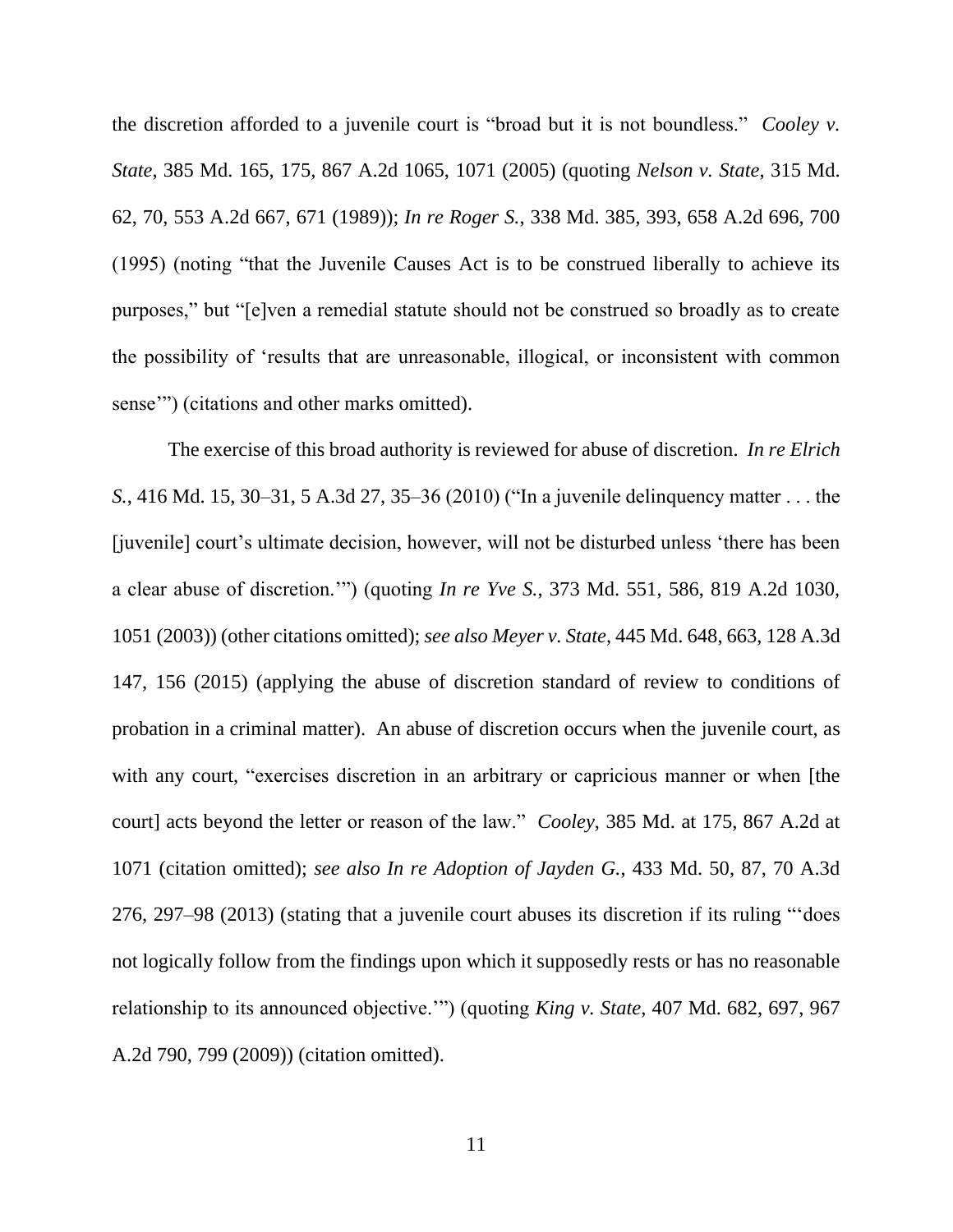#### **The Contentions of the Parties**

As a threshold issue, S.F. argues that this Court should reach the merits of the appeal because it would provide valuable guidance to the "many children who may be subject to no-suspension conditions of probation" and "to address and correct racial disparities in our justice system." (Citation omitted).

S.F. acknowledged his case was moot in the petition for writ of *certiorari*, but the State failed to contest the issue of mootness in its answer. In the past, according to Petitioner, this Court rejected belated efforts by the Respondent to dismiss a case for mootness.

According to S.F., the State also misstated the scope of the record by arguing this Court should avoid addressing the issue of a no-suspension condition of probation until a more complete factual record is presented on appeal. The State agrees that Black students and students with disabilities are disproportionately targeted for suspension, and according to S.F., the record reflects that S.F. is a Black student, was diagnosed with a disability, and received accommodations at school through an individualized education program.<sup>10</sup> Addressing the merits of the case, according to S.F., would allow this Court to determine whether the no-suspension condition of probation impermissibly exposes S.F. and similarly situated students to arbitrary and capricious punishment.

<sup>&</sup>lt;sup>10</sup> "The terms 'individualized education program' or 'IEP' means a written statement for each child with a disability that is developed, reviewed, and revised in accordance with [20 U.S.C. § 1414(d)]." *John A. v. Bd. of Educ. for Howard Cty.*, 400 Md. 363, 371 n.8, 929 A.2d 136, 141 n.8 (2007) (citation omitted).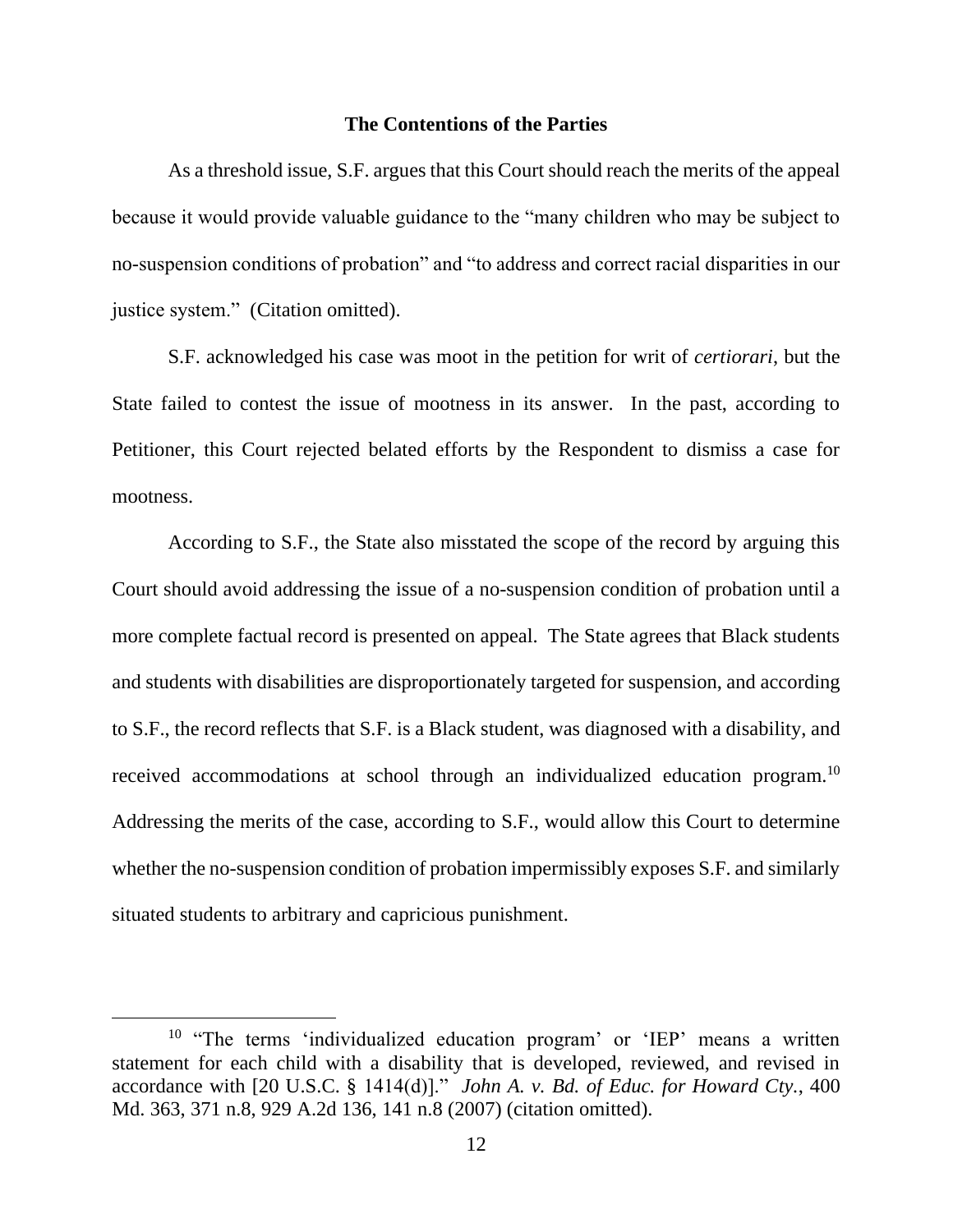S.F. also asserts that the Court has been fully briefed on the issue by both parties. In addition, a total of twenty national and local organizations have filed two *amicus* briefs on the merits. According to S.F., this Court should reach the merits.

On the merits, S.F. contends that the condition of probation requiring S.F. to attend school "without suspension" was unduly vague because "it failed to adequately apprise him (or the authorities responsible for enforcing the conditions) of what actions he must take or refrain from to avoid a violation." According to S.F., a term of probation must be clear, definitive, and capable of being understood by both the probationer and the person(s) responsible for monitoring compliance.

Suspensions, S.F. contends, lack procedural safeguards and may be imposed with "essentially unfettered discretion [by] the school authorities." Once a school official suspends a student, according to S.F., "the State only needs to prove that the child was suspended[,]" and "need not prove that the child engaged in any particular behavior[.]"

S.F. argues that because school suspensions disproportionately impact Black students and students with disabilities, the no-suspension condition of probation "import[s] this discriminatory treatment into juvenile court proceedings[.]" According to S.F., a child faces a "virtually impossible" challenge to affirmatively prove during a juvenile court hearing that the suspension was imposed arbitrarily. S.F. recommends that this Court reject no-suspension conditions of probation as not only impermissibly vague, but also a flawed practice to be avoided by juvenile courts.

The State counters that the case should be dismissed as moot pursuant to Md. Rule 8-602(c)(8), because S.F. successfully completed probation and there is no longer a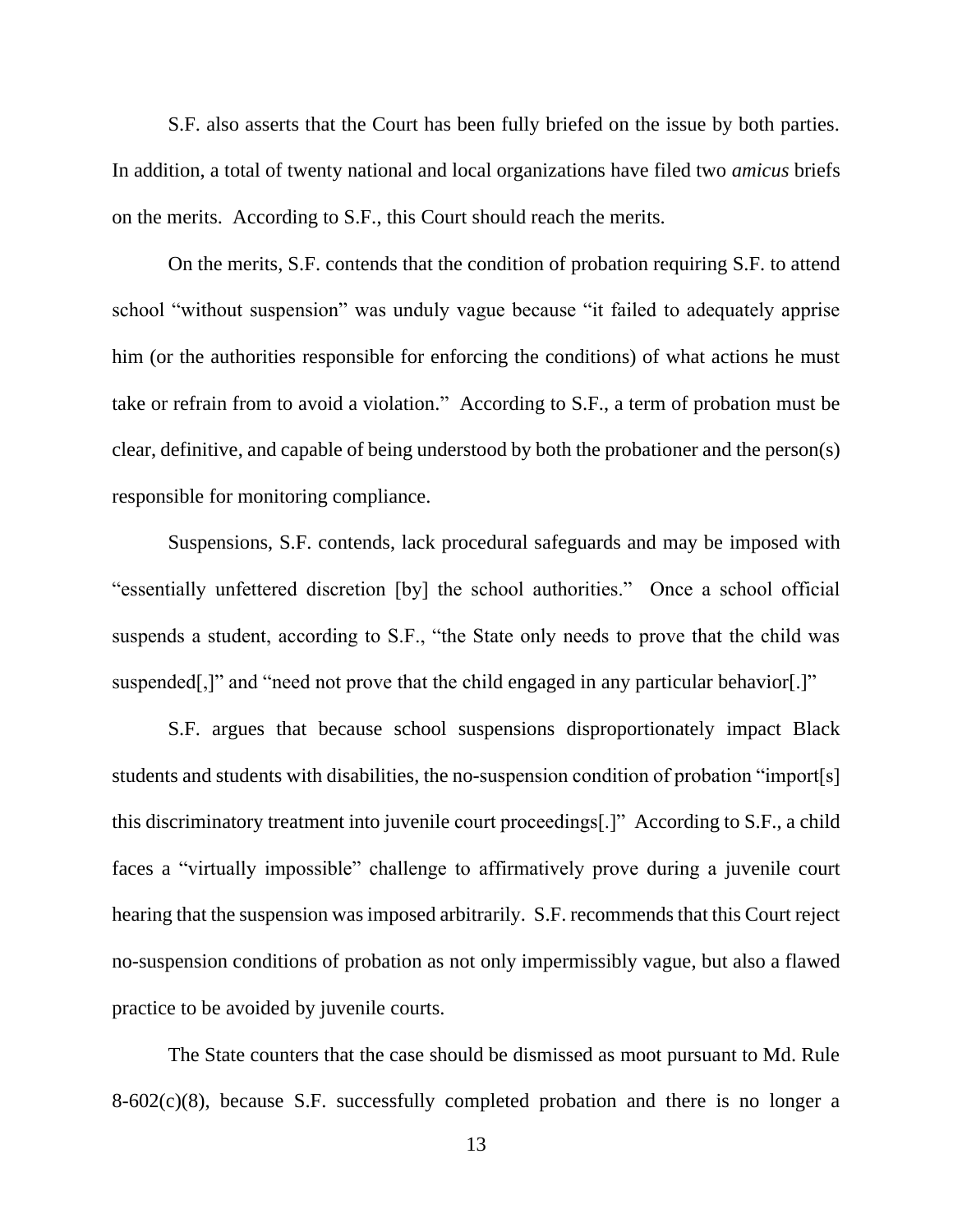controversy between the parties regarding the no-suspension condition of probation. The State acknowledges several exceptions to the general rule that moot cases are dismissed, but argues the only exception potentially relevant to the case at bar—an issue of public importance which recurs frequently and evades judicial review—does not apply. While no-suspension conditions of probation recur frequently, according to the State, the issue will not evade judicial review because juvenile probation can last "years", and a juvenile court termination of probation will not necessarily moot the case.

The State also argues that this Court should dismiss the case because the record lacks evidence regarding how FCPS imposes suspension generally or specifically against S.F. Without a suspension in this case, there is no opportunity for this Court to determine how the juvenile court would assess an alleged violation of the no-suspension condition of probation. The State asks this Court to dismiss the case for mootness.

Assuming this Court reaches the merits, the State argues that the no-suspension condition of probation is neither inherently vague, nor rendered vague by permitting a third party, like a school administrator, to determine whether the behavior of a student warrants suspension. The State notes that determining compliance with probation conditions are routinely vested with third parties. Law enforcement officers may determine whether a probationer violated a law, or an employer may determine whether a probationer maintained gainful employment. In the case at bar, S.F. was to obey "all house rules" which necessitated a third party, the parent or guardian, to determine whether S.F. complied with the condition of probation. A no-suspension condition of probation, according to the State, is no more vague.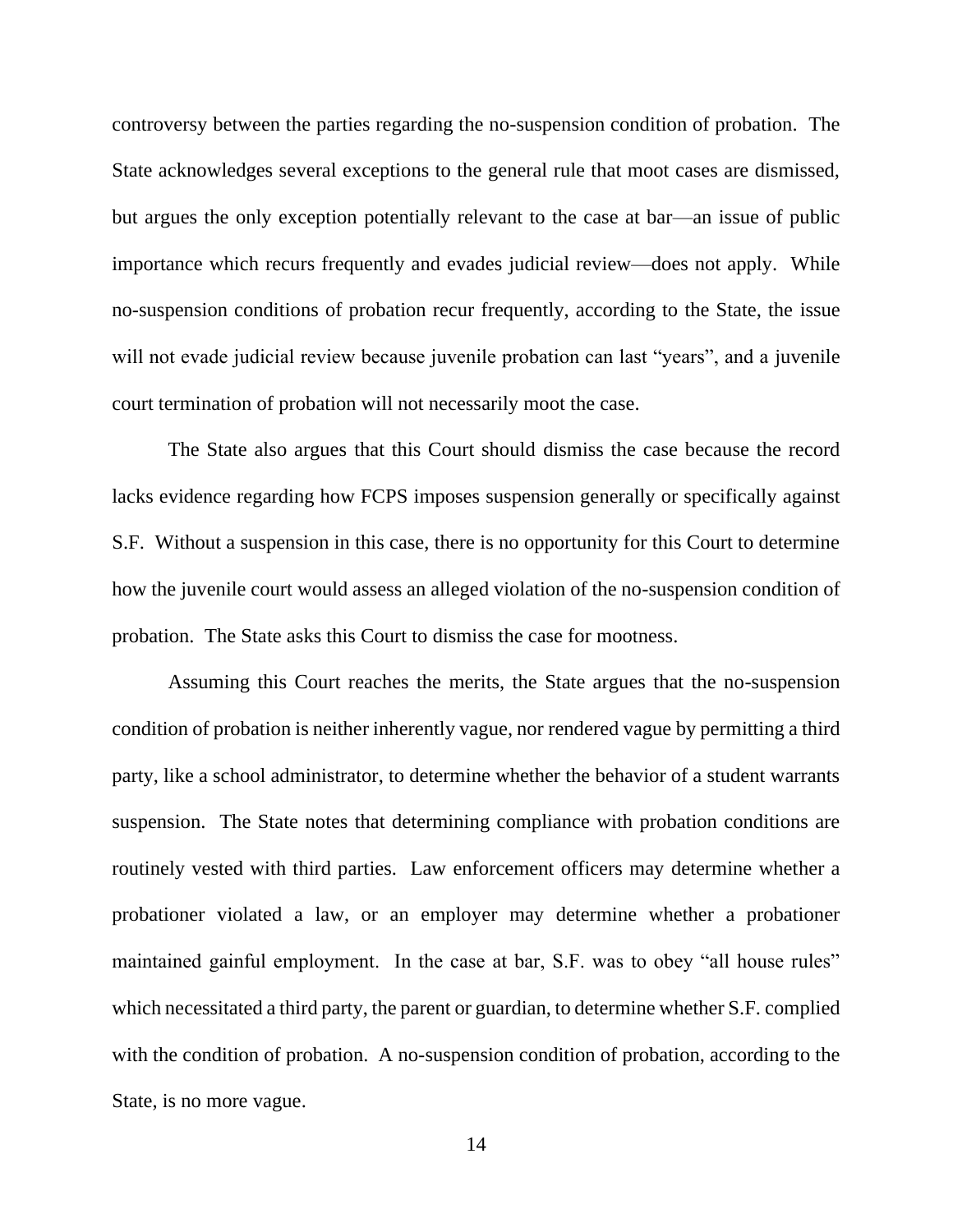The State further contends that S.F. has conflated vagueness with process. According to the State, "[w]hether the 'no suspensions' condition is impermissibly vague does not depend upon whether a student is entitled to appeal the imposition of a suspension." Even if the process following a suspension weighed upon the determination of vagueness, the State argues that school suspension does not "*ipso facto* result in a violation of probation, and a violation of probation does not *ipso facto* result in the revocation of probation." According to the State, the juvenile court must determine, following a hearing, whether the student in fact violated the terms of probation, and whether a violation warrants revocation of probation. The hearing also provides the student an opportunity to argue that the suspension did not arise from willful conduct.

The State also points to several procedural safeguards at the state and local level that "provide detailed information about the due process afforded to a student accused of violating the code of conduct." State regulation pursuant to COMAR 13A.08.01.11(C)(2)(b) requires that students must be informed of reasons for a suspension and given an opportunity to respond prior to the suspension. FCPS codified its discipline policy at FCPS Regulation 400-08, which provides specific guidance on what behaviors may trigger a suspension. These publicly available documents demonstrate, the State asserts, that a suspension does not arise from "unfettered discretion" of school administrators, rather it follows from a specific set of proscribed behaviors that is provided to students and families every year.

15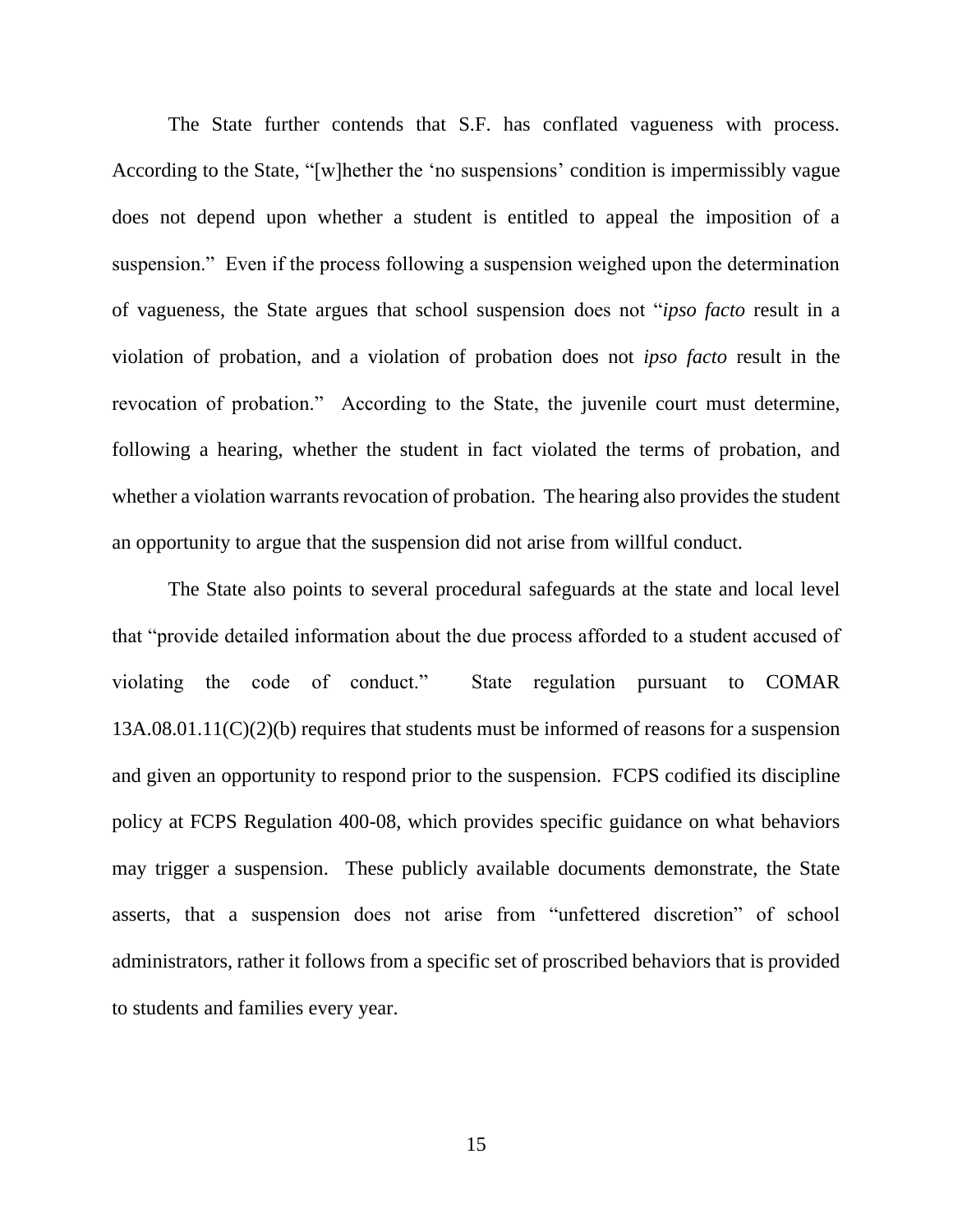Finally, the State agrees with S.F. that suspensions disproportionately impact Black students and students with disabilities, but disputes whether it renders the condition of probation impermissibly vague.

#### **Analysis**

# **A. We exercise our discretion to reach the merits of the case despite S.F.'s completion of probation.**

The decision to dismiss a case for mootness is discretionary. Md. Rule 8-602(c) ("The court may dismiss an appeal if: . . . (8) the case has become moot."). "A question is moot 'if, at the time it is before the court, there is no longer any existing controversy between the parties, so that there is no longer an effective remedy which the court can provide.'" *Bd. of Physician Quality Assurance v. Levitsky*, 353 Md. 188, 200, 725 A.2d 1027, 1033 (1999) (quoting *Attorney Gen. v. Anne Arundel Cty. School Bus Contractors Ass'n, Inc.*, 286 Md. 324, 327, 407 A.2d 749, 752 (1979)).

"We have the constitutional authority [] to express our views on the merits of a moot case . . . in instances where[] the urgency of establishing a rule of future conduct in matters of important public concern is imperative and manifest." *J.L. Matthews, Inc. v. Maryland-National Capital Park and Planning Comm'n*, 368 Md. 71, 96, 792 A.2d 288, 302–03 (2002) (citations and quotations omitted); *see also In re: O.P.*, 470 Md. 225, 249, 235 A.3d 40, 54 (2020) ("there are several exceptions to the mootness doctrine[]"). We have exercised discretionary authority to reach the merits of a moot case when "the matter involved is likely to recur frequently, and its recurrence will involve a relationship between government and its citizens, or a duty of government, and upon any recurrence, the same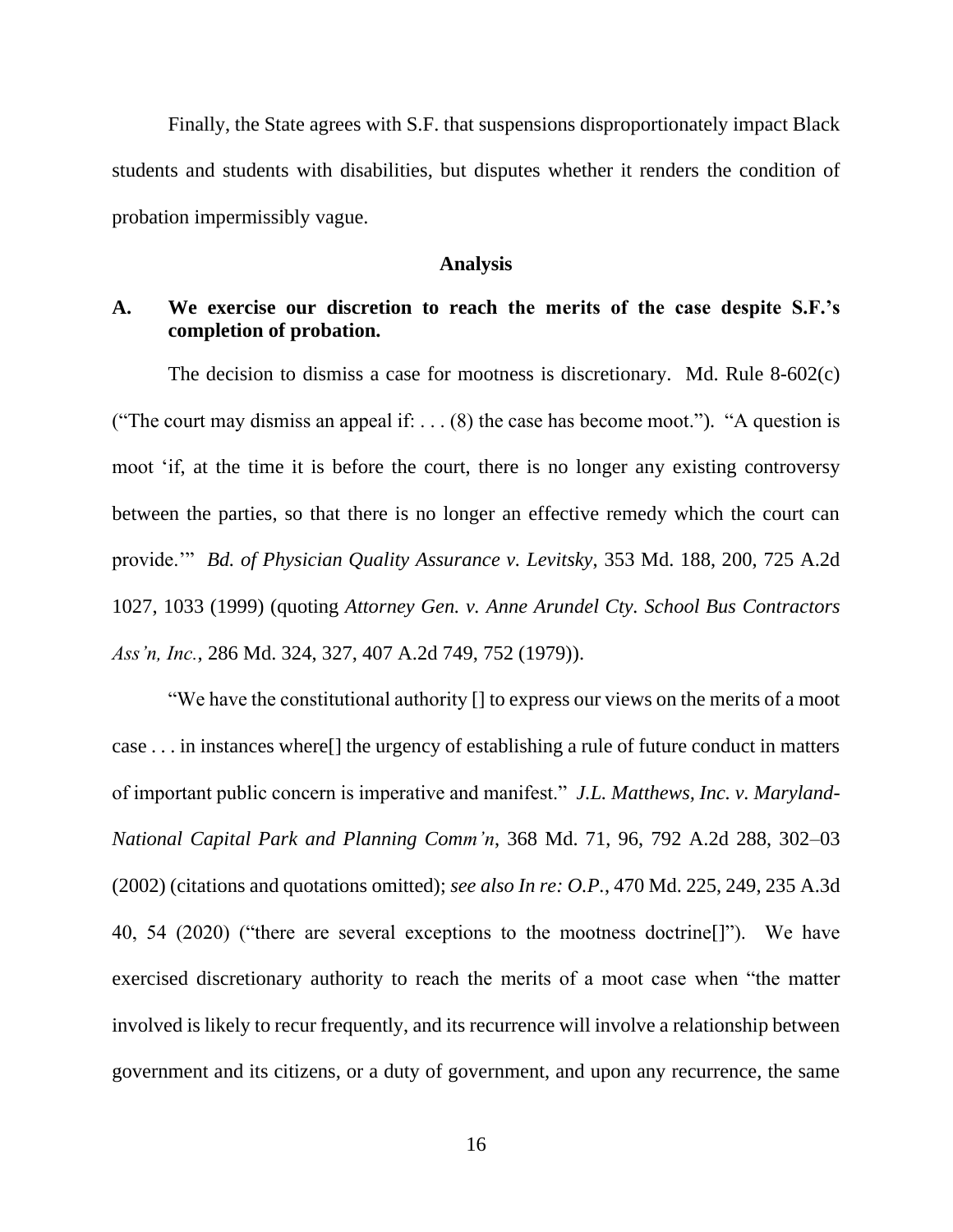difficulty which prevented the appeal at hand from being heard in time is likely again to prevent a decision[.] . . ." *Lloyd v. Bd. of Supervisors of Elections of Balt. Cty.*, 206 Md. 36, 43, 111 A.2d 379, 382 (1954).

In *Coburn v. Coburn*, this Court decided to address a moot issue involving an expired protective order issued pursuant to Maryland's domestic violence statute, because protective orders occur frequently but often "escape judicial review by this Court due to [their] limited duration." 342 Md. 244, 250, 674 A.2d 951, 954 (1996) (noting that protective orders, according to then Md. Code Ann., Family Law § 4-506(g), do not exceed 200 days in duration). This Court also explained that the mooted controversy "involves construction of a statute routinely applied by courts of this state, and our interpretation of it will assist judges in determining whether victims of abuse are in need of protection." *Id.*, 674 A.2d at 954. This Court concluded that the issue of domestic violence protective orders concerned an issue of public importance that would recur frequently and warranted review on the merits. *Id.*, 674 A.2d at 954.

Similar to *Coburn*, the issue of a no-suspension probation condition will likely reoccur, involve the same parties within the juvenile justice system (*e.g.*, students, public school systems, probation officers, the State's Attorney, and the juvenile court), likely evade judicial review, and concerns a matter of public interest—the nexus between juvenile justice and the public education system, sometimes referred to as "the school-to-prison pipeline."<sup>11</sup> In the 2018–19 school year, Maryland Public Schools recorded 67,608

<sup>&</sup>lt;sup>11</sup> "The term 'school to prison pipeline' refers to the link between school failure, (continued . . .)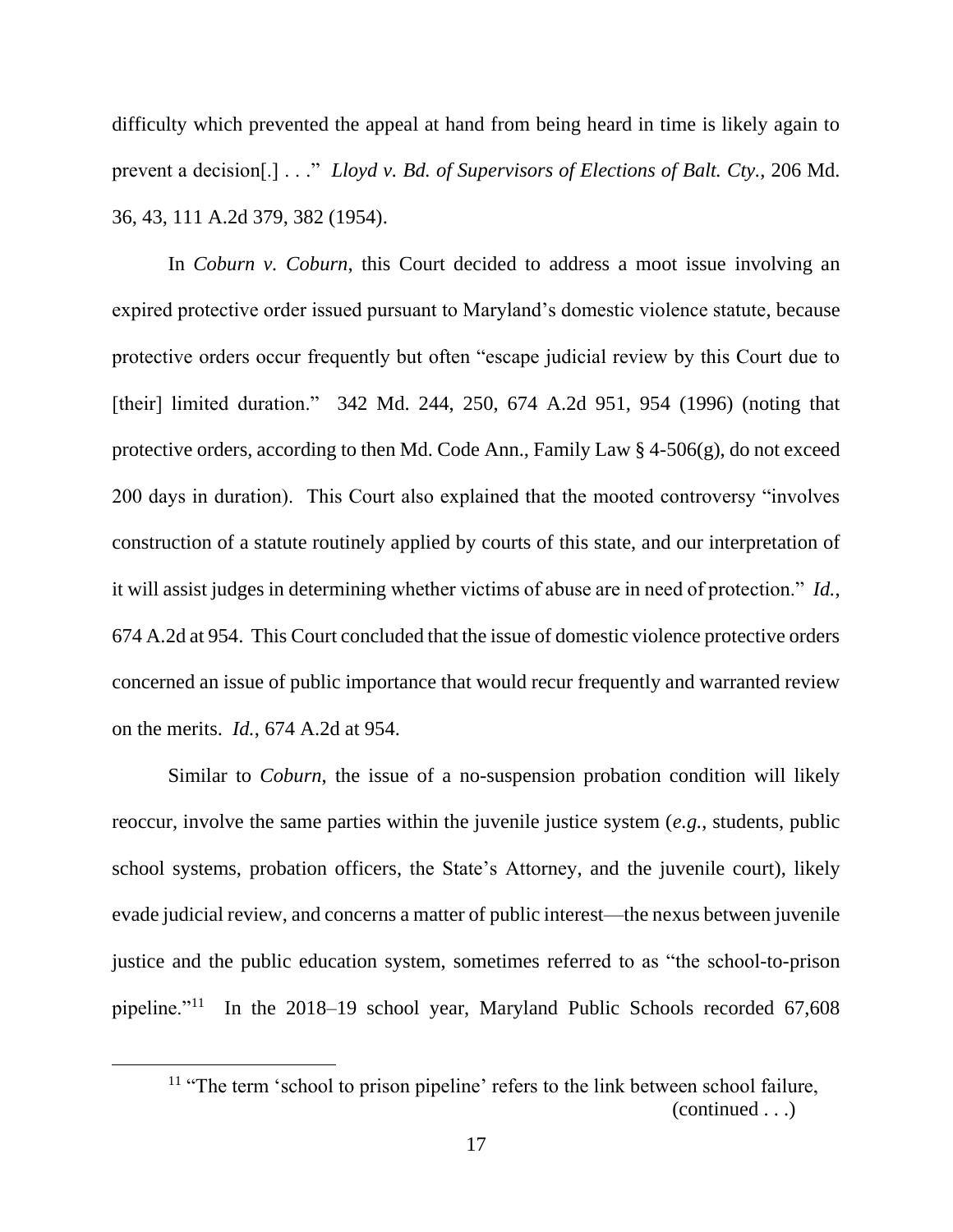suspensions, and at any given time, there are approximately 2,000 juveniles on probation in Maryland. Maryland Office of the Public Defender, *Probation*, [http://dls.maryland.gov/pubs/prod/NoPblTabMtg/CmsnJuvRefCncl/MOPDProbationRec](http://dls.maryland.gov/pubs/prod/NoPblTabMtg/CmsnJuvRefCncl/MOPDProbationRecommendations.pdf) [ommendations.pdf](http://dls.maryland.gov/pubs/prod/NoPblTabMtg/CmsnJuvRefCncl/MOPDProbationRecommendations.pdf) (last visited Sept. 16, 2021), archived at [https://perma.cc/YA9S-6H2T.](https://perma.cc/YA9S-6H2T) Attending school regularly, along with not "[b]eing suspended from school[,]" are "standard" conditions of probation. Paul J. Hirschfield, *The Role of Schools in Sustaining Juvenile Justice System Inequality*, 28 Future of Children 11, 19 (2018), [https://futureofchildren.princeton.edu/sites/futureofchildren/files/media/vol28issue1.pdf,](https://futureofchildren.princeton.edu/sites/futureofchildren/files/media/vol28issue1.pdf) archived at [https://perma.cc/UW3A-EBCT.](https://perma.cc/UW3A-EBCT)While the parties did not supply the exact number of juveniles in Maryland who have a no-suspension probation condition, these figures indicate the issue is likely to reoccur.

The issue of no-suspension conditions of probation also implicates the overlapping duties of the government "to assist children in becoming responsible and productive members of society[,]" while holding young offenders accountable for offenses committed in order to promote "[p]ublic safety and the protection of the community[.]" Cts. & Jud. Proc. § 3-8A-02(a). Public schools are entrusted with the educational and character

<sup>(. . .</sup> continued)

zero-tolerance discipline policies, exclusionary discipline, school-based arrest and the likelihood that youth who have these experiences in school will become involved in the juvenile, and later, adult criminal justice systems." Nicole Joseph, *The Civil Rights Crisis in Our Schools*, 49 Oct. Md. B.J. 12, 13 (Sept./Oct. 2016), [https://nicolejosephlaw.com/wp](https://nicolejosephlaw.com/wp-content/uploads/2020/06/Civil-Rights-in-School-MD-Bar-Journal-2016.pdf)[content/uploads/2020/06/Civil-Rights-in-School-MD-Bar-Journal-2016.pdf,](https://nicolejosephlaw.com/wp-content/uploads/2020/06/Civil-Rights-in-School-MD-Bar-Journal-2016.pdf) archived at <https://perma.cc/UA7X-UWB4> (citing *School to Prison Pipeline*, NAACP Legal Defense Fund (Feb. 16, 2018), [https://www.naacpldf.org/case-issue/school-prison-pipeline/,](https://www.naacpldf.org/case-issue/school-prison-pipeline/) archived at [https://perma.cc/VG68-STR5\)](https://perma.cc/VG68-STR5).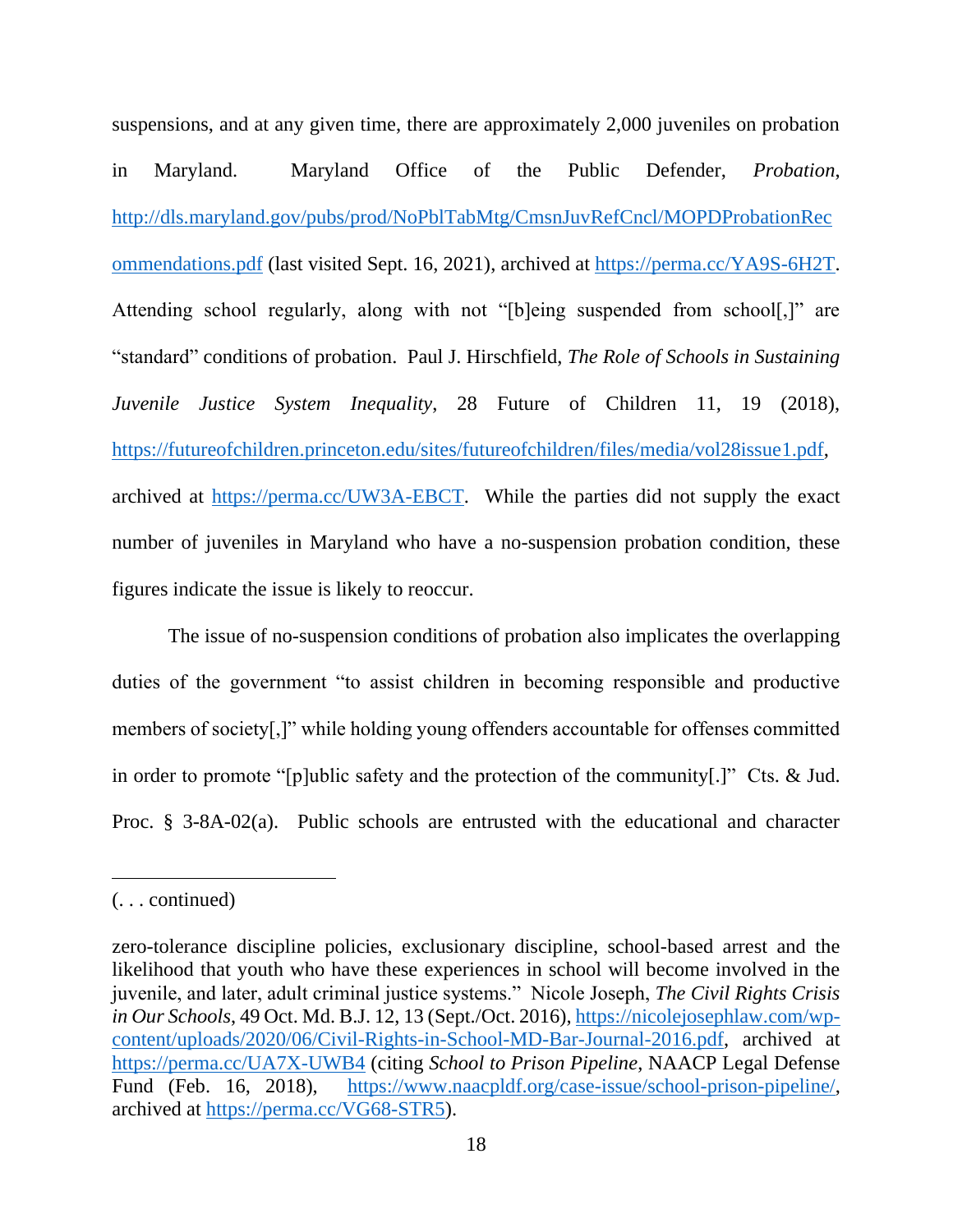development of young people, while the juvenile justice system, including probation officers, the State's Attorney, and juvenile courts, is tasked with the rehabilitation of young offenders. *Scott v. State*, 238 Md. 265, 275, 208 A.2d 575, 580 (1965). 12 The case at bar clearly addresses a significant "relationship between government and its citizens[.]" *In re: O.P.*, 470 Md. at 249, 235 A.3d at 54 (citation omitted).

We reject the State's argument that "there is no reason to believe that this issue will continue to evade review[]" because juveniles can be on probation for years. While it is true that some juvenile conditions of probation may last for years, there are countless others, including the case at bar, which are terminated before the case reaches this Court. According to the Urban Institute, "the vast majority of youth probation terms can be completed in six months or less." Urban Institute, *Transforming Juvenile Probation* (Apr. 27, 2021), [https://www.aecf.org/resources/transforming-juvenile-probation-terms,](https://www.aecf.org/resources/transforming-juvenile-probation-terms) archived at [https://perma.cc/CRD7-CYCM.](https://perma.cc/CRD7-CYCM) Given the time it takes to resolve an appeal

<sup>&</sup>lt;sup>12</sup> Cts. & Jud. Proc. § 3-802(a) defines the purposes of the juvenile justice system in pertinent part:

<sup>(1)</sup> To provide for the care, protection, safety, and mental and physical development of any child coming within the provisions of this subtitle;

<sup>(2)</sup> To provide for a program of services and treatment consistent with the child's best interests and the promotion of the public interest;

<sup>(3)</sup> To conserve and strengthen the child's family ties and to separate a child from the child's parents only when necessary for the child's welfare[.]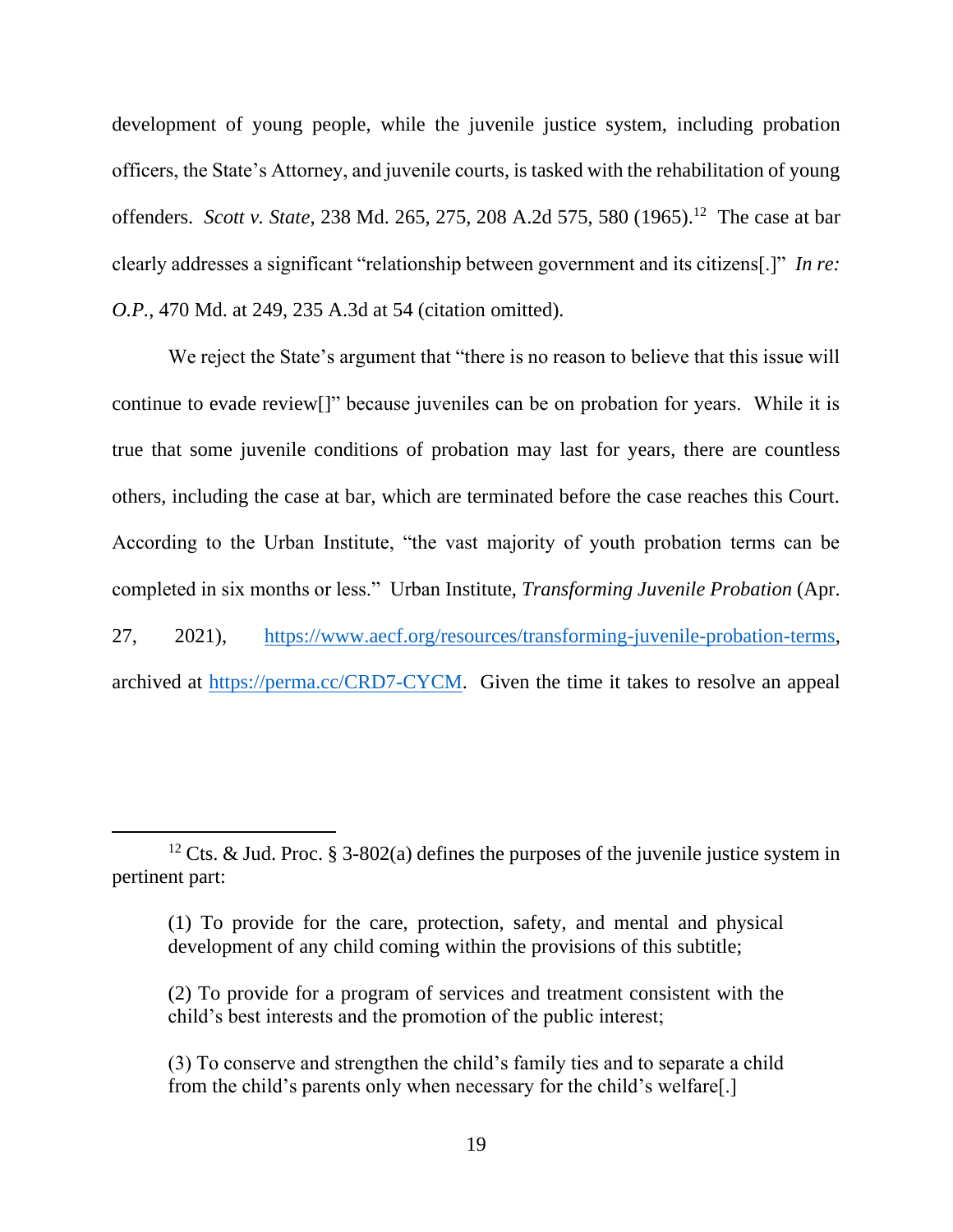before the Court of Special Appeals and come before this Court,  $^{13}$  it is likely that many nosuspension conditions for probation will evade review.

This issue also concerns a matter of public importance. The intersection between school discipline and the criminal justice system has captured the attention of the General Assembly, social science researchers, and in part, the Maryland Judiciary. In 2017, the General Assembly established the "Commission on the School-to-Prison Pipeline and Restorative Practices." Maryland Commission on the School-to-Prison Pipeline and Restorative Practices, *Final Report and Collaborative Action Plan* at 10 (Dec. 20, 2018), [https://www.law.umaryland.edu/media/SOL/pdfs/Programs/ADR/STPP%20%20RP%20](https://www.law.umaryland.edu/media/SOL/pdfs/Programs/ADR/STPP%20%20RP%20Commission%20Final%20Report.pdf) [Commission%20Final%20Report.pdf,](https://www.law.umaryland.edu/media/SOL/pdfs/Programs/ADR/STPP%20%20RP%20Commission%20Final%20Report.pdf) archived at [https://perma.cc/XF5C-548H.](https://perma.cc/XF5C-548H) The report examined the "school-to-prison pipeline" that pushes a "student out of school and into the juvenile or criminal justice system[.]" *Id.* at 22 (citation omitted). Contributing factors include overly harsh discipline, biased disciplinary decisions, and segregated and under-resourced schools. *Id.* 

The report highlighted how exclusionary discipline, like suspension, "has a disparate impact on students of color and students with disabilities. Black students in kindergarten through 12th grade nationwide were 3.8 times as likely to receive one or more out-of-school suspensions as White students []." *Id.* (citation omitted). In response to the work by the Commission, the General Assembly enacted Md. Code Ann., Education § 7-

<sup>&</sup>lt;sup>13</sup> In the case at bar, S.F. first appeared before the circuit court sitting as a juvenile court on February 12, 2019. This Court granted *certiorari* on May 11, 2021, more than two years after a juvenile magistrate recommended the no-suspension condition of probation.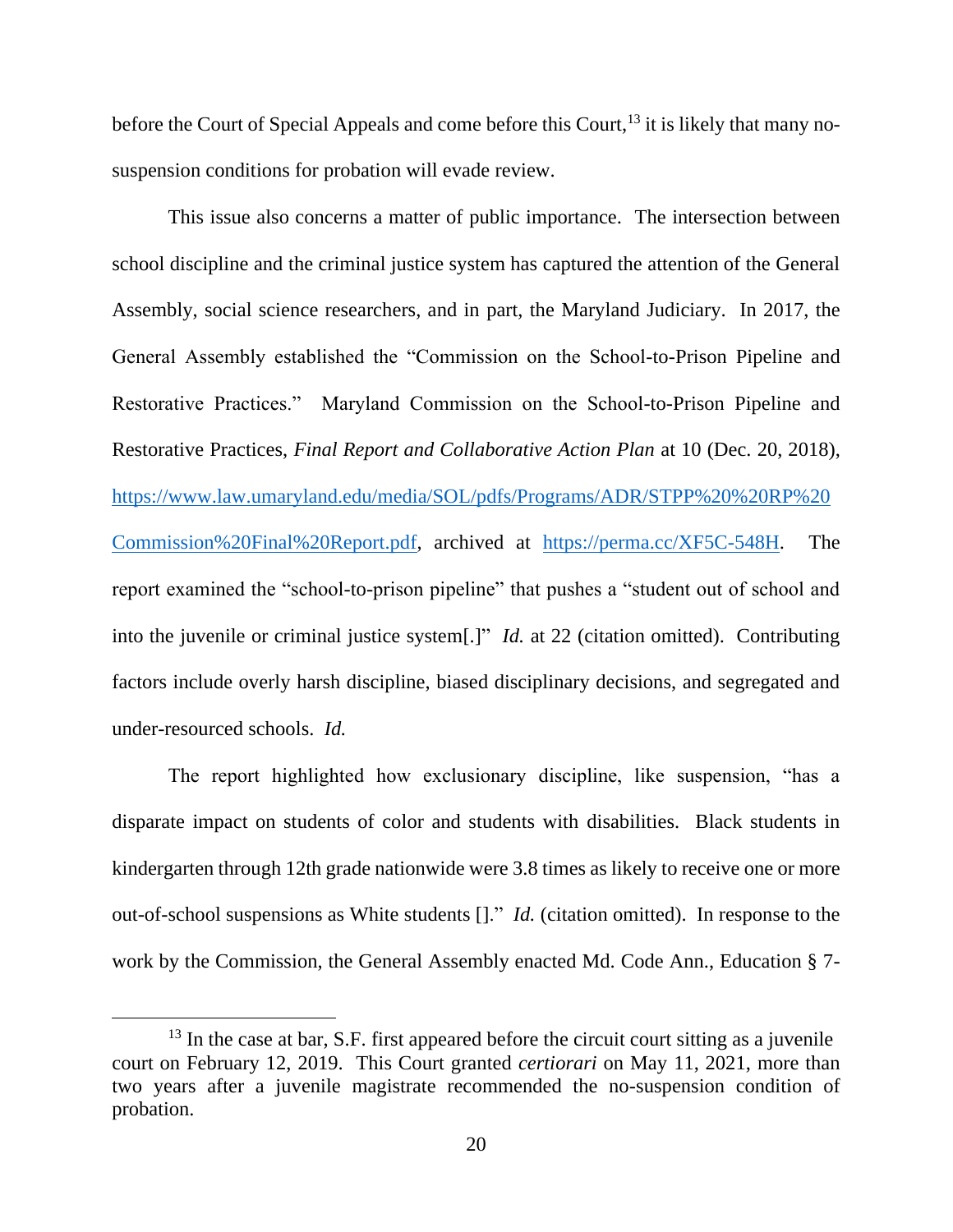306, which requires each county board of education to review its disciplinary practices and policies and to encourage "restorative approaches" to student discipline.

The action taken by the General Assembly was consistent with empirical social science research that has found both implicit bias in how suspensions are administered and its disproportionate impact on Black students and students with disabilities. *See* Brief for The National Center for Youth Law et al. as Amici Curiae Supporting Petitioner, *In re S.F.*, 474 Md. 632, 255 A.3d 169 (2021) (No. 10, Sept. Term 2021) ("Black students are overrepresented in suspensions for all types of behaviors, and are more likely to be disciplined for 'less serious and more subjective reasons.' . . . White students tend to be disciplined for 'more objectively observable' offenses, like smoking or vandalism, [while] Black students tend to be disciplined for behaviors that are more 'subjective in nature[]' like disrespect, defiance, or noncompliance[,] . . . which do not require exclusion from school or justice system involvement.") (footnote and citations omitted).<sup>14</sup>

The issue also implicates ongoing efforts by the Maryland Judiciary to eliminate discrimination on the basis of race, background, or identity in the administration of justice. In 2020, the Maryland Judiciary formed the Committee on Equal Justice, whose purpose is to "build the knowledge and proficiencies of judges and judiciary personnel to strengthen

<sup>&</sup>lt;sup>14</sup> We note that the record reflects that S.F. is a Black student and a student with a diagnosed disability. While no suspension occurred while S.F. was on probation in the case at bar, the general inequities of school suspension policies found by the Commission remain relevant for S.F., and similarly situated students, presently enrolled in public schools. *See, e.g.*, *In re: S.F.*, 249 Md. App. at 59 n.3, 245 A.3d at 35 n.3 (citing Lena V. Groeger et al., *Miseducation: Is There Racial Inequality at Your School?*, Pro Publica (Oct. 16, 2018), [https://projects.propublica.org/miseduation/district/2400330,](https://projects.propublica.org/miseduation/district/2400330) archived at [https://perma.cc/X85C-63X6.](https://perma.cc/X85C-63X6)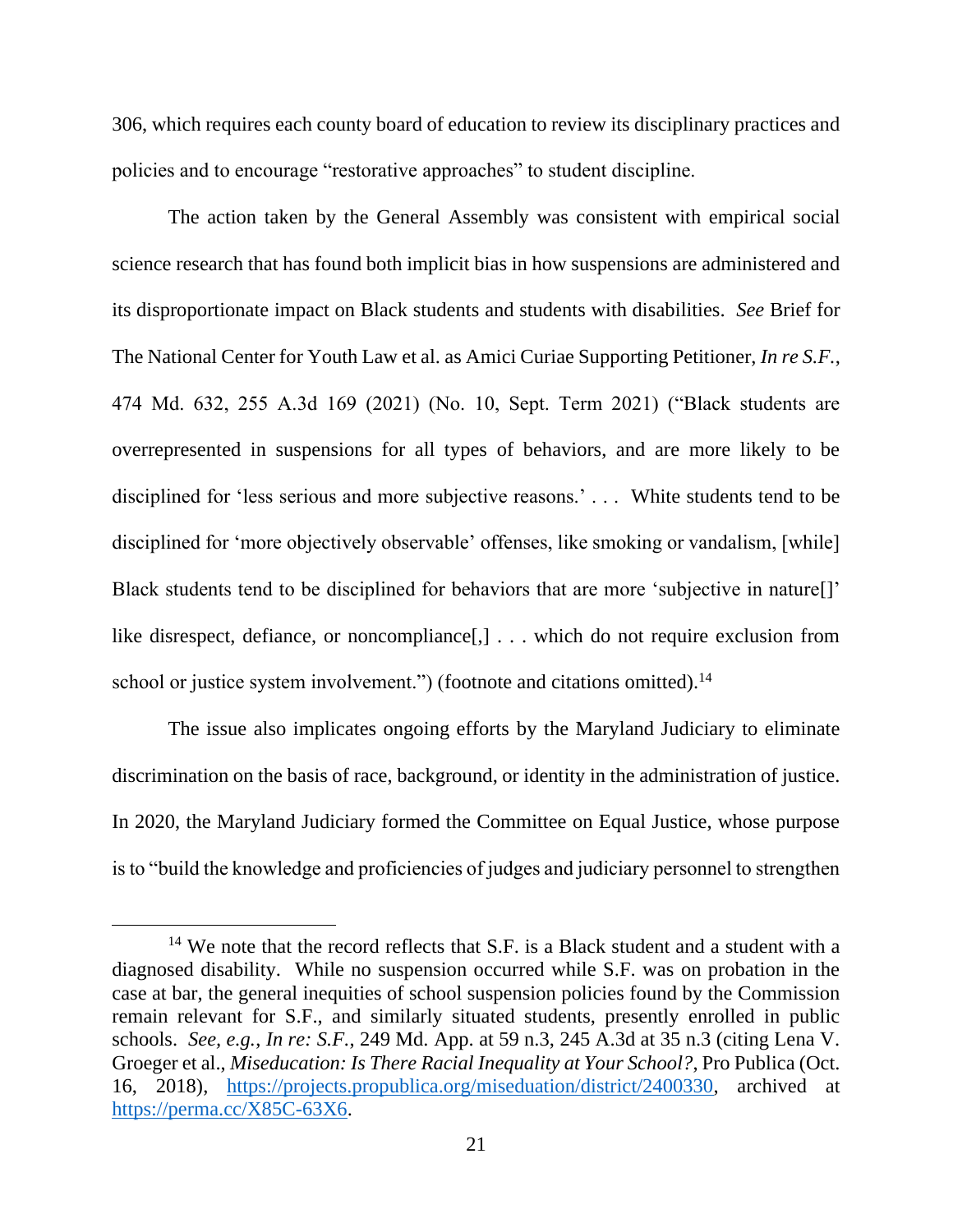the judiciary's commitment to equal justice under law for all." Maryland Judiciary, *Equal Justice Committee Information* (last visited Nov. 4, 2021), [https://www.courts.state.md.us/equaljustice/committee,](https://www.courts.state.md.us/equaljustice/committee) archived at [https://perma.cc/V2C7-PDB4.](https://perma.cc/V2C7-PDB4) One of the specific objectives is to "[d]evelop considerations for how judges can improve sentencing to ensure equal justice." Maryland Judiciary, *Sentencing Subcommittee Draft Interim Report and Recommendations for Equal Justice Committee's Consideration* (June 2021), [https://www.courts.state.md.us/sites/default/files/import/ejc/pdf/sentencingupdate.](https://www.courts.state.md.us/sites/default/files/import/ejc/pdf/sentencingupdate.pdf) [pdf,](https://www.courts.state.md.us/sites/default/files/import/ejc/pdf/sentencingupdate.pdf) archived at [https://perma.cc/K3ZZ-NREY.](https://perma.cc/K3ZZ-NREY)

Amid ongoing efforts throughout state and local government to reform student disciplinary policies and procedures, this case could assist juvenile courts in assessing whether a suspension policy is impermissibly vague, thereby subjecting a student to arbitrary or capricious punishment. "Accordingly, we decline to dismiss this appeal" for mootness. *In re O.P.*, 470 Md. at 250, 235 A.3d at 55.

### **B. The juvenile court did not abuse its discretion by ordering no school suspensions as a condition of probation.**

The juvenile court system was developed in the twentieth century following "a national outcry against the resulting barbarism, as it appeared . . . to be, of treating children and juveniles the same as adults." *In re Victor B.*, 336 Md. 85, 90, 646 A.2d 1012, 1014 (1994) (quoting *In re Johnson*, 254 Md. 517, 521–22, 255 A.2d 419, 421 (1969)) (quoting Fortas, *Equal Rights—For Whom?* 42 N.Y.U. L. Rev. 401, 405–06 (1967)). Unlike the adult system, the juvenile court was designed to be more "informal and flexible in nature,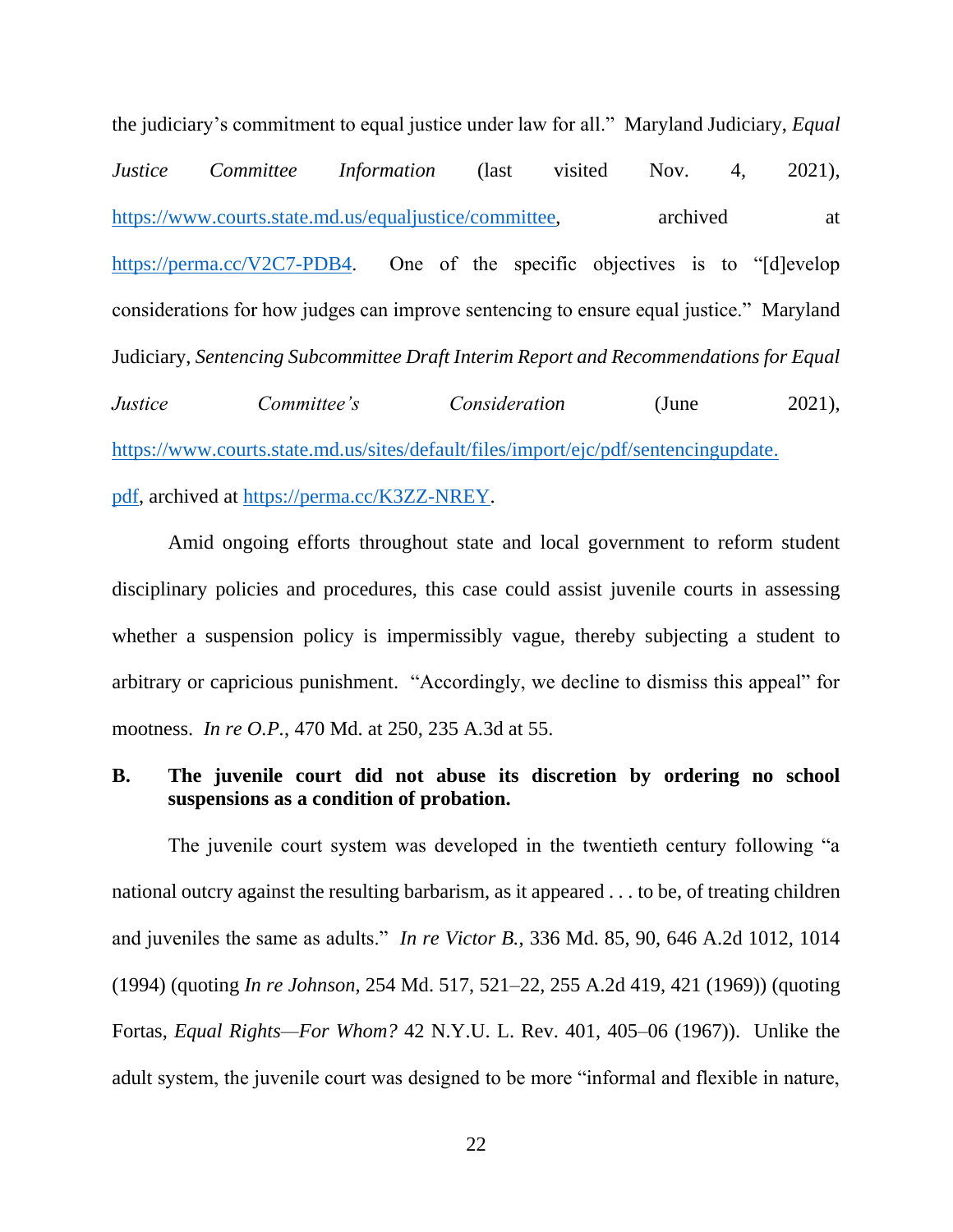psychiatric and psychological assistance was sought, the rules of evidence were relaxed,

and many proceedings were not open to the public." *Id.* at 91, 646 A.2d at 1014.

The purpose of the juvenile court system, when adjudicating cases involving children who have committed delinquent acts, was codified at Cts. & Jud. Proc. § 3-8A-02, which provides in pertinent part:

(a) The purposes of this subtitle are:

(1) To ensure that the Juvenile Justice System balances the following objectives for children who have committed delinquent acts:

(i) Public safety and the protection of the community;

(ii) Accountability of the child to the victim and the community for offenses committed; and

(iii) Competency and character development to assist children in becoming responsible and productive members of society;

\*\*\*

(4) To provide for the care, protection, and wholesome mental and physical development of children coming within the provisions of this subtitle; and to provide for a program of treatment, training, and rehabilitation consistent with the child's best interests and the protection of the public interest[.]

\*\*\*

(8) To provide judicial procedures for carrying out the provisions of this subtitle.

One of the judicial procedures expressly provided by the statute is ordering

probation:

In making a disposition on a petition under this subtitle, the [juvenile] court may . . . [p]lace the child on probation or under supervision in his own home or in the custody or under the guardianship of a relative or other fit person, *upon terms the court deems appropriate*, including community detention.

Cts. & Jud. Proc. § 3-8A-19(d)(1) (markings omitted) (emphasis added).

Juvenile courts have broad discretion in establishing conditions of probation. Cts.

& Jud. Proc. § 3-8A-19(d)(1); *see also Moore v. Miley*, 372 Md. 663, 680, 814 A.2d 557,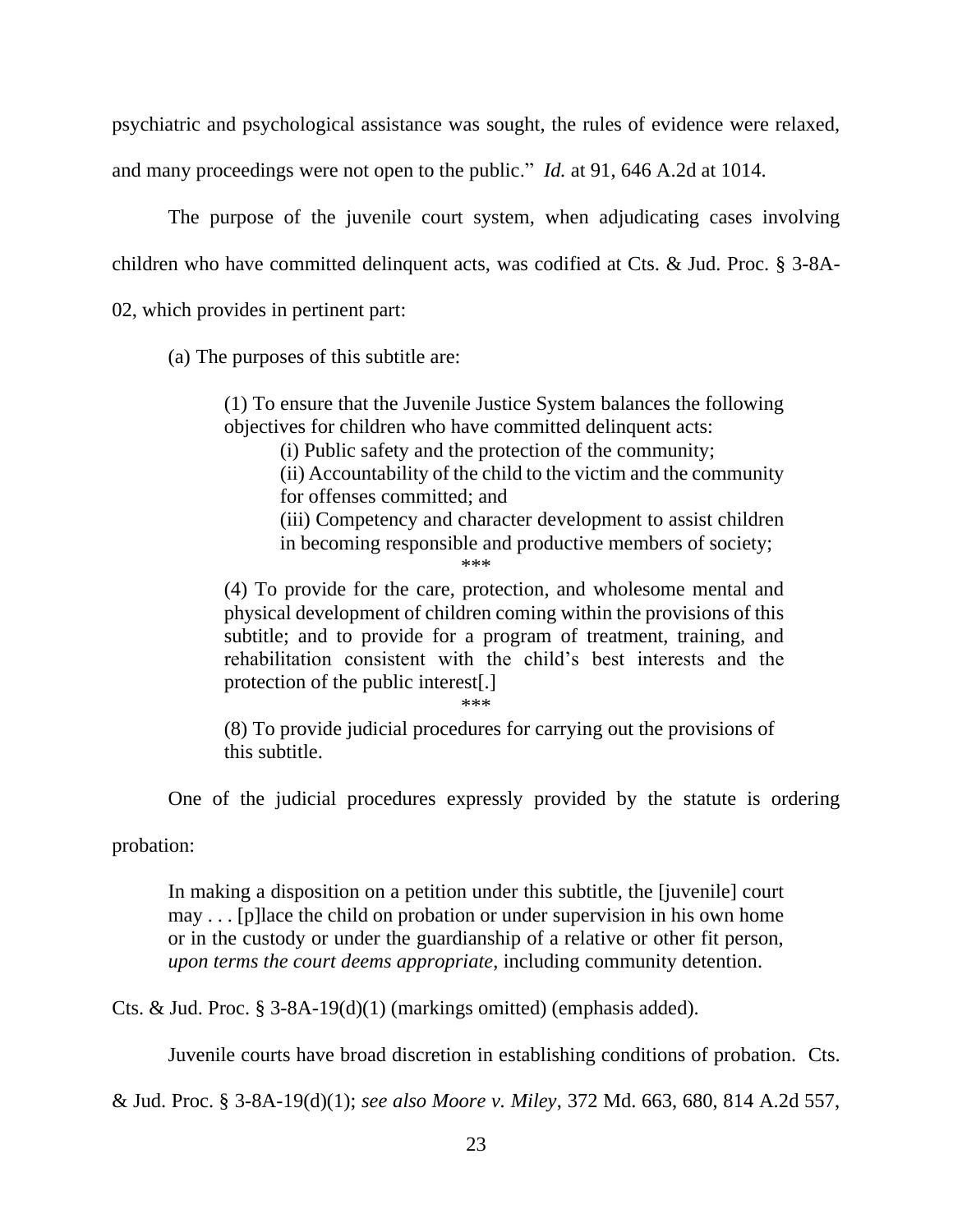568 (2003) (discussing the jurisdictional provisions applicable to juvenile cases, which "should be construed in a manner to maximize the juvenile court's flexibility and ability to exercise its discretion"). "[A] juvenile court may place a child on probation . . . 'upon terms the court deems appropriate. . . .'" *In re W.Y.*, 228 Md. App. 596, 611, 142 A.3d 602, 611 (2016) (citation omitted); Md. Rule 11-101(b)(5) (2021)<sup>15</sup> ("Probation' means a status created by a court order under which a child adjudicated to be delinquent . . . is to remain subject to supervision of the Court under conditions the Court or the agency designated by it deems proper, but is not removed from his home."). Similar to probation for adults, probation for juveniles represents a bargain.<sup>16</sup> *See Scott v. State*, 238 Md. 265, 275, 208 A.2d 575, 580 (1965) (noting probation permits a defendant to retain his or her freedom so long as the defendant conforms "with established communal standards and the safety of society"). As with any juvenile delinquency disposition, juvenile probation must

<sup>&</sup>lt;sup>15</sup> Effective January 1, 2022, the definition of probation applicable to delinquency proceedings is codified without substantial change at Md. Rule 11-402(b)(5) ("'Probation' means a status created by a court order under which a child adjudicated to be delinquent is to remain subject to supervision of the court under conditions the court, or the agency designated by it, deems proper, but is not removed from his home.").

<sup>&</sup>lt;sup>16</sup> Unlike adult probation, juvenile probation is not considered a punishment for a crime, nor does juvenile probation follow a conviction. *Compare Doe v. Dep't of Pub. Safety and Corr. Servs.*, 430 Md. 535, 561, 62 A.3d 123, 139 (2013) ("It is well-settled in this State that [adult] probation is a form of a criminal sanction.") (citation omitted), *with In re Ann M.*, 309 Md. 564, 570, 525 A.2d 1054, 1057 (1987) ("Under the Juvenile Causes Act, no disposition of a juvenile petition, whether of a delinquent, CINA or a CINS, may result in a criminal conviction.") (citation omitted); *In re Appeal Misc. No. 32*, 29 Md. App. 701, 704, 351 A.2d 164, 165 (1976) (citation omitted) ("Judges in juvenile cases do not think in terms of guilt, but rather in terms of the need of the child for protection, guidance, or rehabilitation.").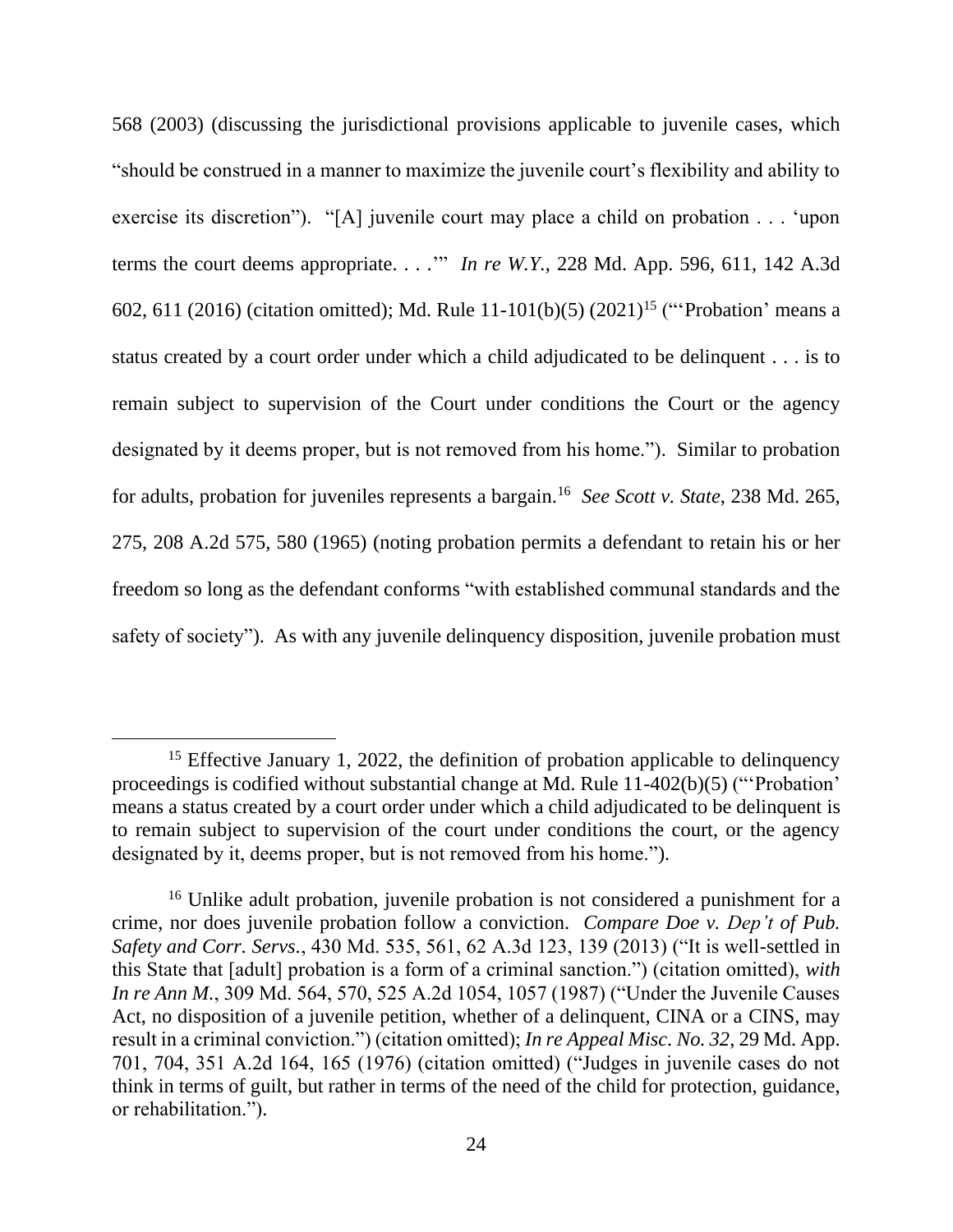balance the "competing objectives" of public safety, accountability, and rehabilitation. *Moore*, 372 Md. at 673–74, 814 A.2d at 564.

The exercise of a juvenile court's discretion in establishing a condition of probation, similar to establishing a condition of probation for an adult, is "limited in several important respects[.]" *Allen v. State*, 449 Md. 98, 111, 141 A.3d 194, 203 (2016).<sup>17</sup> "[A] condition of probation must not be vague, indefinite or uncertain, conditions of probation must not be arbitrary or capricious, conditions of probation must be constitutional, conditions of probation must not exceed statutory limits, and conditions of probation must be reasonable and have a rational connection to the offense[.]" *Id.*, 141 A.3d at 203 (citations and quotations omitted).

When assessing conditions of probation, this Court has held that generality of terms does not equate to vagueness. In *Meyer v. State*, this Court explained that a condition of probation term is not vague if the court provides the defendant with reasonable and specific guidance regarding the condition and "the defendant understands what is required of him [or her]." 445 Md. 648, 680, 128 A.3d 147, 166 (2015). In *Meyer*, the circuit court restricted Meyer's driving privileges as a condition of probation following a series of motor

<sup>17</sup> The United States Supreme Court held in *In re Gault* that the constitutional guarantee of due process applies to juvenile proceedings. 387 U.S. 1, 13, 87 S. Ct. 1428, 1436 (1967). Conditions of probation that are vague or overbroad violate due process. Wayne R. LaFave et al., *Probation Conditions and Constitutional Rights*, 6 Crim. Proc. § 26.9(b) (4th ed. 2021); *see also Grayned v. City of Rockford*, 408 U.S. 104, 108, 92 S. Ct. 2294, 2298 (1972) ("It is a basic principle of due process that an enactment is void for vagueness if its prohibitions are not clearly defined."). We accordingly apply principles for assessing vague, overbroad, indefinite, arbitrary, or unconstitutional conditions of probation for adults to conditions of probation for juveniles.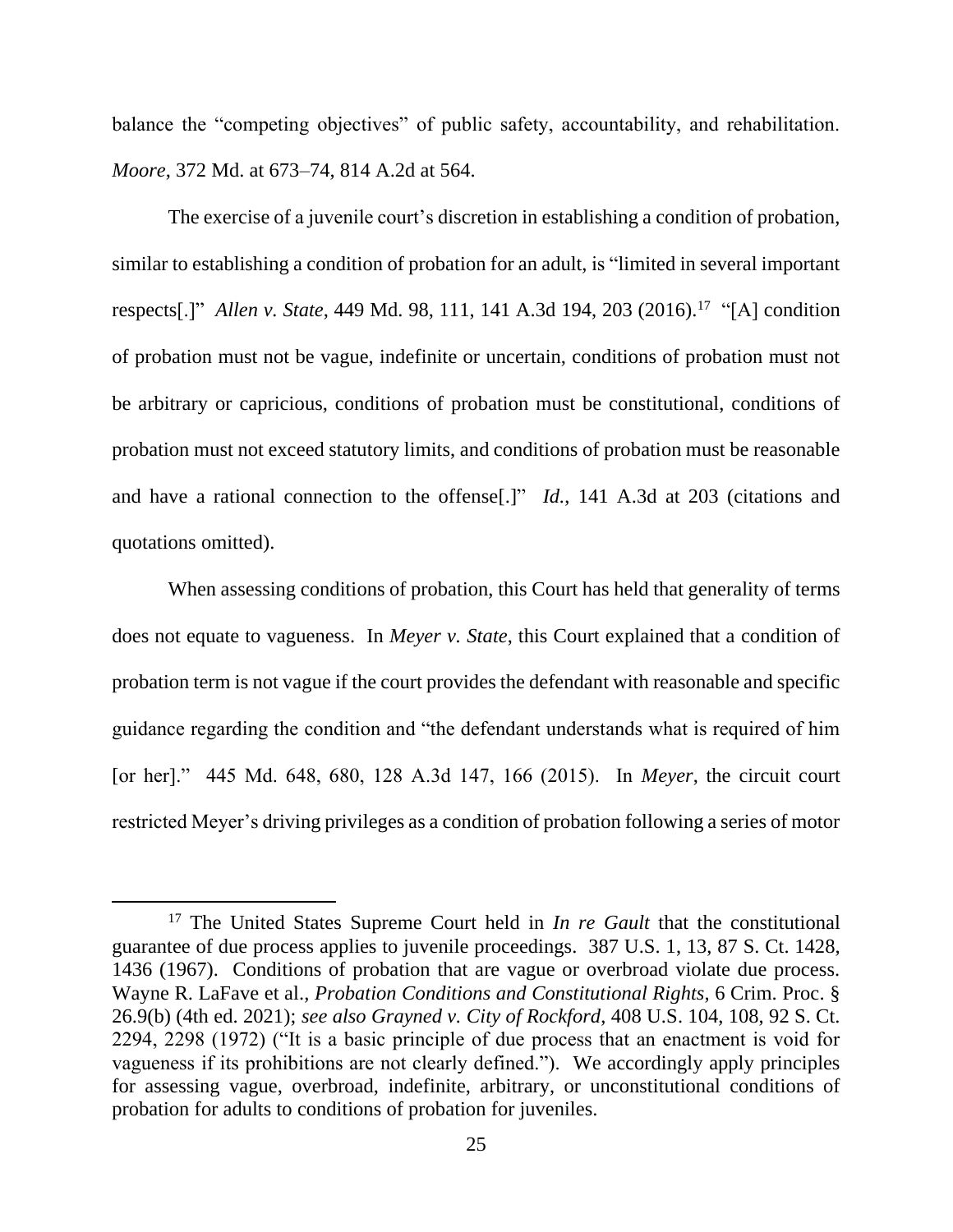vehicle violations. *Id.* at 658, 128 A.3d at 153 ("[Meyer] will not be allowed to operate a motor vehicle . . . during the time of any probation[]").

This Court determined that the circuit court did not abuse its discretion in fashioning a "no-driving" special condition of probation. *Id.* at 681, 128 A.3d at 166. The circuit court appropriately considered the "facts and circumstances" of Meyer's multiple driving violations, including one incident that resulted in the death of another. This Court found that the "no-driving" condition was designed "to keep Meyer, a recidivist, from committing any further motor vehicle violations." *Id.*, 128 A.3d at 167. Despite the brief and general phrasing, this Court concluded that the concise "no-driving condition was unambiguous, specific, and *Meyer clearly understood the standard of conduct required*. . . ." *Id.*, 128 A.3d at 167 (emphasis added). Under the circumstances, the circuit court did not need to say more than "[Meyer] will not be allowed to operate a motor vehicle[]" for Meyer to appreciate what conduct would violate the condition of probation. *Id.* at 658, 128 A.3d at 153.

The no-suspension condition of probation, similar to the "no-driving" condition of probation in *Meyer*, reasonably apprised S.F. of "what is required of him[]" under the circumstances. *Id.* at 680, 128 A.3d at 166. The juvenile magistrate was presented with "a long history of behavioral incidents in school." S.F. was suspended once in 2011 (at age 5), once during the 2016–17 school year, four times during the 2017–18 school year, and two times during the 2018–19 school year—following the incidents that led to the case at bar. A DJS report further documented "a history of problematic behavior in school . . . [and] rapid accumulating of charges[.]" Like the circuit court in *Meyer*, the juvenile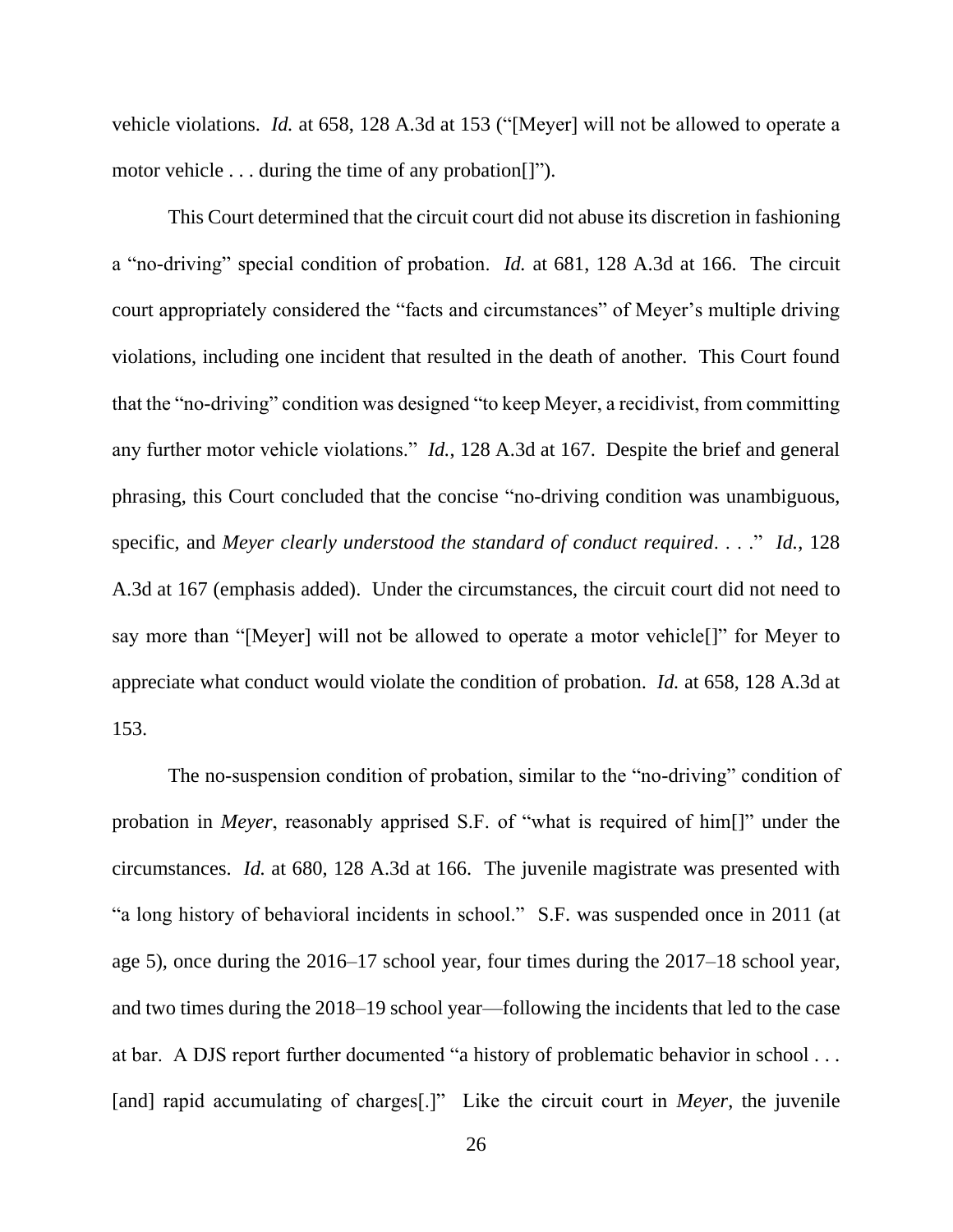magistrate in the case at bar was aware of the facts and circumstances of S.F.'s case and imposed a no-suspension condition of probation to keep S.F. from further and *repeated*  disciplinary problems at school. The no-suspension condition provided an easily understandable expression of the "standard of conduct required" for a middle school student. *Meyer*, 445 Md. at 681, 128 A.3d at 167. S.F. was already familiar with the FCPS code of conduct, the process of suspensions, and what past behavior had led to suspension. The condition of probation, while phrased generally, gave reasonable indication of what behavior was required under the circumstances.

The no-suspension condition was also consistent with the "[o]bey all house rules" condition of probation. The juvenile court ordered both conditions of probation because of recent instances of behavioral misconduct, and the conditions worked in tandem to inform S.F. that his conduct must conform with behavioral expectations at school and at home. The juvenile court, like the circuit court in *Meyer*, did not need to provide any more specific guidance than "attend school regularly without any . . . suspensions" in order for S.F. to understand what was required of him under the circumstances.

Our previous cases have demonstrated that allowing a third party, such as a school administrator in this case, to take action that determines compliance with the condition of probation does not make the condition vague. In *Hudgins*, a condition of probation required the defendant to "work with the State Police until there was satisfaction for what he was charged with, *until the State Police were satisfied* that he had worked out for what he was charged with." 292 Md. at 344, 438 A.2d at 929 (emphasis added). This Court rejected the defendant's contention that the condition was vague, *id.* at 348, 438 A.2d at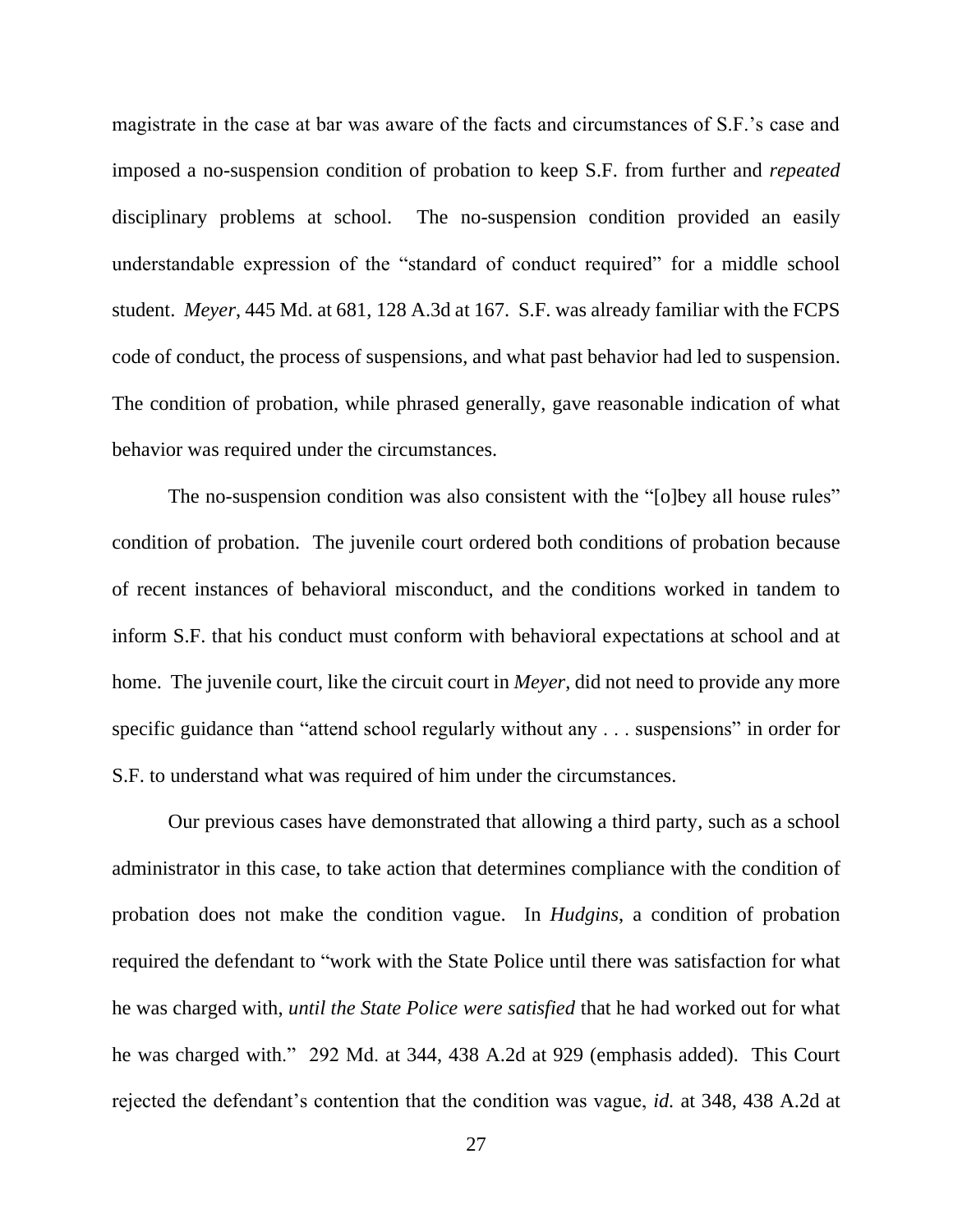931, and explained that "the nature of the probationary penalty is such that the circumstances of a case . . . render it desirable, or perhaps necessary, that the condition of probation be expressed in somewhat general terms." *Id.*, 438 A.2d at 931. This Court stated "there can be little doubt that [the defendant] understood" the meaning of the condition of probation, as it plainly meant that he must supply the State Police with information "reasonably available to him concerning criminal activity of others[.]" *Id.* at 349, 438 A.2d at 931. The fact that a third party, namely the State Police, had wide discretion in determining what actions the defendant needed to take did not render the condition of probation vague. *Id.*, 438 A.2d at 931 (noting defendant "agreed to comply with all reasonable instructions given by the police in furtherance of his role as informant[]"). It would have been impractical for the circuit court to have enumerated specific acts of cooperation when the assistance required by the State Police would vary based on the needs of the case.

Similar to *Hudgins*, the no-suspension condition may have been general because it left enumerating the specific suspension-worthy behaviors to FCPS, but it was not "too vague, indefinite, and uncertain to be given *any* constriction or application." *Id.* at 348, 438 A.2d at 931 (emphasis added). FCPS' code of conduct is detailed and prescriptive in defining suspension-worthy behavior. For example, S.F. was found to have committed second-degree assault against another student. According to FCPS Reg. No. 400-08, assault is defined as "[t]he unlawful attempt, coupled with a present ability, to commit a violent physical attack upon a person. This includes threatening language or gestures without actually touching another person." Frederick County Public Schools, Reg. No.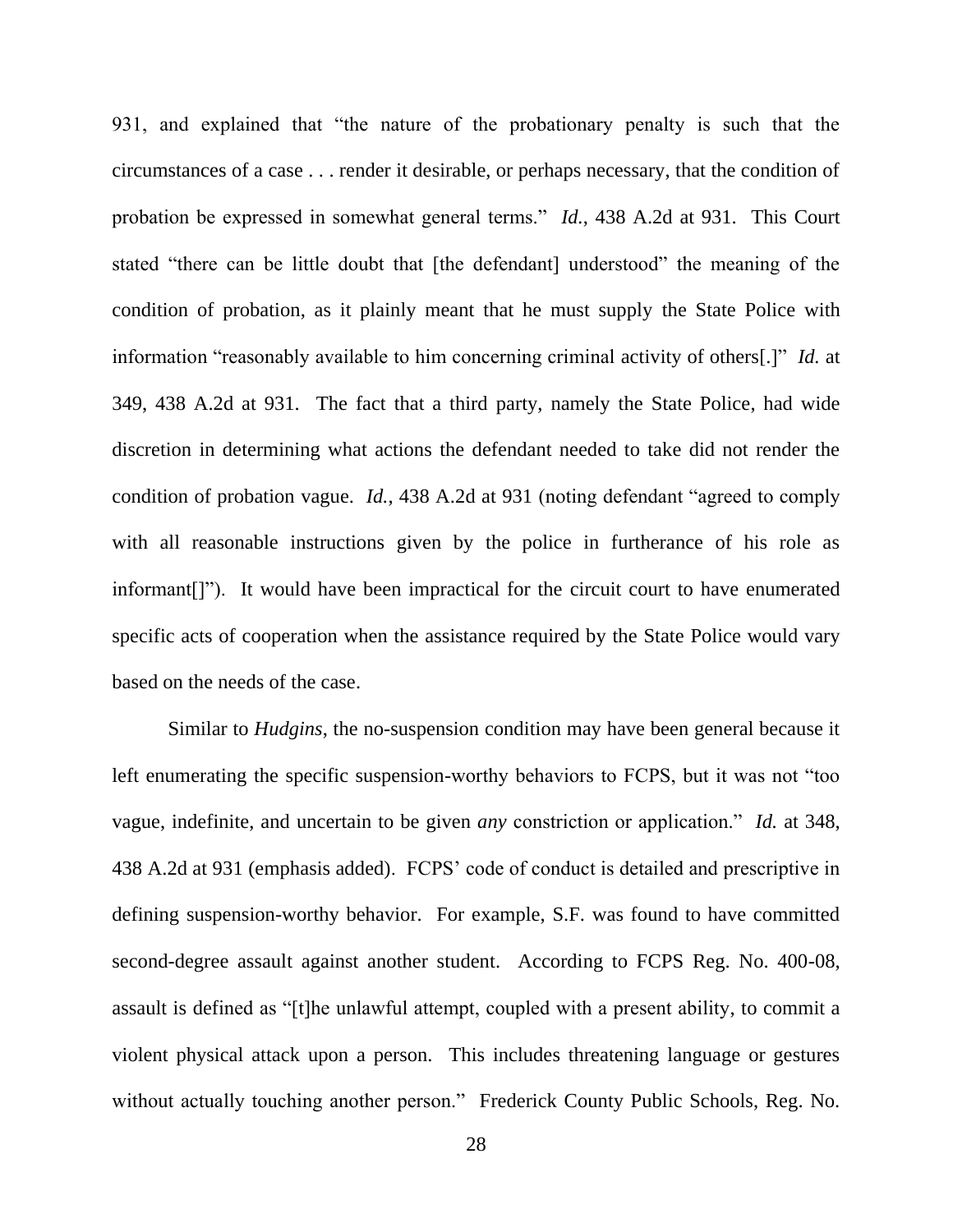400-08 (Mar. 15, 2018) ("FCPS Reg. No. 400-08"). Conduct that satisfies this definition of assault triggers a "tier 2" response, which includes behavioral interventions such as a parent-teacher conference, loss of privileges, temporary removal from class, and in-school suspension. Depending on severity and practicality, the school may impose a short-term or long-term suspension as well.

The discretion built into the FCPS code of conduct regarding when a teacher or school administrator institutes discipline does not make the no-suspension condition of probation vague. Similar to how the expectations of the police informant varied based on the needs of law enforcement within a particular case in *Hudgins*, the circumstances in which certain behavior warrants discipline, including suspension, will vary based on the dynamics of student behavior within a school environment. What behavior is expected of students will vary depending on the circumstances.<sup>18</sup> Teachers and school administrators, like the State Police in *Hudgins*, are in a better position than the juvenile court to specify what conduct is required at different points during the school day. The discretion afforded to school personnel in determining whether particular behavior violated the student code of conduct does not make the no-suspension condition of probation impermissibly vague.<sup>19</sup>

(continued . . .)

<sup>&</sup>lt;sup>18</sup> FCPS Reg. No. 400-08 defines "Disruptive Behavior" as "[a]ctions which interfere with the effective operations of the school." There are numerous situations in which conduct in one circumstance may constitute "Disruptive Behavior" but not another. As one example, boisterous behavior may be tolerated during recess, but not during a standardized test.

<sup>&</sup>lt;sup>19</sup> The discretion afforded to school personnel does not dilute the specific behavioral expectations provided in the student code of conduct. The no suspension condition of probation may be generally worded, but it provides highly detailed and "'specific rules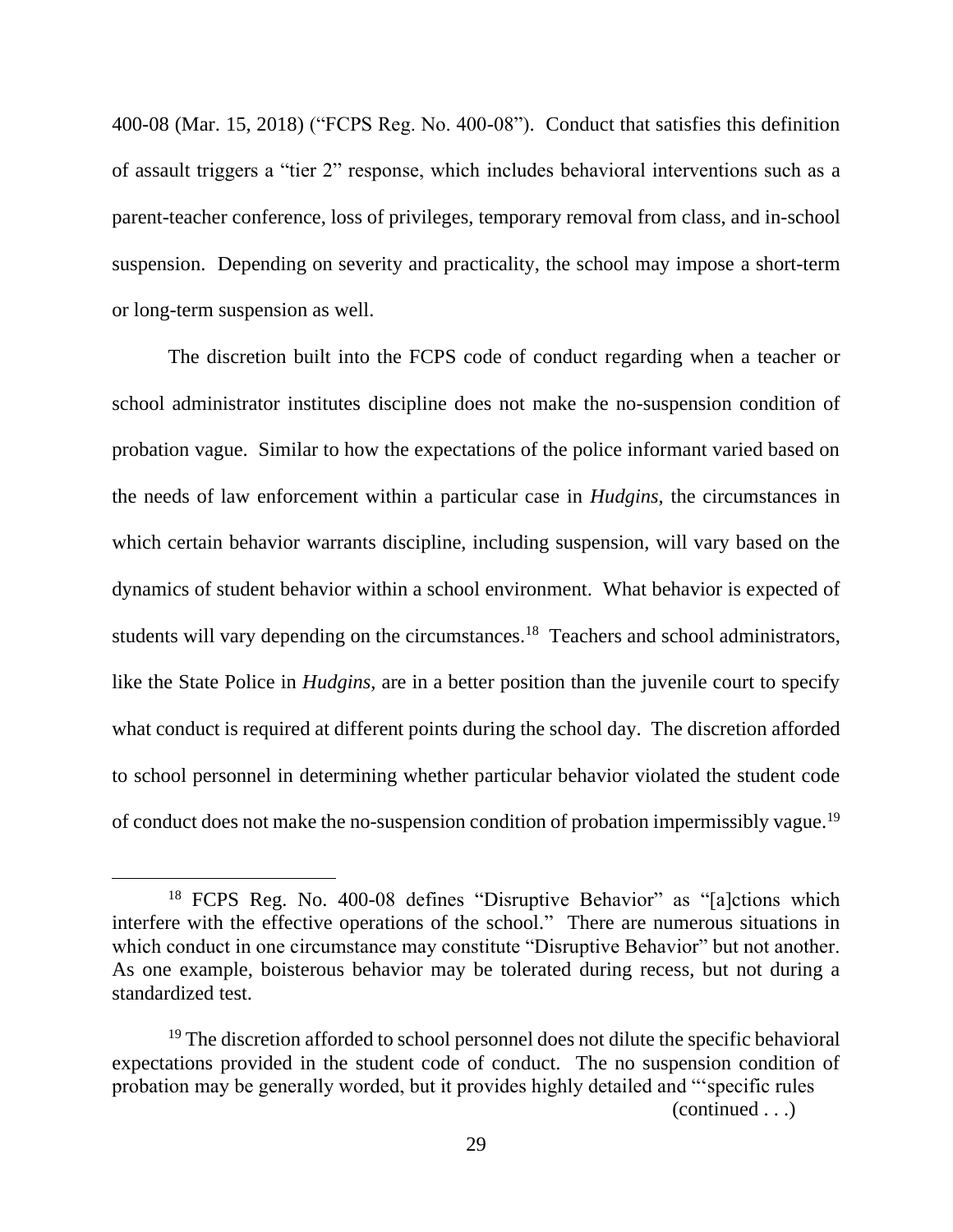In response, S.F. cited several cases from California for the proposition that conditions of probation are vague when third parties have discretion in assessing compliance. We find the cases cited by S.F. distinguishable based on whether the condition of probation provides advance notice of what behavior is required by the probationer, and therefore do not support the proposition that permitting a third party to determine compliance with a condition of probation necessarily renders the condition vague. In *People v. Pirali*, 159 Cal. Rptr. 3d 335, 344 (Ct. App. 2013), the court found a condition of probation that prohibited purchase or possession of pornographic or sexually explicit materials as defined by the probation officer to be vague. The condition was vague, according to the court, because the "condition does not sufficiently provide defendant with *advance knowledge* of what is required of him[,]" as the defendant may not learn his conduct was violative of the terms of probation only until "*after* defendant already possesses the material." *Id.* (emphasis added).

Unlike *Pirali*, S.F. knew *in advance* what behavior was required of him. The nosuspension condition of probation informed S.F. that he must adhere to school rules and not behave in a manner, as articulated by the FCPS code of conduct, that would warrant

<sup>(. . .</sup> continued)

designed to govern the conduct of the [student] within the ambit' of a general condition imposed by the [juvenile] court." *Russell v. State*, 221 Md. App. 518, 529, 109 A.3d 1249, 1256 (2015) (quoting *Costa v. State*, 58 Md. App. 474, 82, 473 A.2d 942, 946 (1984)). We are unaware of any Maryland appellate case that considered a condition of probation, subject to clear and definite rules of conduct, to be vague. *Smith v. State*, 306 Md. 1, 7, 506 A.2d 1165, 1168 (1986); *Hudgins*, 292 Md. at 348; 438 A.2d at 931; *Douglas v. State*, 130 Md. App. 666, 674, 747 A.2d 752, 757 (2000).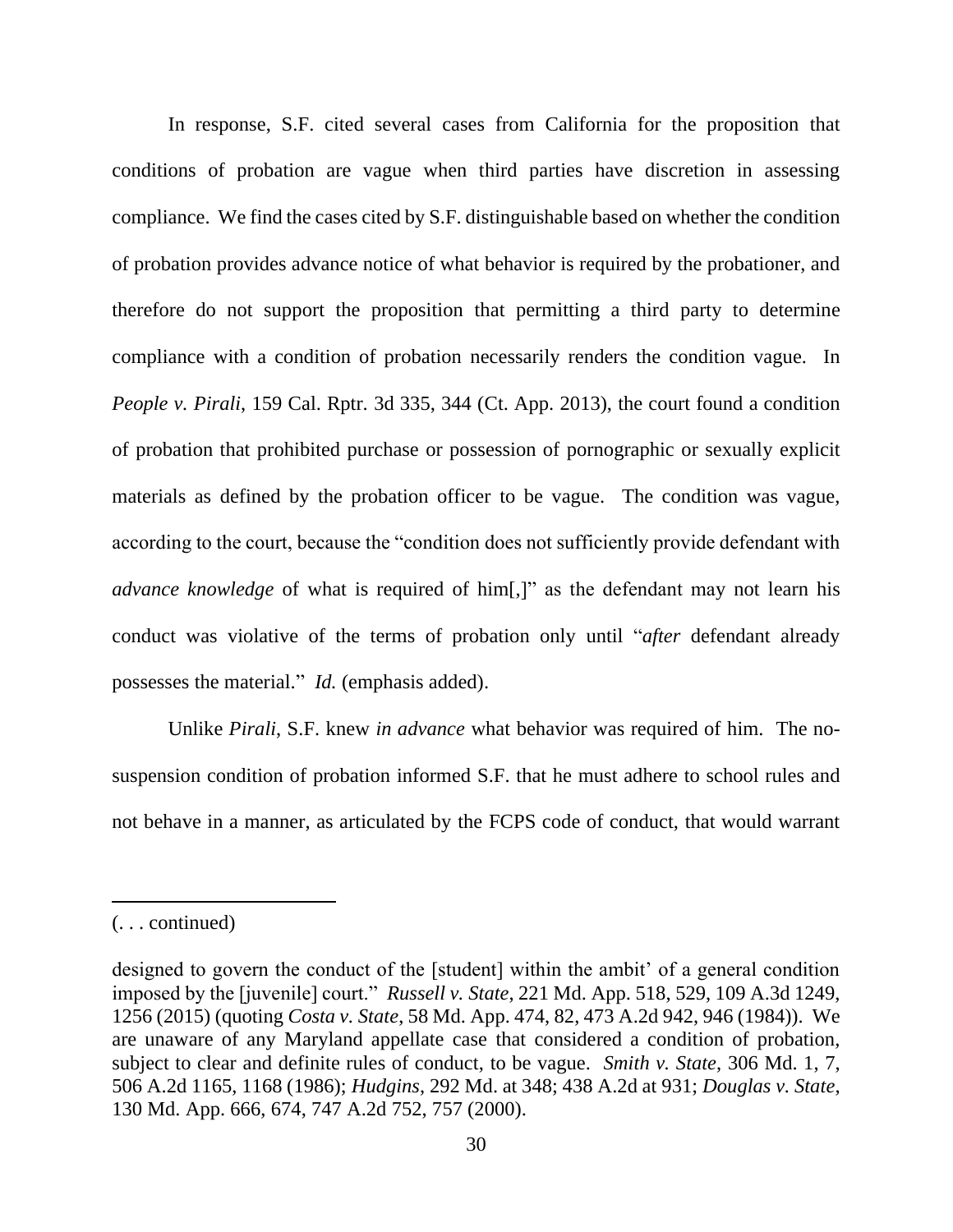suspension. Further unlike the defendant in *Pirali*, S.F. would not have to wait until a meeting with his probation officer to discover what types of behavior would violate the nosuspension condition of probation.<sup>20</sup>

In another case cited by S.F., *People v. Turner*, 66 Cal. Rptr. 3d 803, 807 (Ct. App. 2007), the court found that a probation condition requiring the defendant "not [to] possess any sexually stimulating or sexually oriented material as deemed inappropriate by [the] probation officer" was an "inherently imprecise and subjective standard." According to the court, the retroactive determination by the probation officer of what constitutes sexually explicit material rendered the condition of probation vague. *Id.* at 806. The court accordingly modified the condition so the probation officer must inform the defendant in advance about which materials would violate the terms of probation. *Id.* at 807. In the case at bar, FCPS, by virtue of its student code of conduct, informed S.F. *in advance* of the type of conduct that would trigger a suspension. The cases cited by S.F. are distinguishable from the case at bar because the no-suspension condition of probation provided S.F. with sufficient advance notice of what behavior was required.

We accordingly hold that the no-suspension condition of probation was not impermissibly vague because it reasonably apprised S.F. of what behavior was required of him under the circumstances.

<sup>&</sup>lt;sup>20</sup> We note a distinction between the type of behavior that warrants a suspension and whether a student in fact acted in a way that warranted suspension. The juvenile court must determine whether a student willfully violated the no-suspension condition of probation. *See infra* slip op. at 31.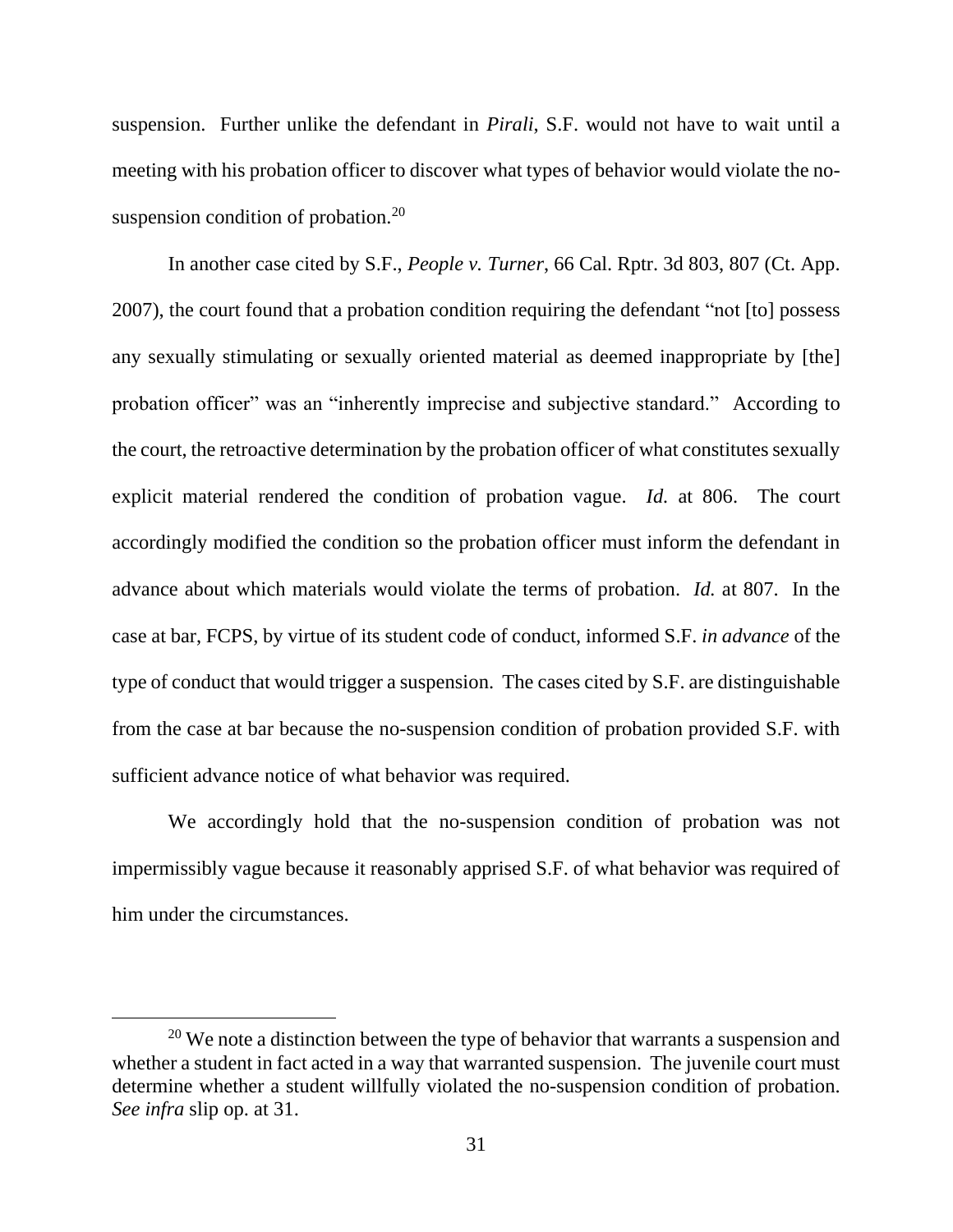**C. Whether a probationer willfully violated a condition of probation is a distinct issue from vagueness and must be determined by the juvenile court before revocation of probation.**

A generally worded condition of probation does not mean a probationer may be found in violation of probation "from factors beyond his [or her] control and through no fault of his [or her] own." *Hudgins*, 292 Md. at 349, 438 A.2d at 931. A school suspension does not automatically result in a violation of probation, because whether a violation of a condition of probation occurred, is a question of fact to be determined by the juvenile court. Id. at 348, 438 A.2d at 931. Therefore, assuming S.F., or another similarly situated student, was suspended, there are two layers of procedural safeguards designed to protect against arbitrary or capricious punishment.

First, when a third-party informs a probation officer that a condition of probation has been violated, the probation officer is not automatically and immediately bound to report the purported violation to the juvenile court. A probation officer has some discretion in reporting a purported violation to the juvenile court. *See State v. Alexander*, 467 Md. 600, 607, 226 A.3d 1, 5 (2020) (describing a similar reporting procedure for adult probation). Maryland Rule 11-116, at the time of proceedings,  $2<sup>1</sup>$  set forth the procedure for initiating violation of probation proceedings:

**a. Revisory Power.** An order of the court may be modified or vacated if the court finds that action to be in the best interest of the child or the public, except in cases involving commitment of a child to the Maryland Department of Health for placement in a State mental hospital. In cases involving such commitment the court shall proceed as provided in Rule 11-115.

 $21$  The rule has been recodified at Md. Rule 11-423 and went into effect on January 1, 2022.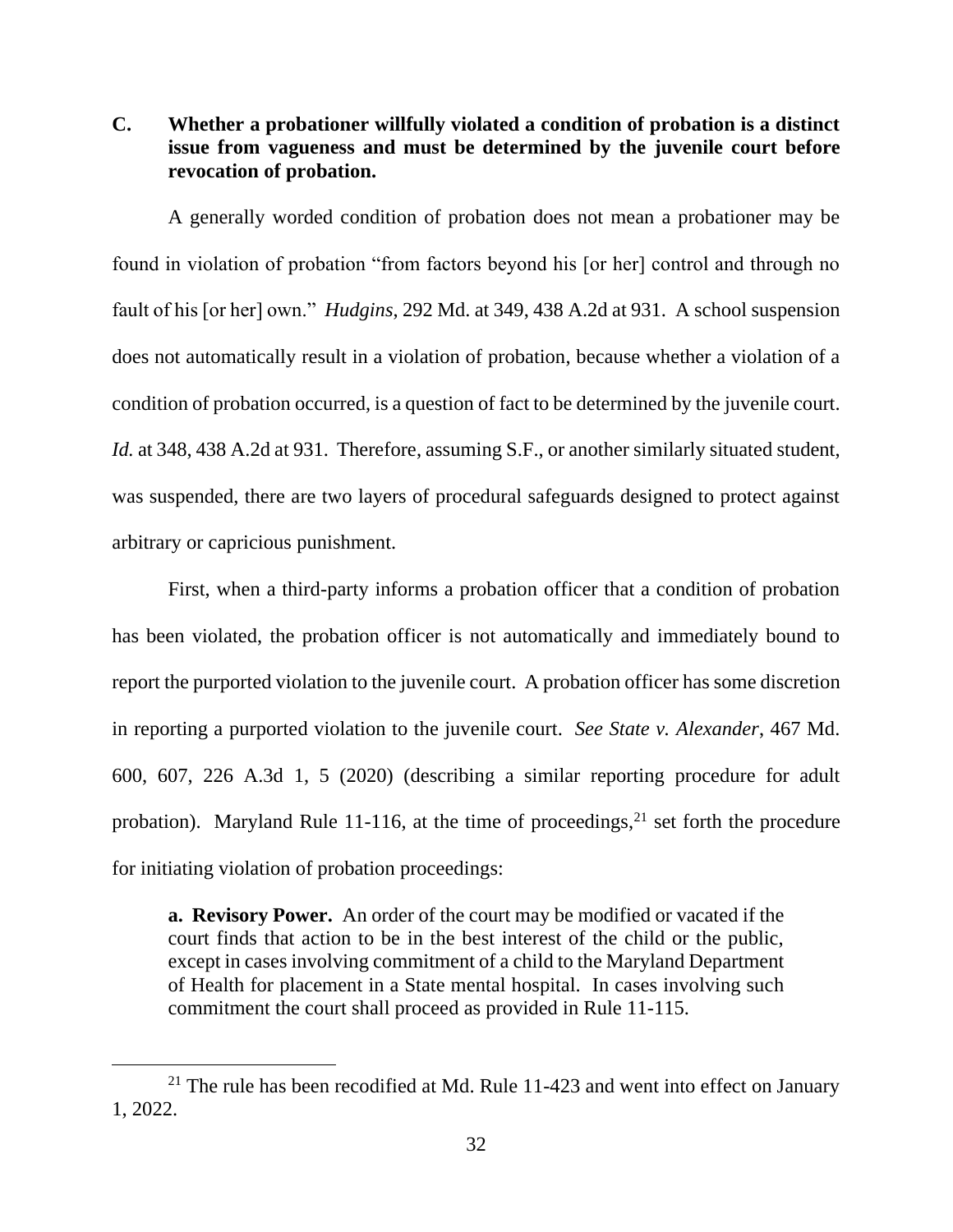**b. Sua Sponte or on Petition.** The court may proceed under section a. of this Rule on its own motion, or on the petition of any party or other person, institution or agency having supervision or custody of the respondent, setting forth in concise terms the grounds upon which the relief is requested. If the court proceeds on its own motion, the order shall set forth the grounds on which it is based.

**c. Hearing--When Required.** If the relief sought under section a. of this Rule is for revocation of probation and for the commitment of a respondent, the court shall pass an order to show cause why the relief should not be granted and setting a date and time for a hearing. The clerk shall cause a copy of the petition and Show Cause Order to be served upon the parties. In all other cases, the court may grant or deny the relief, in whole or in part, without a hearing.

**d. Conduct of Hearing.** In the interest of justice, at any hearing held pursuant to this Rule the court may decline to require strict application of the rules in Title 5, except those relating to the competency of witnesses.

Second, once the juvenile court is made aware of a purported violation and has docketed proceedings against probationer, the State has the burden in establishing, by a preponderance of evidence, that a violation of a condition of probation has occurred. Cts. & Jud. Proc. § 3-8A-18(e); *see also Hammonds v. State*, 436 Md. 22, 31, 80 A.3d 698, 703 (2013) (noting a similar standard for revocation of adult probation). The juvenile court then must determine whether a violation of a condition of probation warrants revocation of probation. *Moore*, 372 Md. at 668, 814 A.2d at 561 (noting that the juvenile court found the child in violation of probation); *Hammonds*, 436 Md. at 31, 80 A.3d at 703 (describing a similar process for adult probation).

In the case at bar, part of the *prima facie* case of a violation of the no-suspension condition of probation necessarily requires proof of S.F.'s alleged misbehavior and an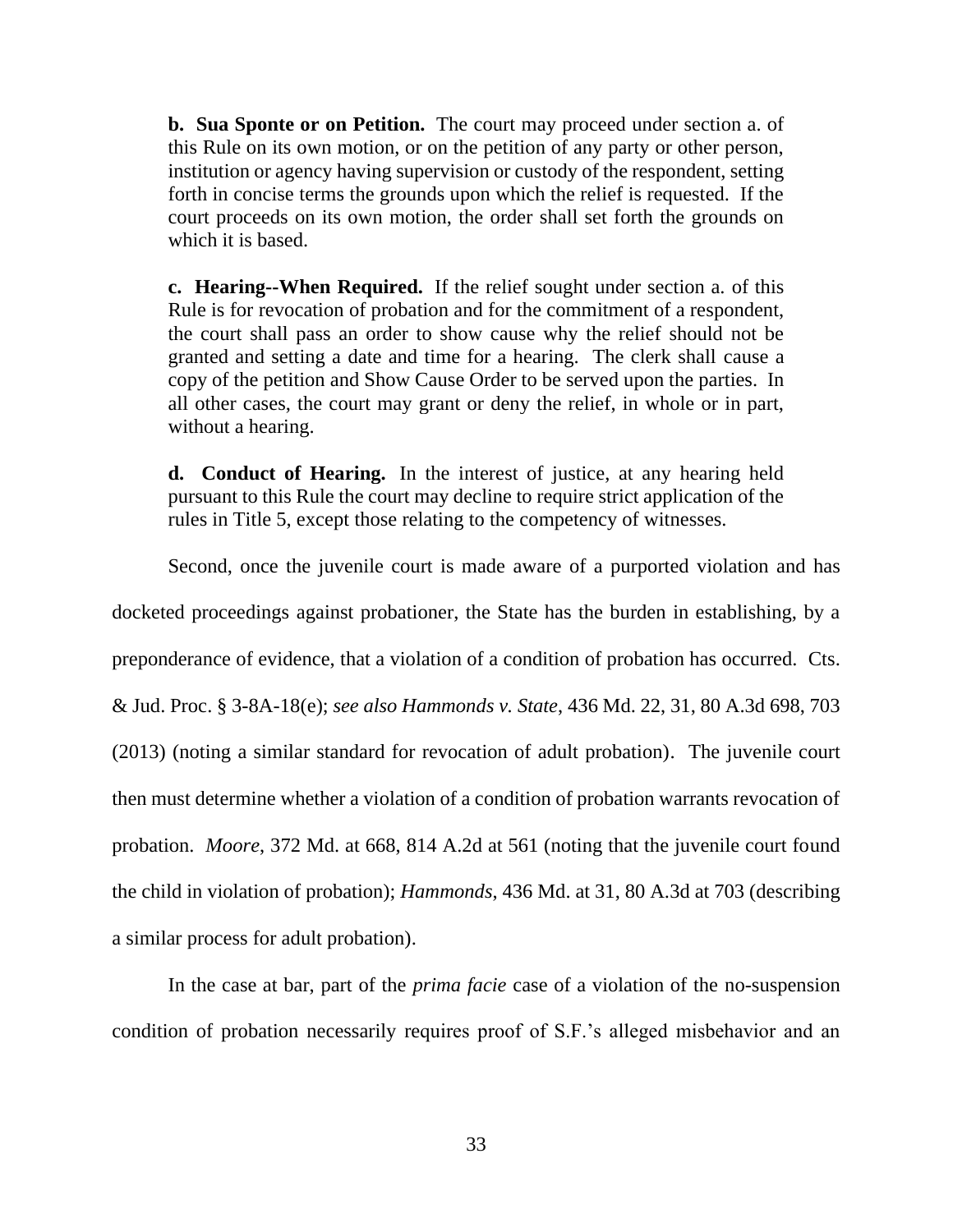explanation from a school administrator for why it warranted suspension. This information must be recorded by school personnel according to FCPS Reg. No. 400-08:

All administrative imposed discipline will be documented in the student information system. All discipline that results in suspension (for 1 or more days) will be maintained as part of the individual student's permanent record. The discipline record *will consist of a description of the student's behavior that resulted in the disciplinary action* and a copy of the correspondence sent to the parent(s) informing them of the student's suspension or expulsion.

(Emphasis added).

S.F. may also present a defense during the violation of probation hearing that the suspension "resulted from factors beyond his control and through no fault of his own." *Hudgins*, 292 Md. at 349, 438 A.2d at 931. During the hearing before the juvenile court, S.F. raised a concern about being suspended because of the misconduct of other students, such as another student starting a fight. If such an incident occurred, S.F. could argue that while he may have retaliated and received a suspension, it was not a willful violation of a condition of probation. *See Hammonds*, 436 Md. at 36–37, 80 A.3d at 706–07 ("The inquiry at the probation revocation proceeding, then, should have been whether the evidence showed, by a preponderance of the evidence, that Petitioner willfully" violated a condition of probation). We agree with the Court of Special Appeals that the "possibility that a suspension could be imposed too quickly or arbitrarily would, when it happens, represent a failure of execution" by school administrators, *In re: S.F.*, 249 Md. App. at 59, 245 A.3d at 36, and in such a circumstance, should lead the juvenile court to find that the suspension arose "from factors beyond his [or her] control and through no fault of his [or her] own." *Hudgins*, 292 Md. at 349, 438 A.2d at 931.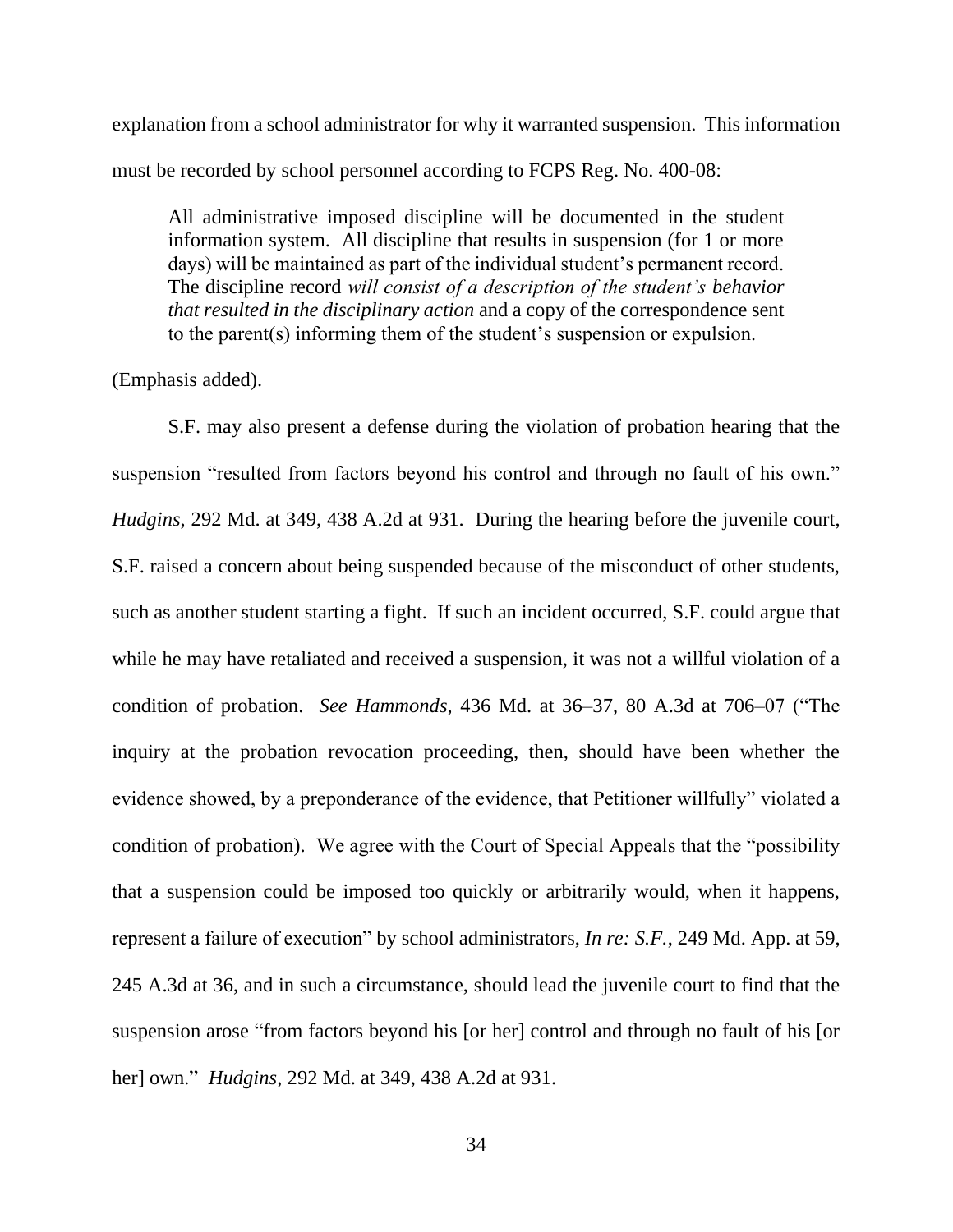#### **CONCLUSION**

The juvenile court did not abuse its discretion in determining S.F.'s "no-suspension" condition of probation was not vague because it reasonably informed S.F. of the behavior required while on probation. Whether a suspension was arbitrarily or capriciously imposed against a student based on race, disability, or other factor, did not bear on the vagueness of the no-suspension condition of probation in this case, and generally is a question of fact to be determined by the juvenile court when deciding if a violation of a condition of probation resulted from factors beyond the control or fault of a student.

For the reasons previously explained, we affirm the judgment of the Court of Special Appeals.

> **JUDGMENT OF THE COURT OF SPECIAL APPEALS IS AFFIRMED. COSTS TO BE PAID BY PETITIONER.**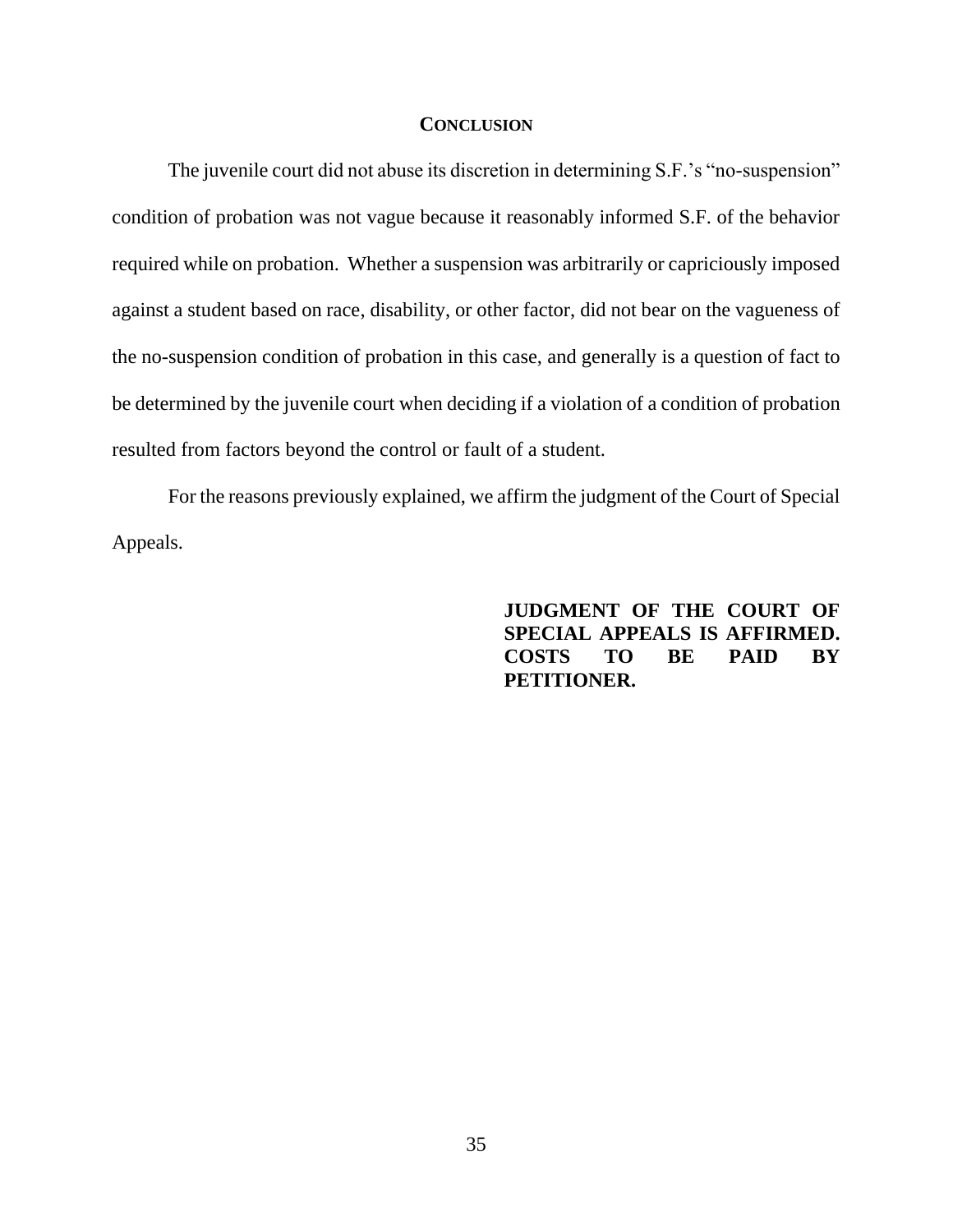Circuit Court for Frederick County Case Nos. C-10-JV-18-000271 & C-10-JV-19-000094 Argued: October 7, 2021

### IN THE COURT OF APPEALS

# OF MARYLAND

No. 10

September Term, 2021 \_\_\_\_\_\_\_\_\_\_\_\_\_\_\_\_\_\_\_\_\_\_\_\_\_\_\_\_\_\_\_\_\_\_\_\_\_\_

# IN RE: S.F. \_\_\_\_\_\_\_\_\_\_\_\_\_\_\_\_\_\_\_\_\_\_\_\_\_\_\_\_\_\_\_\_\_\_\_\_\_\_

Getty, C.J. McDonald **Watts** Hotten Booth Biran Gould,

JJ.

Dissenting Opinion by Watts, J. \_\_\_\_\_\_\_\_\_\_\_\_\_\_\_\_\_\_\_\_\_\_\_\_\_\_\_\_\_\_\_\_\_\_\_\_\_\_

\_\_\_\_\_\_\_\_\_\_\_\_\_\_\_\_\_\_\_\_\_\_\_\_\_\_\_\_\_\_\_\_\_\_\_\_\_\_

Filed: February 3, 2022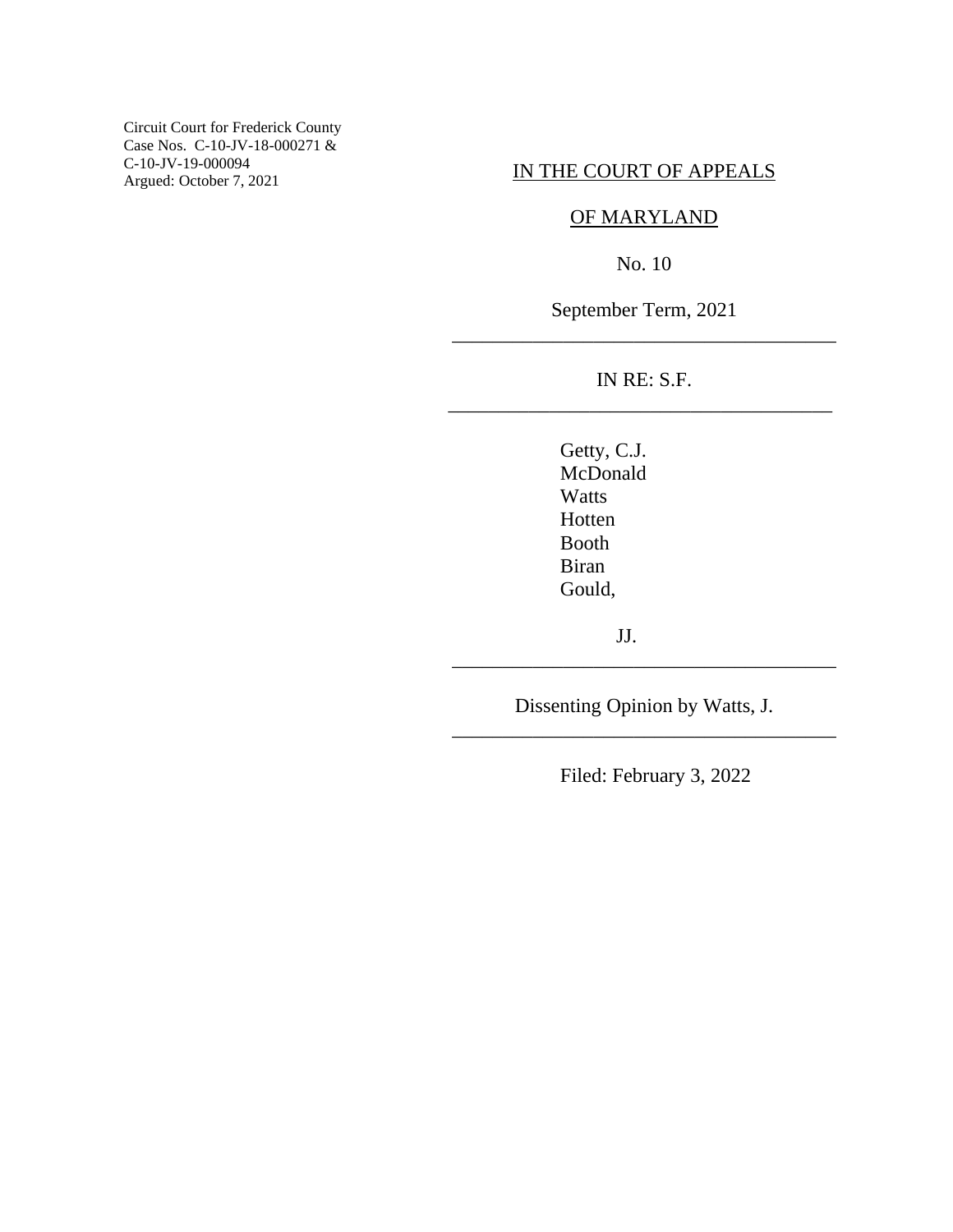Respectfully, I dissent. The Majority concludes that making a school's discretionary decision to suspend a child a violation of probation is not an impermissibly vague condition of probation. See Maj. Slip Op. at 2, 31. In so concluding, the Majority appears to acknowledge that children may be subject to disparate treatment with respect to school decisions imposing suspension. See Maj. Slip Op. at 34-35. Nonetheless, the Majority holds:

Whether a suspension was arbitrarily or capriciously imposed against a student based on race, disability, or other factor, d[oes] not bear on the vagueness of the no-suspension condition of probation in this case, and generally is a question of fact to be determined by the juvenile court when deciding if a violation of a condition of probation resulted from factors beyond the control or fault of a student.

Maj. Slip Op. at 35.

Essentially, the Majority indicates that to avoid being found in violation of probation as a result of a suspension that may have been arbitrarily or capriciously imposed based on race, disability, or other factors, a juvenile must show as a matter of fact that the suspension was based on factors that were beyond the juvenile's fault or control.<sup>1</sup> See Maj. Slip Op. at 35. Unlike the Majority, I would not leave in place the no-suspension condition of probation and require that to avoid a violation of probation a juvenile shoulder the burden of proving that a suspension resulted from factors beyond the juvenile's control or fault, such as race, disability, or other factors.

I would reverse the judgment of the Court of Special Appeals and hold that a

<sup>&</sup>lt;sup>1</sup>Although the majority opinion does not expressly impose the burden of proof on the juvenile, it is plain that the juvenile would bear the burden as the State without a clear mandate from this Court or other authority obviously would not.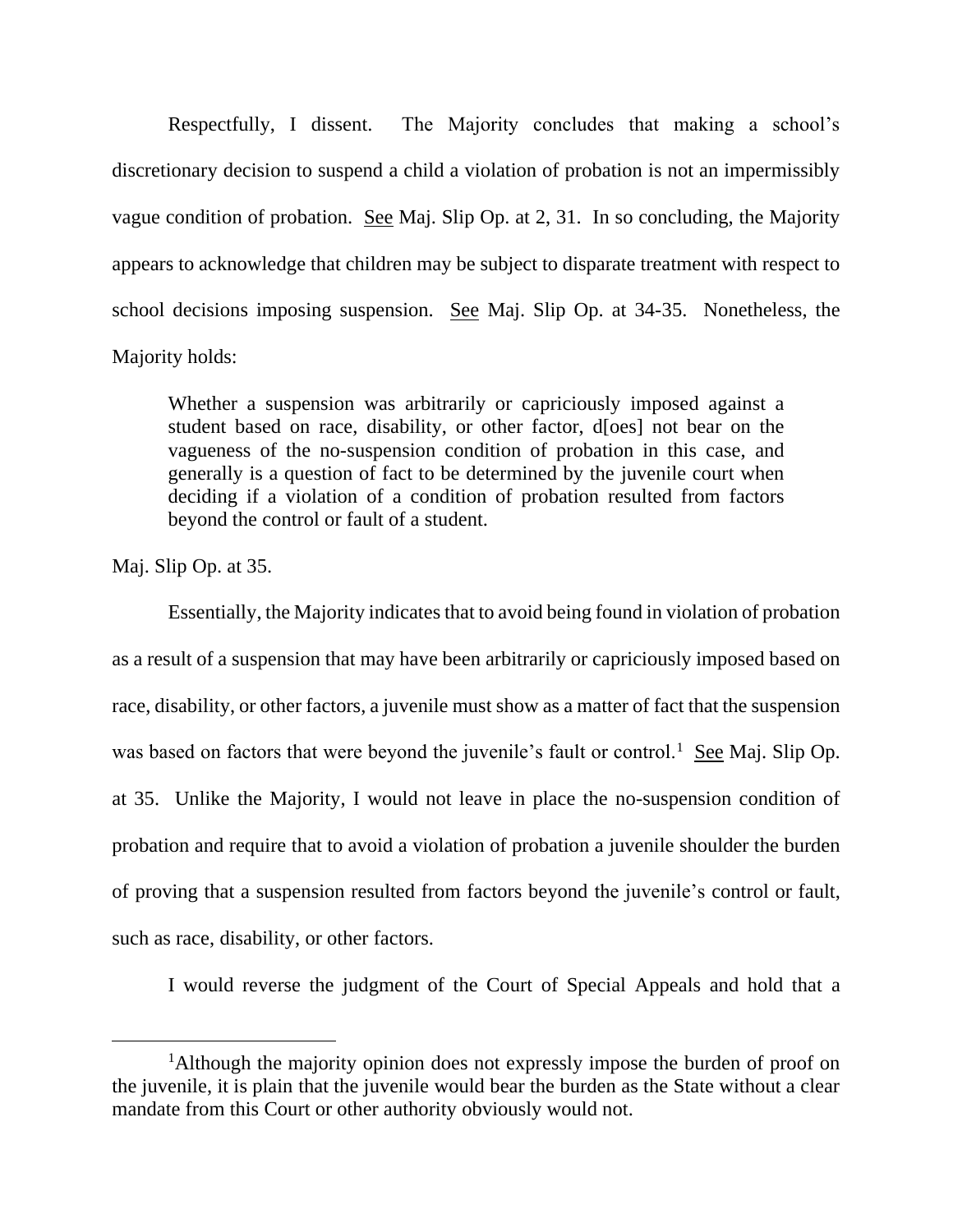condition of probation in juvenile court indicating that a child may have no suspensions is impermissible because the condition fails to provide a juvenile with adequate notice of the conduct that will result in a violation of probation. In my view, a juvenile court could accomplish the same goals that a no-suspension condition of probation is designed to ensure—namely, that a child engages in appropriate behavior in a school setting and protecting the public—by imposing a condition of probation that would require a child to report any suspension immediately to a probation officer.

A probation condition requiring that a child attend school regularly without suspension fails to provide adequate notice to a child of what conduct will constitute a violation of probation because the child's conduct is not determinative of whether the child will receive a suspension at school but rather the determination is subject to very broad discretionary decision-making authority by school officials. Compounding the concern, in this case, S.F., Petitioner, and *amici curiae* have contended that decisions concerning school suspensions result in disparate outcomes based on circumstances such as race and disability. This is a premise that the Majority seemingly accepts.<sup>2</sup> Because school

<sup>&</sup>lt;sup>2</sup>The Majority states:

We agree with the Court of Special Appeals that the "possibility that a suspension could be imposed too quickly or arbitrarily would, when it happens, represent a failure of execution" by school administrators, *In re*[] *S.F.*, 249 Md. App. [50,] 59, 245 A.3d [30,] 36 [(2021)], and in such a circumstance, should lead the juvenile court to find that the suspension arose "from factors beyond his [or her] control and through no fault of his [or her] own." *Hudgins*[ *v. State*], 292 Md. [342,] 349, 438 A.2d [928,] 931 [(1982) (cleaned up)].

Maj. Slip Op. at 34 (some alterations in original).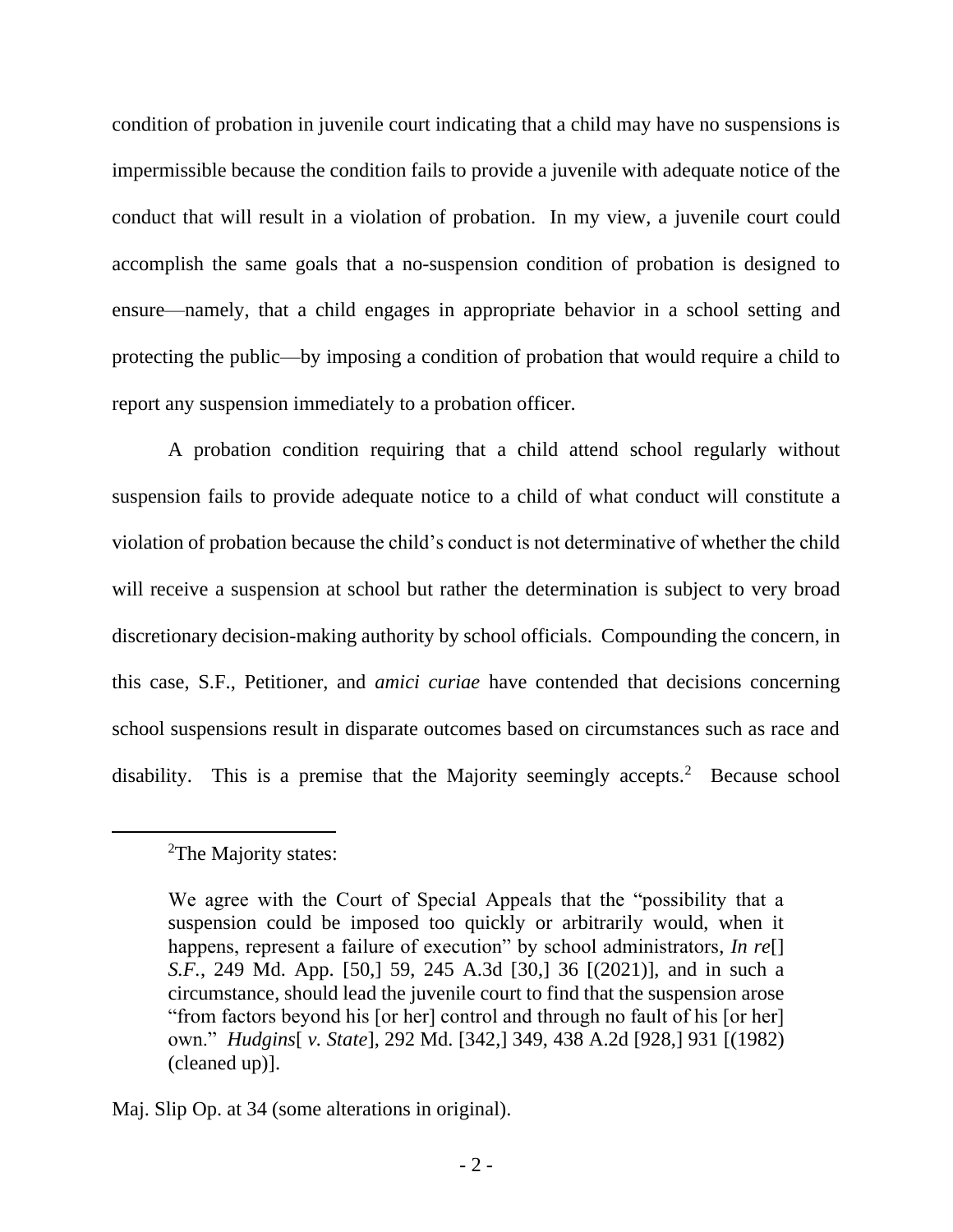suspensions are discretionary decisions by school officials that based on the same conduct may vary from child to child, a no-suspension condition of probation does not provide sufficient notice to a child of the conduct that will result in a violation of probation.

Permitting the exercise of discretion in the decision-making process for school suspensions is not wrong or improper. It is necessary because children are different and their conduct is different and it would not be possible or desirable for schools to impose a rigid form of school discipline because conduct in schools should be handled on an individual basis. The issue is that, because decisions about children's conduct will result in different outcomes, those outcomes should not be the basis of a violation of probation; rather, the juvenile's conduct should be the basis for alleging a violation of probation.

The school process for suspensions is set forth in both the Code of Maryland and Code of Maryland Regulations ("COMAR"). COMAR 13A.08.01.11B(10) generally defines a "suspension" as "the application of extended suspension, in-school suspension, short-term suspension, or long-term suspension." An "in-school suspension" "means the removal within the school building of a student from the student's current education program for up to but not more than 10 school days in a school year for disciplinary reasons by the school principal." COMAR 13A.08.01.11B(4). A "short-term suspension" is "the removal of a student from school for up to but not more than 3 school days for disciplinary reasons by the principal." COMAR 13A.08.01.11B(9). COMAR 13A.08.01.11B(5) defines a "long-term suspension" as "the removal of a student from school for a time period between 4 and 10 school days for disciplinary reasons by the principal." An "extended suspension" is "the exclusion of a student from a student's regular program for a time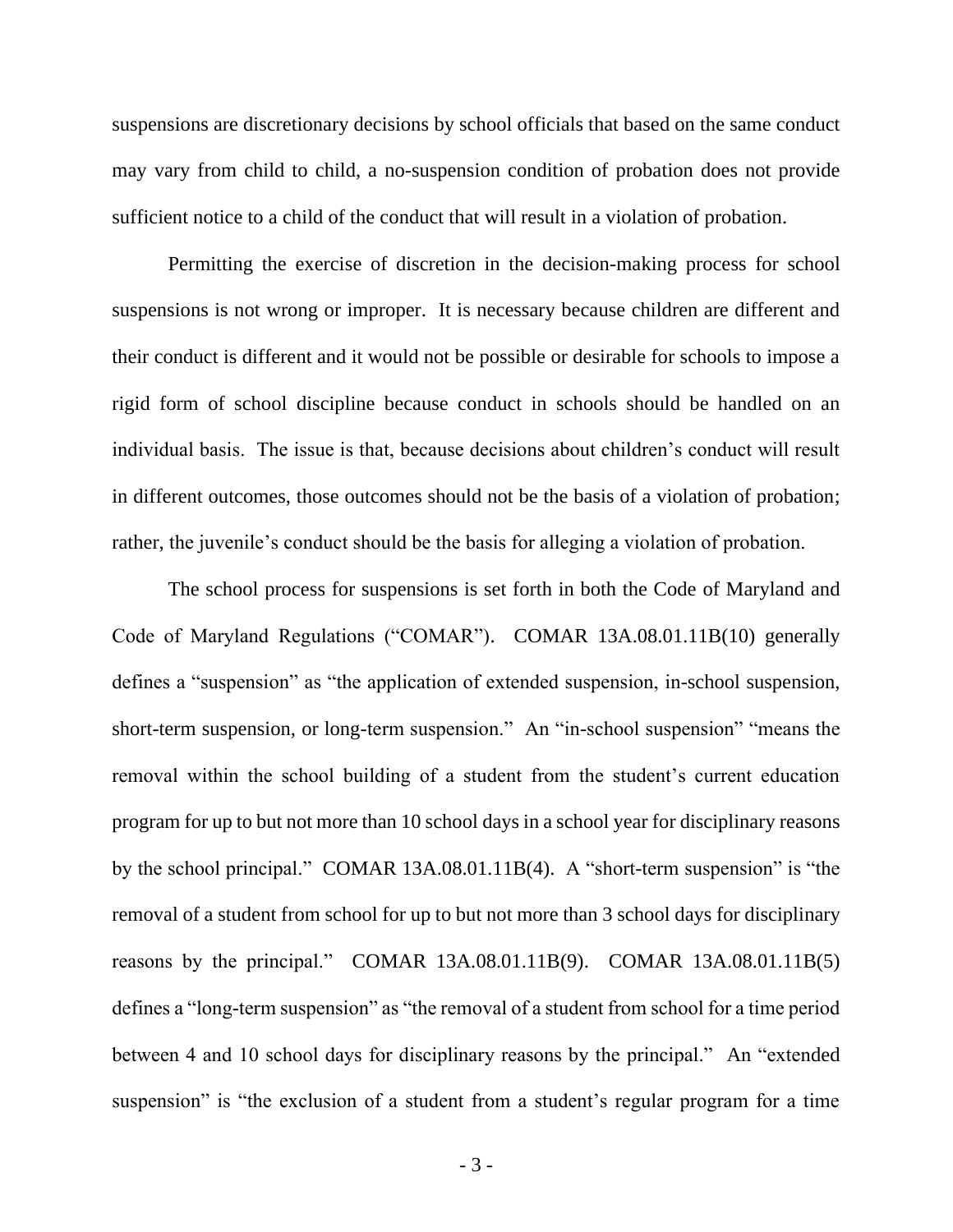period between 11 and 45 school days," and may occur only under certain circumstances. COMAR 13A.08.01.11B(3).

In-school, short-term, and long-term suspensions (*i.e.*, suspensions for ten school days or less) may be imposed for a wide variety of conduct at the discretion of the school principal. Md. Code. Ann., Educ. (1978, 2018 Repl. Vol.) ("ED") § 7-305(a)(1) provides that, with limited exceptions, "in accordance with the rules and regulations of the county board, each principal of a public school may suspend for cause, for not more than 10 school days, any student in the school who is under the direction of the principal."

For suspensions of ten school days or less, in addition to imposition of such a suspension being subject to the discretion of the principal, little process is required. For example, ED § 7-305(a)(2) and (a)(3) require that "[t]he student or the student's parent or guardian promptly shall be given a conference with the principal and any other appropriate personnel during the suspension period[,]" as well as "a community resources list provided by the county board.]" No right to appeal such a suspension is provided.<sup>3</sup>

<sup>3</sup> Insofar as an extended suspension is concerned, except as provided in ED § 7- 305.1, "at the request of a principal, a county superintendent may suspend a student for more than 10 school days[.]" ED § 7-305(c). An extended suspension may be imposed where the superintendent or designated representative has determined that "[t]he student's return to school prior to the completion of the suspension period would pose an imminent threat of serious harm to other students and staff" or "[t]he student has engaged in chronic and extreme disruption of the educational process that has created a substantial barrier to learning for other students across the school day, and other available and appropriate behavioral and disciplinary interventions have been exhausted." COMAR 13A.08.01.11B(3)(a). The superintendent or designated representative must "limit[] the duration of the exclusion to the shortest period practicable" and the school system must "provide[] the excluded student with comparable educational services and appropriate behavioral support services to promote successful return to the student's regular academic program." COMAR 13A.08.01.11B(3)(b), (c).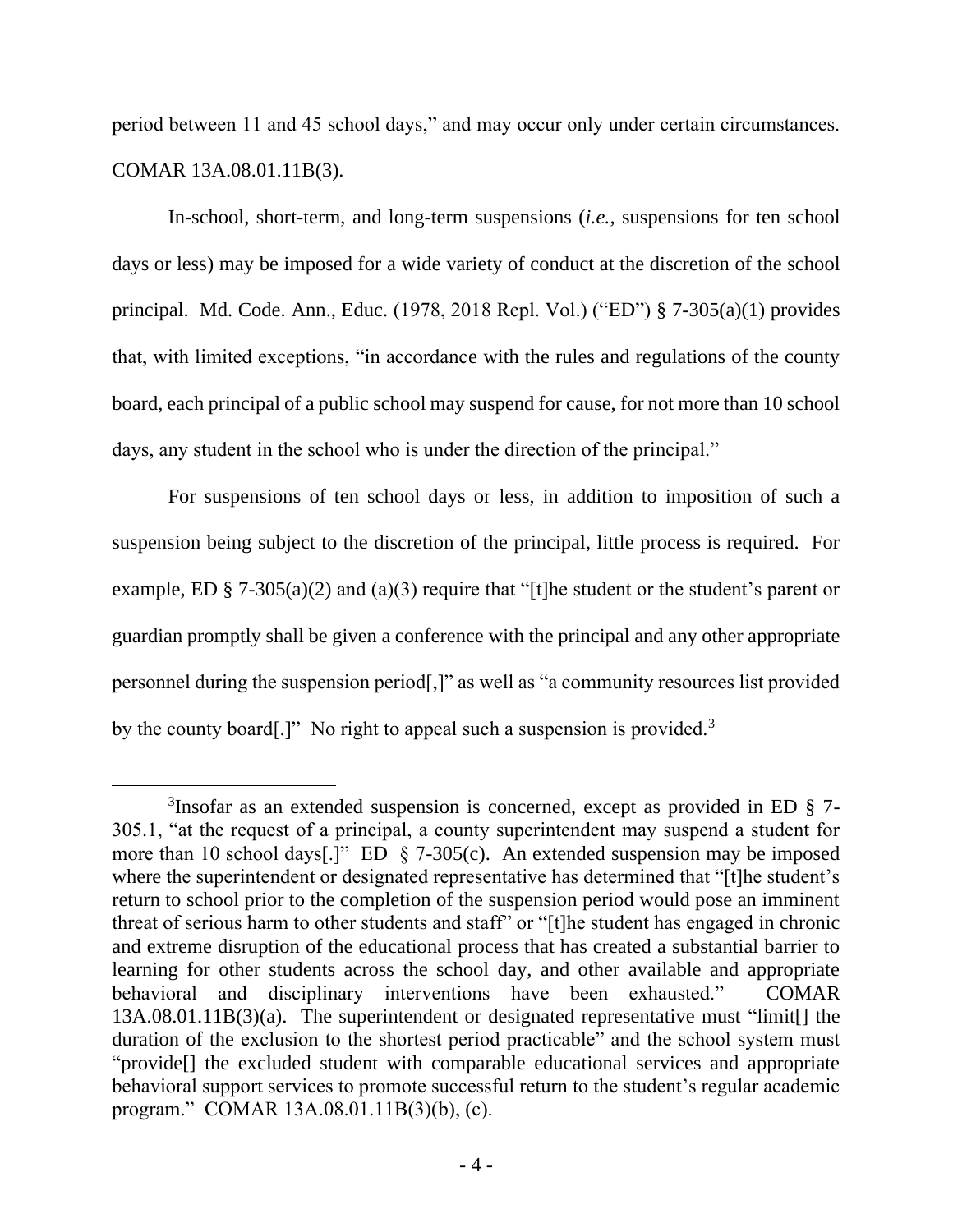In Frederick County, consistent with COMAR 13A.08.01.11B, suspensions for ten school days or less are determined by the school principal. See Frederick Cty. Pub. Schools Reg. No.  $400-04(II)(D)-(F)$ , (I) (amended Nov. 15, 2017), available at https://apps. fcps.org/legal/documents/400-04 [https://perma.cc/WQ8L-348A]. According to the current version of Reg. No. 400-08, in Frederick County Public Schools, the consequences for various conduct may include a wide range of discipline, ranging from a classroom response consisting of verbal correction to detention, suspension, or expulsion. See Frederick Cty. Pub. Schools Reg. No. 400-08(II)(E) (amended Oc. 28, 2020), available at https://apps.fcps.org/legal/documents/400-08 [https://perma.cc/N5EY-TKEC]. Reg. No. 400-08(II)(B) provides that "[i]t is expected that prior to imposing disciplinary measures, positive behavioral interventions and supports should be considered as practicable." The regulation states that "[w]hile school principals/designees have discretion in imposing discipline based upon the facts of the investigation and the needs of the students, long term suspensions and requests for extended suspensions/expulsions should be considered as last resort options."<sup>4</sup>

Reg. No. 400-08(II)(E) includes a table identifying "Tiers of Interventions" and the wide range of responses available to school officials for an offense falling under each tier. According to the Majority, a no-suspension condition of probation is "not too vague, indefinite, and uncertain" to be given application because the "FCPS' code of conduct is

<sup>&</sup>lt;sup>4</sup>Like Reg. No. 400-04(II)(D), (E), and (I), Reg. No. 400-08(II)(E) defines in-school, long-term, and short-term suspensions as removals of students by the school principal for disciplinary reasons.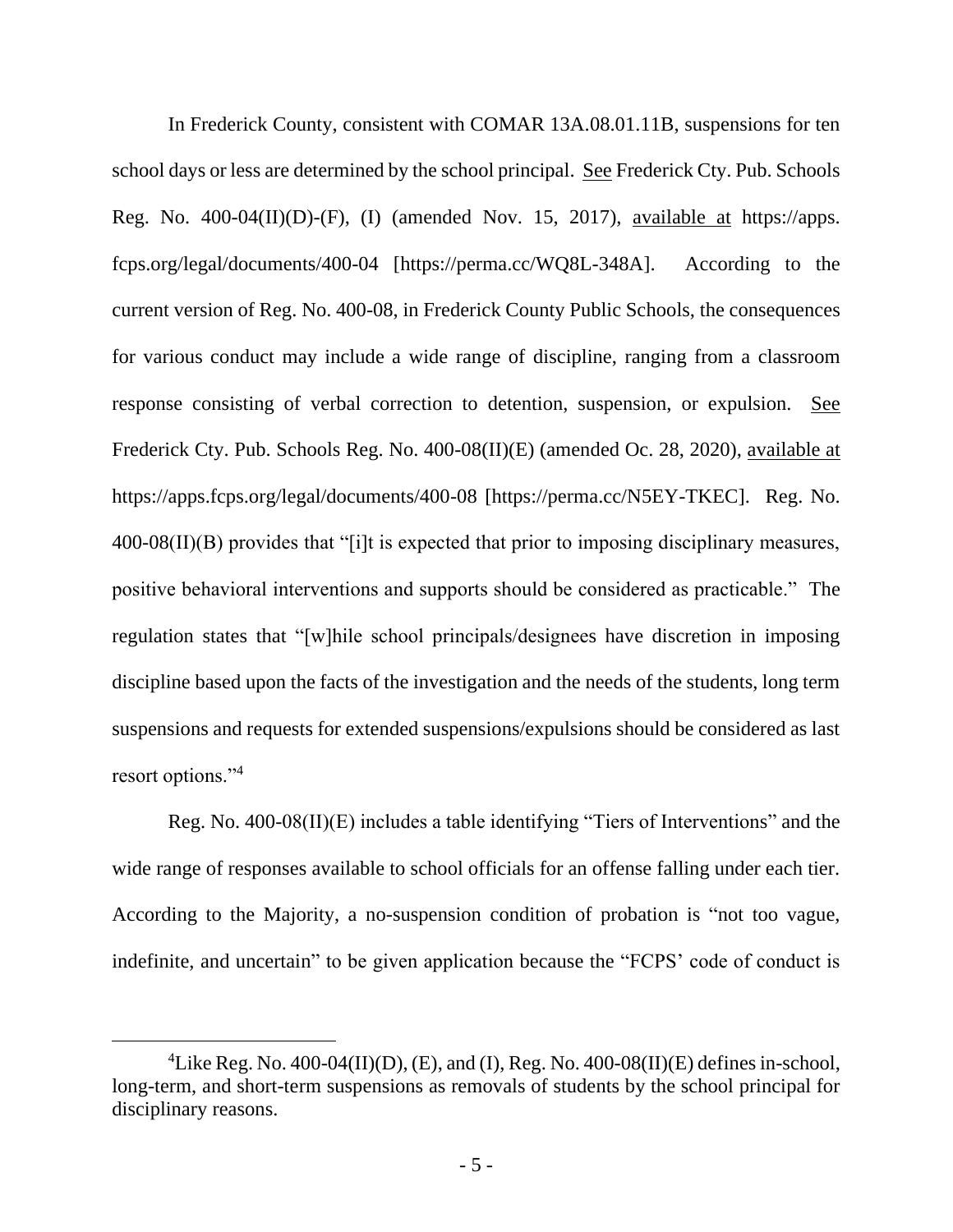detailed and prescriptive in defining suspension-worthy behavior." Maj. Slip Op. at 28 (cleaned up). The Majority indicates that assault is conduct that "triggers a 'tier 2' response" under Reg. No. 400-08, making a wide range of interventions possible, "such as a parent-teacher conference, loss of privileges, temporary removal from class, and inschool suspension[,]" as well as a short-term or long-term suspension. Maj. Slip Op. at 29. It appears that under the Majority's reasoning because assault is described as conduct for which a student could be suspended it does not matter that other possible consequences are also available and that a suspension could be imposed for reasons not related to the student's conduct.

In actuality, under Reg. No.  $400-08(II)(F)$ , "assault" is conduct that warrants either a Tier 2 or Tier 3 response. A Tier 2 response for assault could consist of over twenty possible consequences ranging from, among other things, community service, detention, development of a behavior contract or behavior intervention plan, loss of privileges, a parent/administrator conference, to in-school removal or an in-school suspension. See Reg. No. 400-08(II)(E). A Tier 3 response could involve one of five actions: suspension pending a parent conference, short-term out-of-school suspension, long-term out-of-school suspension, extended out-of-school suspension, or expulsion. See id. In other words, the regulation confirms that, as with other misconduct in school, where assault is concerned a school principal has a wide range of discretion as to which disciplinary response to choose from and impose, and a juvenile would have no control over whether or how a principal would exercise his or her discretion at any time.

Provisions governing school suspensions provide no notice to a juvenile as to the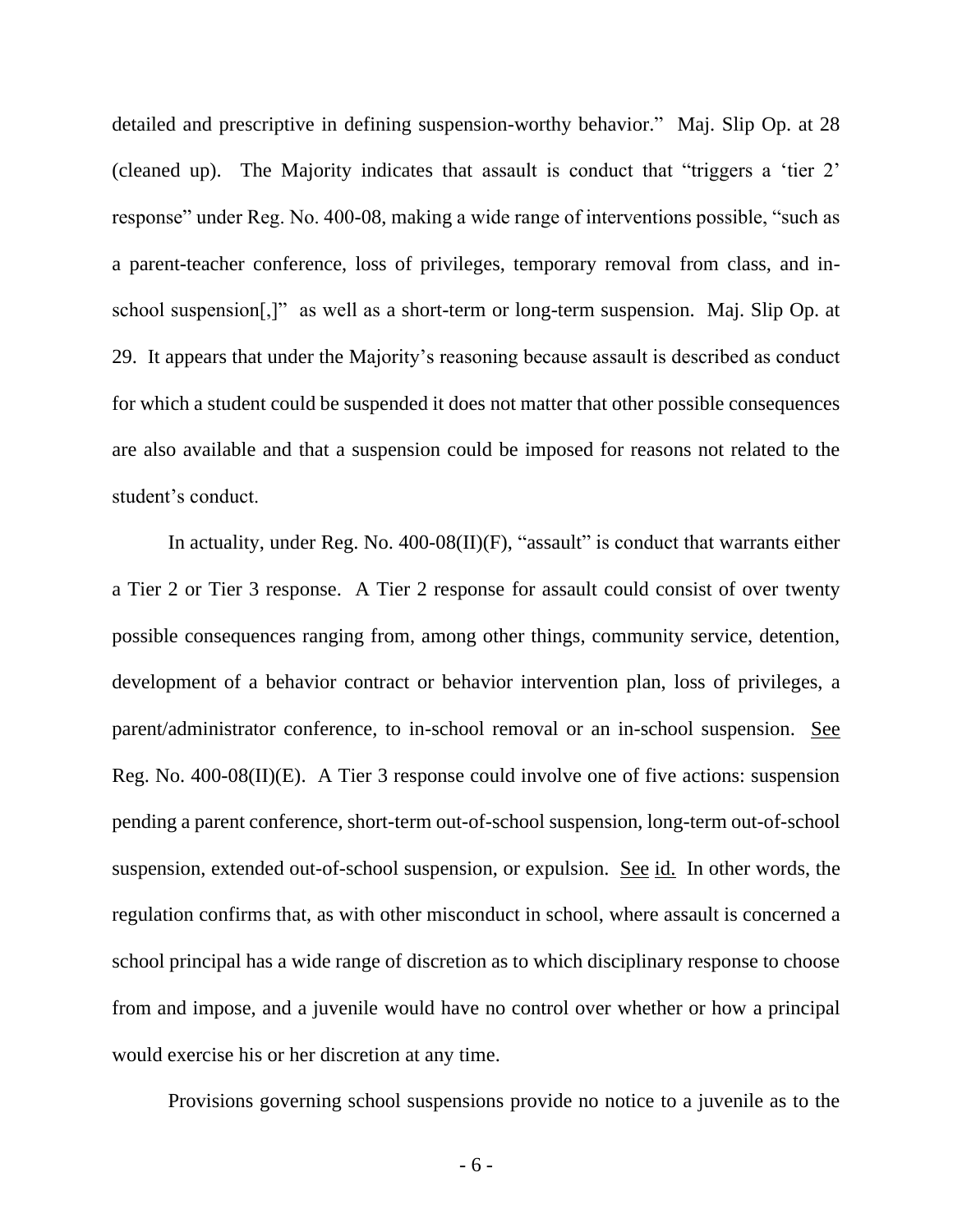conduct that will actually result in a suspension and afford little process for infractions that result in suspensions of ten school days or less. Regardless of whether a suspension is labeled a minor or extended suspension, under the language of the probation order at issue in this case, a suspension would constitute a violation of probation. What the discretionary school suspension process demonstrates is that certain conduct by one child at one school could result in a suspension and hence a violation of probation while the same conduct by a different child at another school (or even the same school) would not. The reality is that different schools or one school may decide to take different actions with respect to the same conduct by different children.

The Majority concludes that discretionary decision-making with respect to school suspensions does not render a no-suspension condition of probation impermissibly vague because there are other conditions of probation that similarly require decisions by third parties before a probationer's conduct would be deemed a violation. See Maj. Slip Op. at 29-30. In support of this proposition, the Majority relies on the case of Hudgins v. State, 292 Md. 342, 438 A.2d 928 (1982), for the analogy that because a probationer may be ordered to cooperate with a law enforcement officer (giving the officer the discretion to determine whether the cooperation was satisfactory), school officials having discretion with regard to the imposition of a suspension does not render a no-suspension condition of probation impermissibly vague. See Maj. Slip Op. at 27-29. From my perspective, though, for a number of reasons, the type of condition relied on by the Majority for the comparison is very distinct from the circumstances of school suspensions. To be sure, the condition in Hudgins that the Majority discusses has an element of third-party decision-making. But,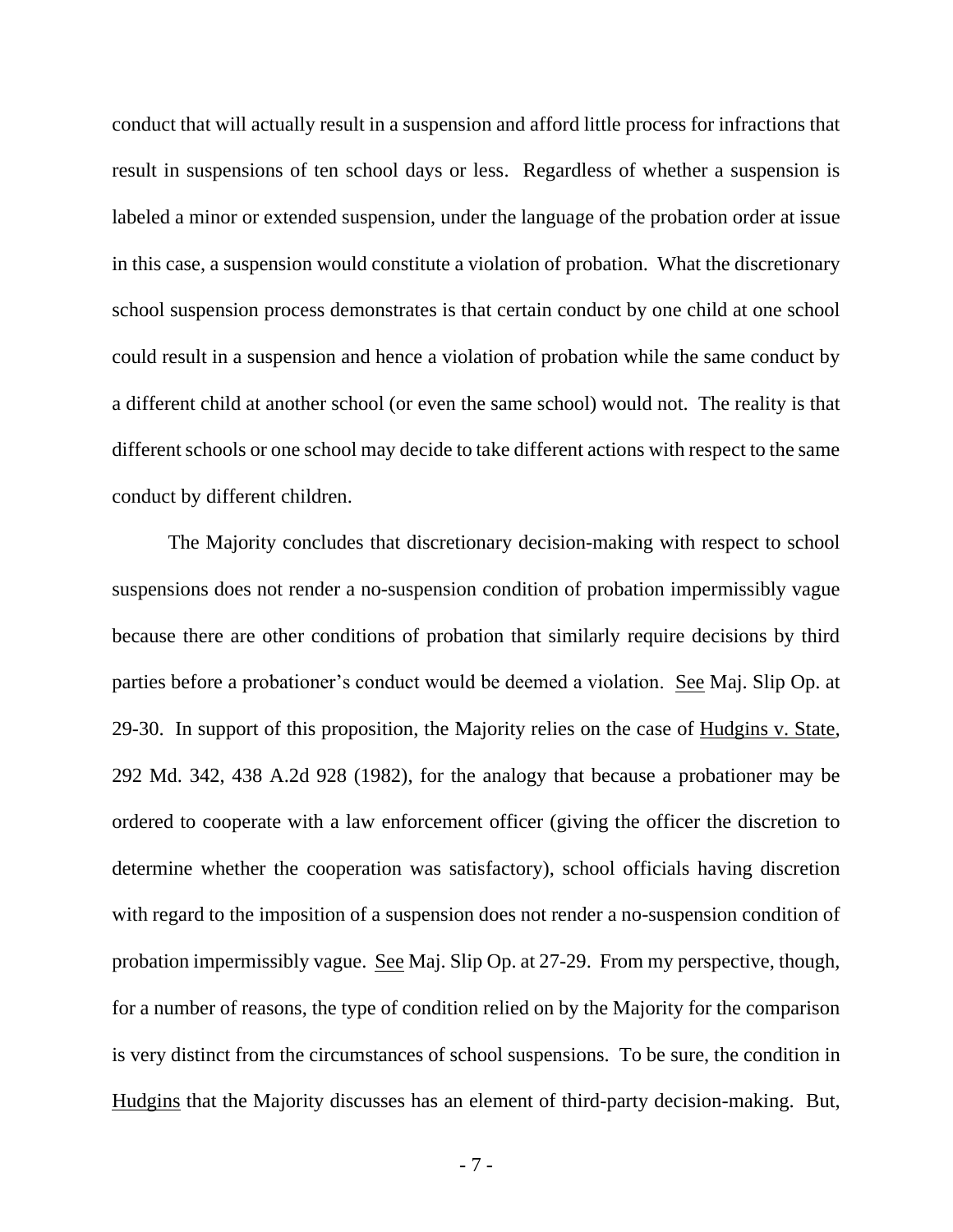importantly, the decision-making process in that instance was not alleged to have produced a disparate outcome based on race, disability, or other factors beyond the probationer's control.

In Hudgins, 292 Md. at 344, 438 A.3d at 929, a condition of probation mandated that the defendant "work with the State Police until there was satisfaction for what he was charged with, until the State Police were satisfied that he had worked out for what he was charged with." The objection to the condition was that the language was allegedly so generic or vague as to render the condition of probation unenforceable. See id. at 347, 438 A.2d at 930. We rejected the contention, stating "there can be little doubt that [the defendant] understood the" meaning of the condition of probation, as it plainly meant that he must supply the State Police with information "reasonably available to him concerning criminal activity of others[.]" Id. at 349, 438 A.2d at 931. We recognized, though, "that a probation requirement may be so amorphous that it is not reasonable to say that the defendant's complained of action was regulated by the standard of conduct imposed by the sentencing judge, thus rendering the penalty inherently incapable of enforcement." Id. at 348, 438 A.2d at 931.

Unlike with a no-suspension condition, the defendant in Hudgins would have been aware of the action he was required to take to comply with the condition of probation. The defendant in Hudgins would have known that he was required to take action, *i.e*., engage in conduct, to supply a law enforcement officer with sufficient information concerning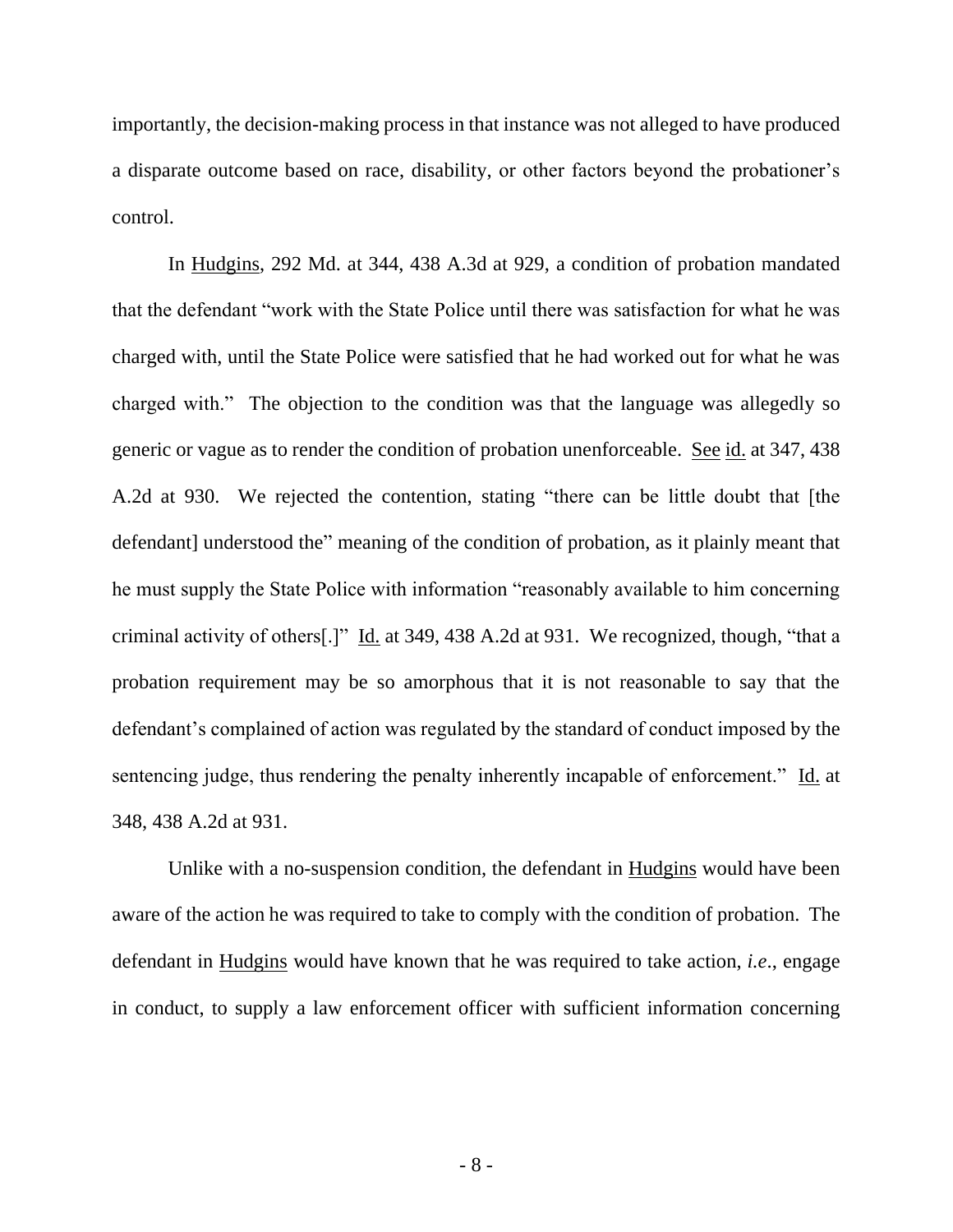criminal activity until the officer found his effort satisfactory. 5 Although the defendant could not control the officer's decision as to whether his conduct was satisfactory, the condition was clear as to what was required of the defendant. With school suspensions, that is not the case. Two students may engage in the very same conduct and based on the discretion of school officials one child may receive a suspension while the second may not for reasons totally unrelated to either child's conduct.

The Majority's rationale seems to be that because Frederick County school regulations set out what conduct may potentially result in a suspension, a child is on notice to avoid all such conduct and the fact that some students may be suspended while others are not does not mean that the condition of probation is too vague to be enforceable. See Maj. Slip Op. at 28-29. In my view, in addition to a juvenile not being able to tell what conduct will actually result in a suspension, this sets too high a bar for children with respect to conduct that may result in a violation of probation. Under Frederick County Reg. No.  $400-08(II)(F)-(J)$ , conduct that may qualify for an in-school suspension includes using disrespectful language, gambling, disruptive cell phone use, unauthorized computer use,

<sup>&</sup>lt;sup>5</sup>Although the Majority does not mention this type of condition of probation, there are cases in which probationers have been ordered to successfully complete certain programs. The decision-making process, at least in terms of successfully completing a specific program, such as an alcohol or substance abuse rehabilitation program, would have definitive criteria by which a probationer's participation in the program could be assessed. Stated otherwise, assessing whether the probationer successfully completed a program would not be an entirely discretionary determination but rather would be based on set criteria. Probationers who are required to participate in a program as a condition of probation will know that their performance will be deemed satisfactory or unsatisfactory and will have definite, set guidelines to follow. By contrast, a juvenile has no notice of whether the juvenile will indeed be the individual whom a school will begin suspension proceedings against.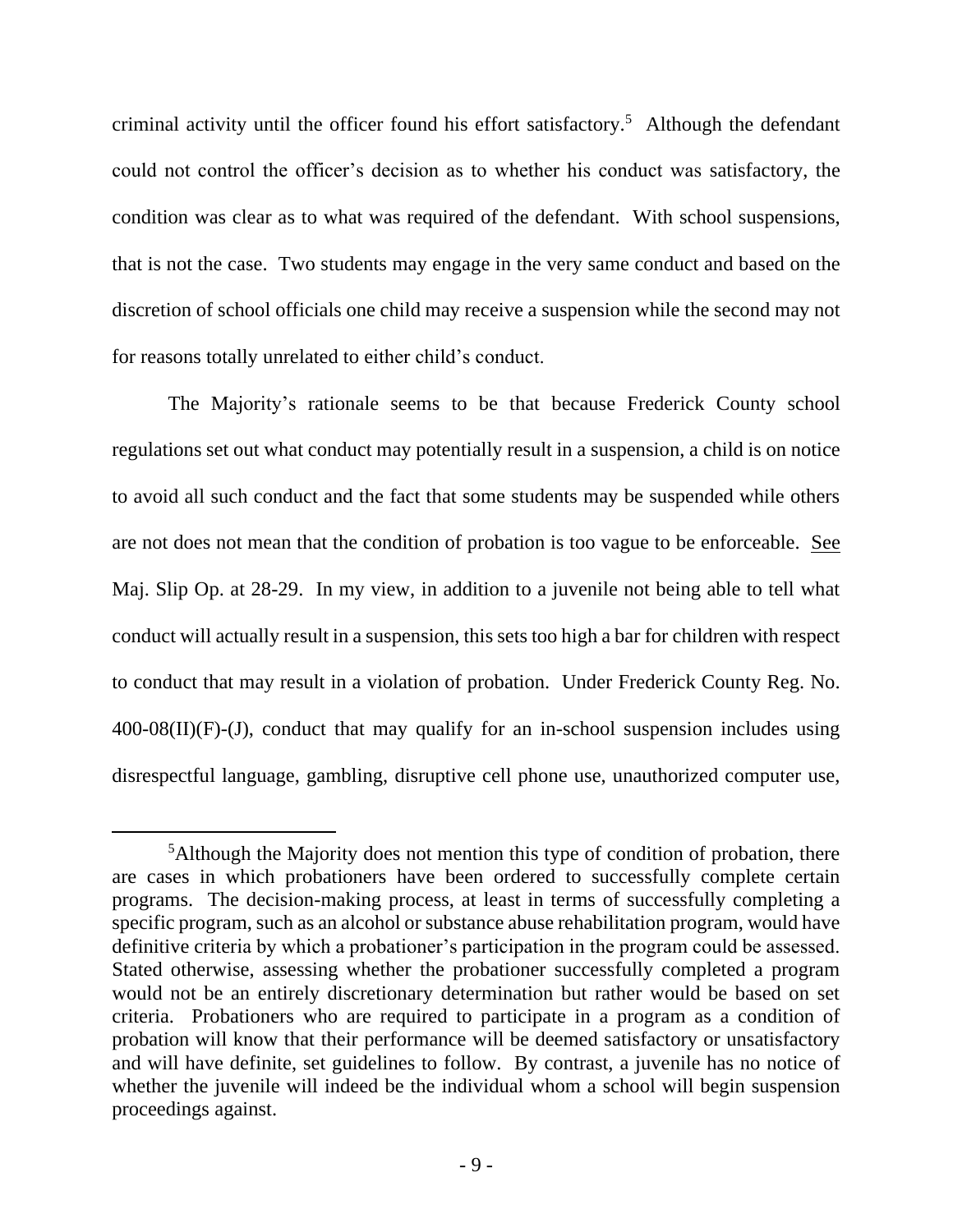class cutting, leaving campus, misbehavior on a school bus, defiance of authority, setting a false fire alarm, smoking cigarettes, cheating, and plagiarism. Any of this conduct at the discretion of school officials may result in an in-school suspension and, under a nosuspension condition of probation, would *per se* constitute a violation of probation. In other words, conduct as such as cheating on a test or smoking a cigarette in school could result in a juvenile being suspended and found in violation of a probation. Although the consequences for any violation of probation depend on the gravity of the violation, undeniably, there is conduct that may result in a suspension from school but which should not automatically result in a violation of probation.<sup>6</sup>

Nonetheless, the Majority concludes that school rules are spelled out and available to a juvenile and, as such, the juvenile would be aware of the conduct that could get the juvenile in trouble, *i.e*., suspended, and found in violation of probation. See Maj. Slip Op. at 30-31. That may be true. Importantly, though, it is the school's response to the conduct—not whether the juvenile engages in conduct that violates school rules—that determines whether a suspension will be imposed and hence whether there will be a violation of probation or not.<sup>7</sup> The problem is that the requirement that a juvenile have no

<sup>6</sup>The Majority states that "[a] school suspension does not automatically result in a violation of probation, because whether a violation of a condition of probation occurred is a question of fact to be determined by the juvenile court." Maj. Slip Op. at 32 (citation omitted). This observation is of no consequence, though, because, in the event of a nosuspension condition of probation, the sole question of fact to be determined by the juvenile court is whether the juvenile incurred a suspension.

<sup>&</sup>lt;sup>7</sup>The Majority states that "[w]e are unaware of any Maryland appellate case that considered a condition of probation, subject to clear and definite rules of conduct, to be vague." Maj. Slip Op. at 30 n.19 (citations omitted). Again, this comment does not take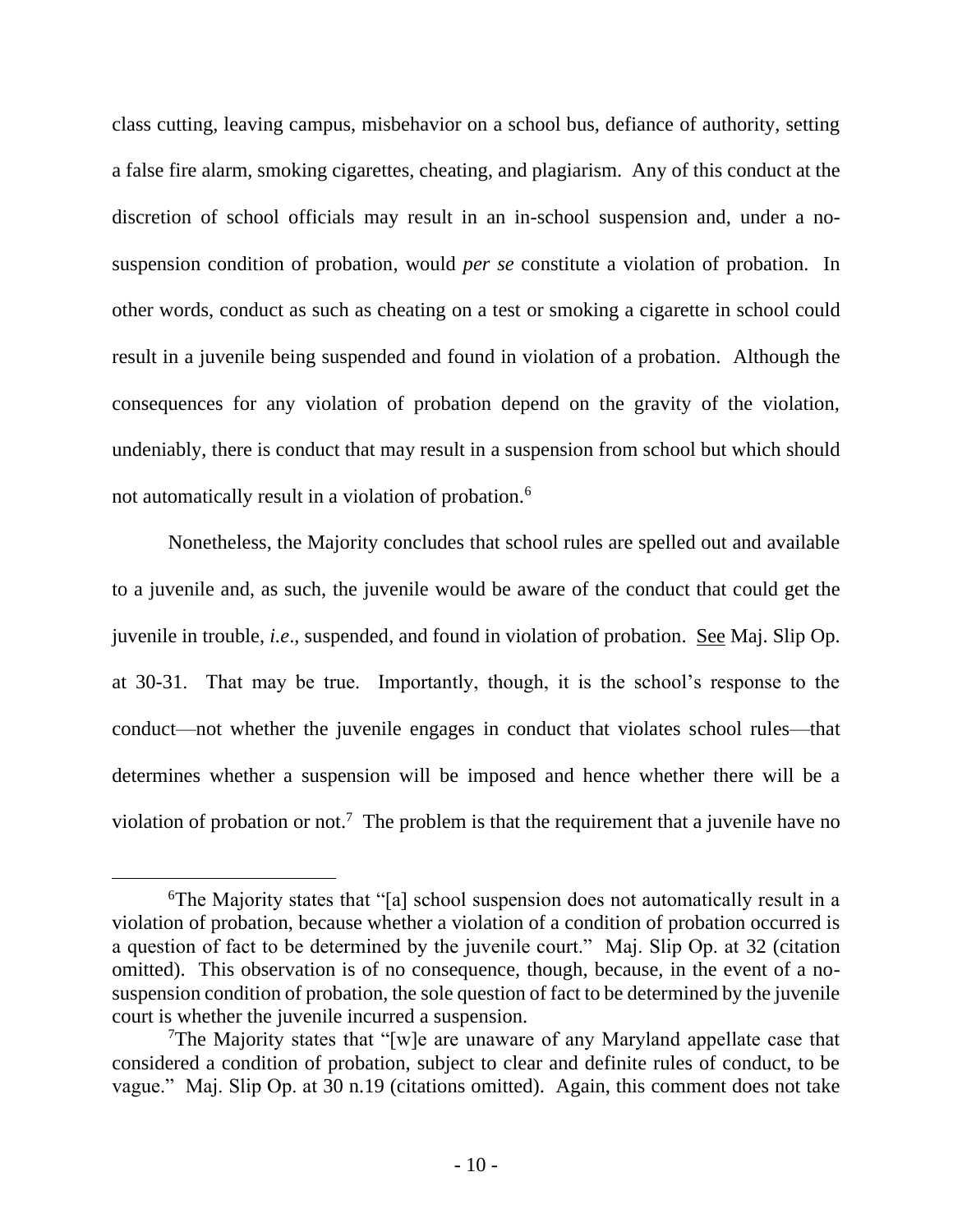suspensions gives the juvenile no notice and little control as to what conduct will actually result in a violation of probation.

The Majority's conclusion that "[w]hether a suspension was arbitrarily or capriciously imposed against a student based on race, disability, or other factor, d[oes] not bear on the vagueness of the no-suspension condition of probation" and is a fact to be determined by a juvenile court in deciding whether "a violation of a condition of probation resulted from factors beyond the control or fault of a student[,]" Maj. Slip Op. at 35, establishes a difficult if not impossible standard for a juvenile to meet and will cause violation of probation proceedings to unnecessarily become mini-trials concerning the behavior and motivation of school officials. The focus of a juvenile violation of probation proceeding should be to determine whether the juvenile has engaged in conduct that violates probation, not whether the juvenile has been wrongfully suspended or the subject of disparate or inappropriate treatment. Allegations of disparate or unequal treatment are difficult to prove even in protracted civil trials involving extensive discovery, including interrogatories, the production of documents, and depositions, etc., and often expert testimony, and will be nearly impossible for a juvenile to establish within the confines of a violation of probation hearing.

In my view, rather than imposing as a condition of probation that a juvenile have no suspensions, a juvenile court should impose a condition of probation that requires a

into account that, with a no-suspension condition of probation, it is not the student's conduct that ultimately determines whether a violation of probation will occur, but rather it is the decision of a school official as to whether or not a suspension is imposed that determines the basis of an alleged violation of probation.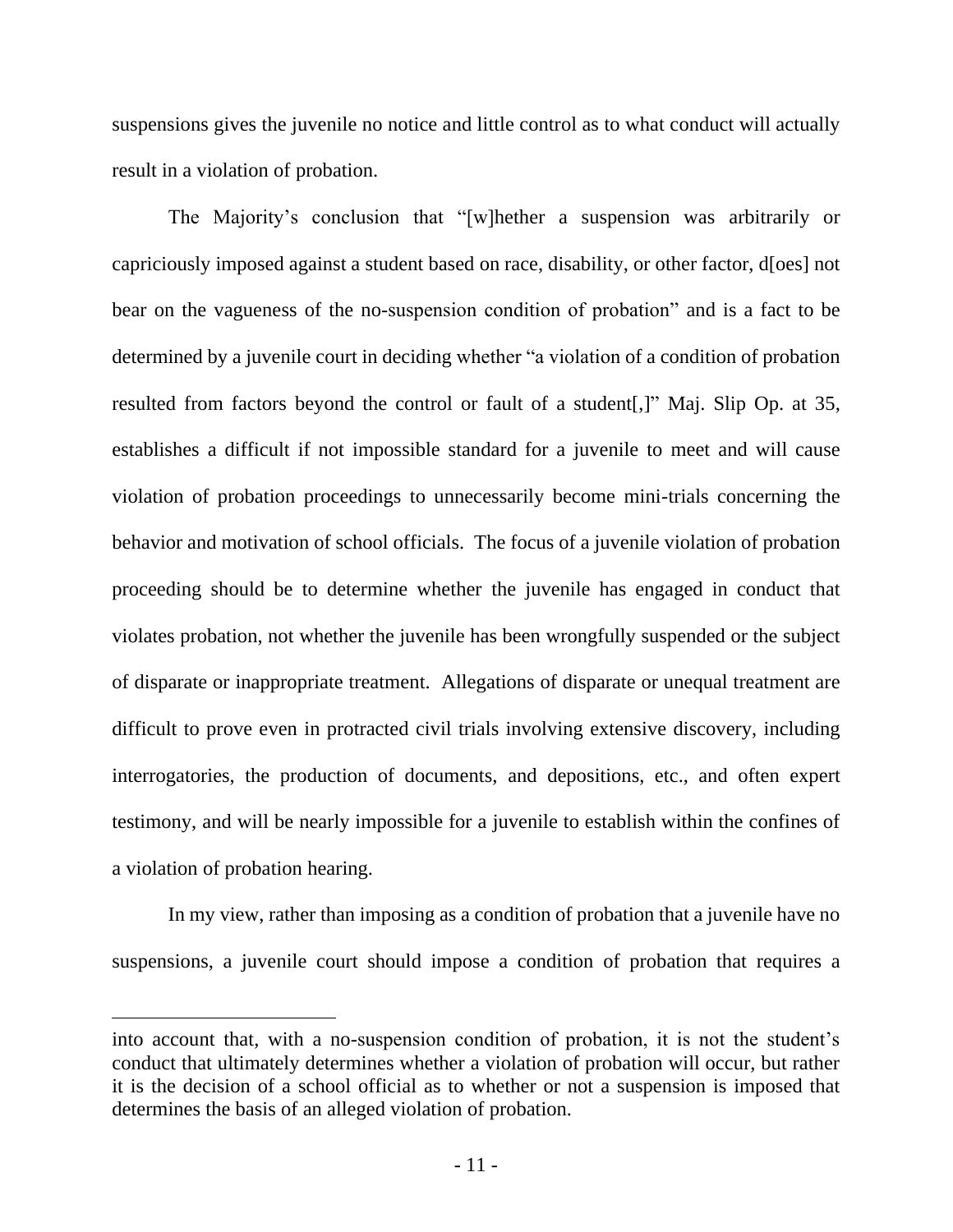juvenile to notify a probation officer of any suspension, *i.e*., a notice of suspension condition of probation. This is similar to the type of condition imposed for adults and juveniles with respect to arrests. As a condition of probation, probationers are required to obey all laws and to report any arrests to a probation officer. If a similar condition requiring the reporting of a suspension were imposed in juvenile cases, a probation officer would have the ability to pursue either a violation of probation or the modification of a probation order based on the conduct underlying the suspension. The circumstance that the juvenile had been "suspended" would not by itself constitute an automatic or *per se* violation of probation. Under this type of probation condition, a juvenile's conduct would form the basis for determining a violation of probation as opposed to an inquiry into whether the suspension was arbitrarily or capriciously given for reasons beyond the juvenile's control or fault.

With a condition requiring that a juvenile report any suspension, depending on the conduct at issue, a probation officer would be free to institute a violation of probation or in the alternative under Maryland Rule  $11-423(a)$ ,<sup>8</sup> in the absence of the allegation of a

# **(a) Revisory Power.**

<sup>8</sup>Maryland Rule 11-423(a) provides in relevant part:

<sup>(1)</sup> *Authority*. The court may modify or vacate an order if the court finds that action to be in the best interest of the respondent or the public.

<sup>(2)</sup> *On Motion*. The court may exercise its authority under subsection (a)(1) of this Rule on motion of any party. A motion shall state with particularity the grounds on which the relief is requested. The court may grant or deny the relief, in whole or in part, without a hearing.